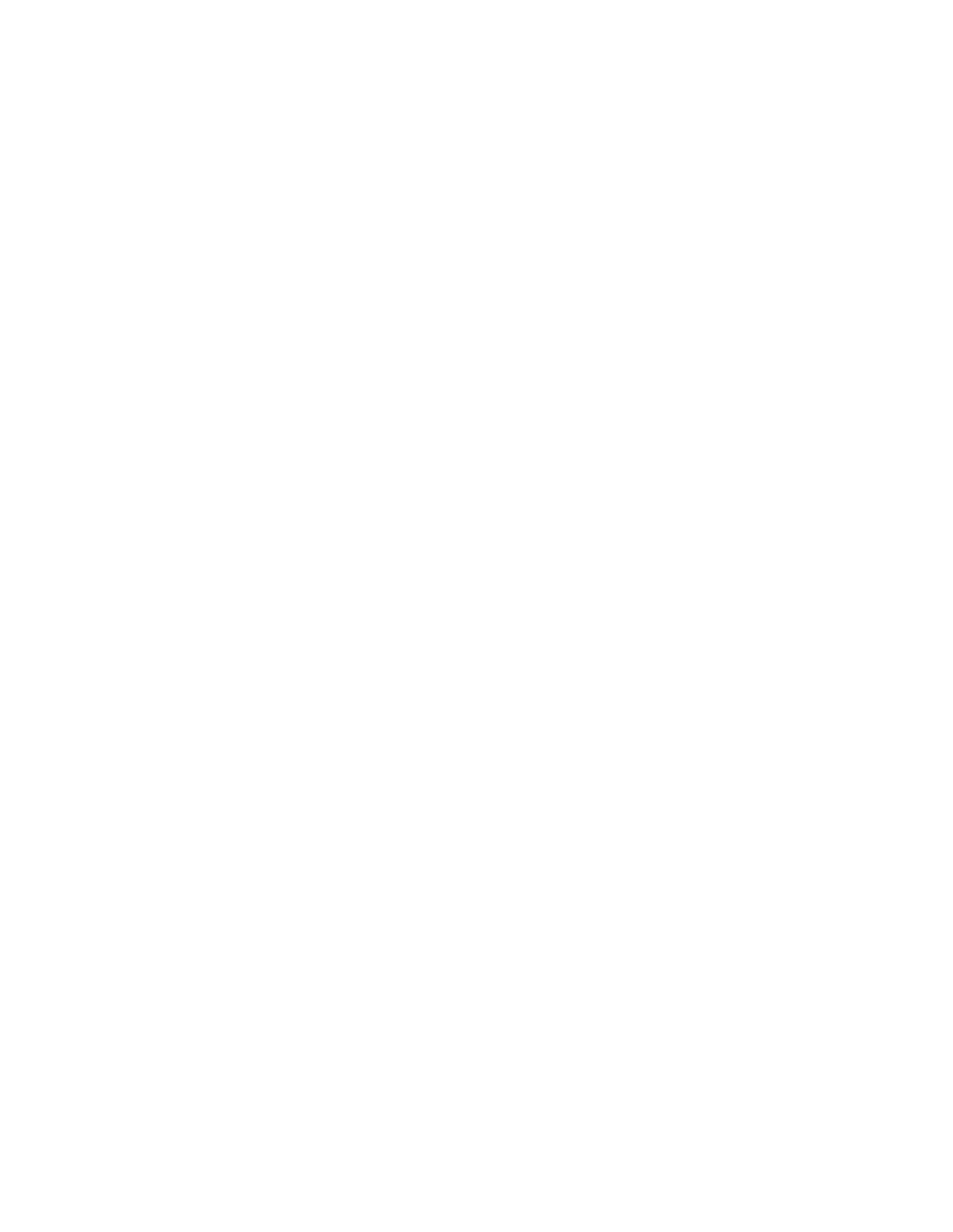

# **Coca-Cola European Partners plc**

# **LETTER FROM THE CHAIRMAN**

# **13 April 2021**

Dear Shareholder

## **Annual General Meeting ("AGM" or the "Meeting") of Coca-Cola European Partners plc (the "Company" or "CCEP")**

I am delighted to enclose the Notice of Meeting for CCEP's fifth AGM (the "Notice"). The AGM is to be held at Pemberton House, Bakers Road, Uxbridge UB8 1EZ, United Kingdom on 26 May 2021 at 5.15pm.

The Notice sets out the resolutions proposed, together with explanatory and guidance notes for Shareholders who wish to vote electronically or by post. Proxy appointment forms are also enclosed. If you have requested a printed copy of CCEP's Integrated Report and Accounts for the year ended 31 December 2020 (the "2020 Integrated Report"), it is included in this pack.

If you asked to receive the 2020 Integrated Report electronically, please accept this letter as notification that it has now been published on our website: www.cocacolaep.com.

## **Impact of Coronavirus (COVID-19) Restrictions on the AGM**

CCEP is closely monitoring developments relating to COVID-19, including the related public health guidance and legislation issued by the UK Government.

At the time of publication of this document, the UK Government has implemented certain restrictions on public gatherings. In light of these measures, and in the interests of health and safety, the AGM this year will be run as a closed meeting and Shareholders will not be able to attend in person. The Company will make arrangements such that the legal requirements to hold the Meeting can be satisfied through the attendance of a minimum number of people and the format of the Meeting will be purely functional.

Shareholders are therefore strongly encouraged to submit a proxy vote in advance of the Meeting. Details on how to submit your proxy vote by post or online are set out in Part III of this document. Given the current restrictions on attendance, Shareholders should not appoint anyone other than the Chairman of the Meeting as their proxy as any other named person will not be able to attend the Meeting.

The UK Government may change current restrictions or implement further measures relating to the holding of general meetings during the affected period. In the event that such updated guidance or legislation is issued by the UK Government, the Board may reconsider whether shareholders should be allowed to attend the AGM (taking into account first and foremost the health and safety of any attendees). Any changes to the AGM (including any change to the location of the AGM) will be communicated to Shareholders before the Meeting through our website at www.cocacolaep.com/about-us/governance/shareholder-meetings and, where appropriate, by announcement through a regulatory information service.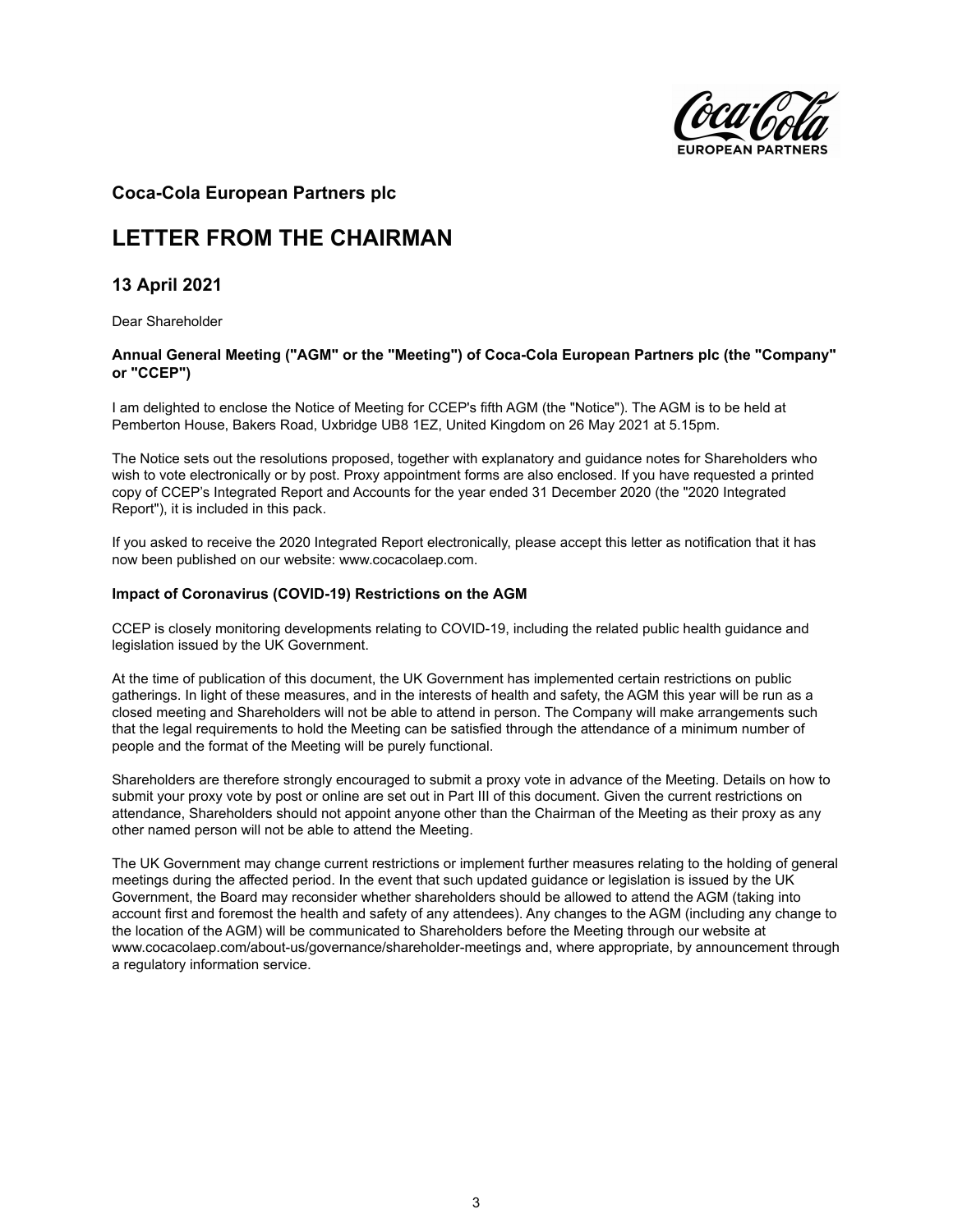### **Shareholder questions at the AGM**

As Shareholders are unable to attend this year's AGM due to COVID-19 restrictions, we recognise that they will not have the opportunity to ask questions at the Meeting. Therefore, if Shareholders have questions for the Board in relation to the matters to be discussed at the AGM, please submit them by email to shareholders@ccep.com by 5.15pm on 24 May 2021 (or, in the event of any adjournment, at least 48 hours before the time of the adjourned meeting).

### **Business of the AGM**

Other than Resolutions 23 and 27 (the latter of which deals with an authority to buy back CCEP's own shares offmarket), the proposed Resolutions are standard resolutions that are expected to be dealt with at a UK listed company's annual general meeting.

#### **Rule 9 waiver granted by the Panel on Takeovers and Mergers (the "Panel") in favour of Olive Partners, S.A. ("Olive") - Resolution 23**

CCEP applied to the Panel for a waiver of Rule of the Takeover Code to permit the buyback authorities proposed under Resolutions 26 and 27 to be exercised without obliging Olive to make a general offer to Shareholders. The Takeover Code is administered by the Panel and applies to CCEP as a UK public company. The Panel is the UK body which provides a framework for takeovers in the UK and ensures fair and equal treatment of shareholders in relation to takeovers. Accordingly, the Panel was consulted at an early stage regarding the waiver of Rule 9 of the Takeover Code. It has reviewed Resolution 23 *(Waiver of mandatory offer provisions set out in Rule 9 of the Takeover Code)* and has agreed, subject to the approval of the Shareholders other than Olive or any concert party of Olive (the "Independent Shareholders"), to waive the requirement for Olive and any person acting in concert with Olive to make a general offer to all Shareholders where such an obligation would arise as a result of purchases by CCEP of up to 45,528,556 of its own ordinary shares of €0.01 each (the "Ordinary Shares") pursuant to Resolutions 26 and 27. Under the proposed Resolution 23 we are asking the Independent Shareholders for such approval. An explanation of the reasons for such a request and the background to the obligation arising from Rule 9 of the Takeover Code are set out in the Explanatory Notes to Resolution 23 and in Part IV of this document.

The Board believes that it is in the best interests of Shareholders that CCEP has the flexibility to return cash to shareholders by buying back shares. The Board believes that the best way to facilitate this is to pass Resolutions 23, 26 and 27.

#### **Voting**

Your vote is important to us. All Shareholders are strongly encouraged to vote by:

- submitting your proxy instruction/vote online; or
- completing, signing and returning the enclosed form of proxy,

in accordance with the instructions set out in Part III of this document.

All resolutions will be put to a vote by poll based on the instructions received. On a poll, each Shareholder has one vote for every share held and the Board considers that this will result in a fairer and more accurate indication of the views of Shareholders as a whole.

The final results of the poll will be announced shortly after the Meeting and published on CCEP's website (www.cocacolaep.com). These results will include the votes cast by non-attending Shareholders prior to the Meeting, and the votes cast by Shareholders at the Meeting.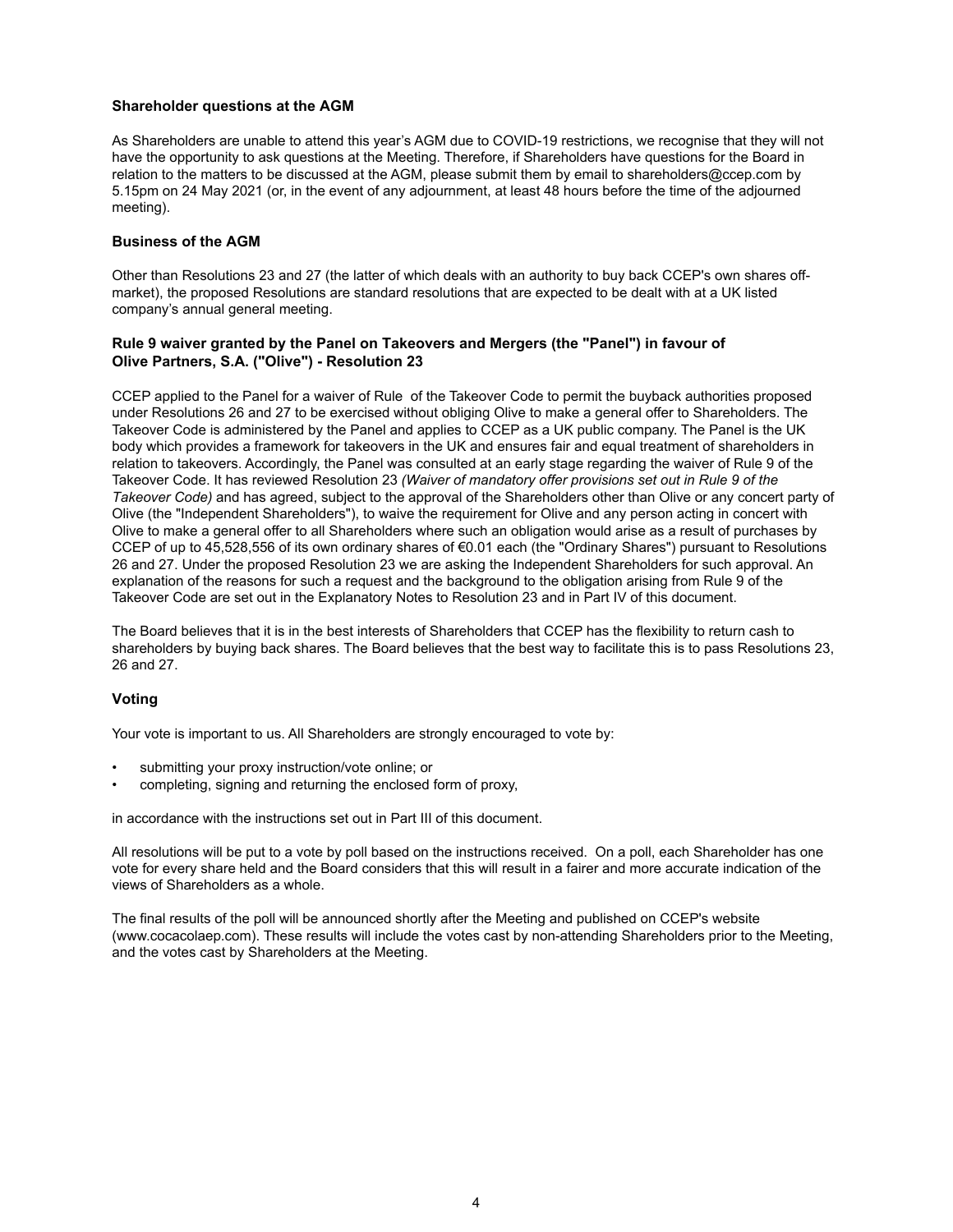### **Recommendation**

Your Board believes that each Resolution proposed in this document is in the best interests of CCEP and Shareholders as a whole and recommends that you vote in favour of all Resolutions. In accordance with the Takeover Code, I and my fellow Directors, José Ignacio Comenge, Álvaro Gómez-Trénor Aguilar, Alfonso Líbano Daurella and Mario Rotllant Solá, being nominated to the Board by Olive (the "Olive Nominated Directors") did not participate in the Board's recommendation with regard to Resolution 23 *(Waiver of mandatory offer provisions set out in Rule 9 of the Takeover Code)*, as it is the percentage increase in Olive's interest in Ordinary Shares that is the subject of the waiver under Resolution 23. Accordingly, the Directors, with the exceptions just described, unanimously recommend Shareholders to vote in favour of the Resolutions, as they intend to do in respect of their own shareholdings, save that Olive and the Olive Nominated Directors will not vote in respect of their shareholdings (if any) on Resolution 23, in which they are considered to be interested. As at 12 April 2021 (being the latest practicable date prior to the publication of this Notice), the Directors' shareholdings amounted to, in aggregate, 358,498 Ordinary Shares, representing approximately 0.0787% of the total voting rights of the Company. As at 12 April 2021, Olive's shareholding amounted to 166,128,987 Ordinary Shares, representing approximately 36.4890% of the total voting rights of the Company. The Olive Nominated Directors have no direct shareholding in the Company, but are indirectly interested in 50,290,404 Ordinary Shares, representing approximately 11.0459% of the total voting rights of the Company through their interests in Olive.

The Directors, other than the Olive Nominated Directors (the "Non-Olive Directors"), who have been so advised by Credit Suisse, consider Resolution 23 to be in the best interests of the Independent Shareholders. In providing its advice to the Non-Olive Directors, Credit Suisse has taken account of the Non-Olive Directors' commercial assessments. The Non-Olive Directors also consider Resolution 23 to be in the best interests of CCEP and the Shareholders as a whole. Accordingly, the Non-Olive Directors unanimously recommend that the Independent Shareholders vote in favour of Resolution 23, as they intend to do in respect of their own shareholdings, which, as at 12 April 2021 (being the latest practicable date prior to the publication of this Notice) amounted to, in aggregate, 358,498 Ordinary Shares, representing approximately 0.0787% of the total voting rights of the Company.

Yours faithfully

**Sol Daurella**  Chairman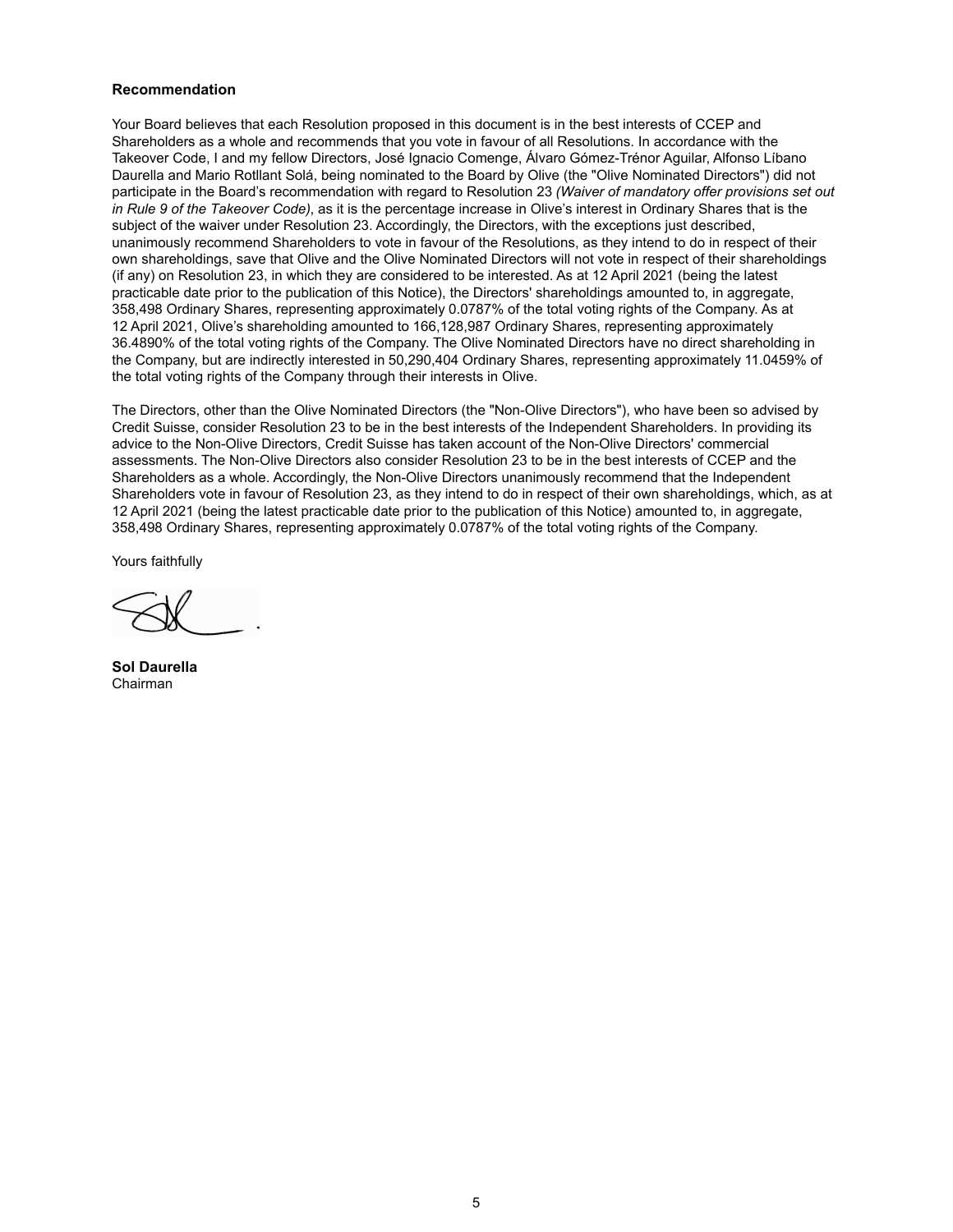![](_page_5_Picture_0.jpeg)

# **Part I**

# **NOTICE OF MEETING**

Notice is hereby given that the AGM of the Company will be held at Pemberton House, Bakers Road, Uxbridge UB8 1EZ, United Kingdom on 26 May 2021 at 5.15pm. However, please refer to the section titled 'Impact of Coronavirus (COVID-19) Restrictions on the AGM' on page 3 of this Notice which notes that Shareholders and their proxies (other than the Chairman) will not be able to attend the AGM in person. You will be asked to consider and, if thought fit, to pass the resolutions below.

Resolutions 1 to 23 will be proposed as ordinary resolutions, which require more than half of votes to be cast in favour to pass. Resolutions 24 to 28 will be proposed as special resolutions, which require at least three quarters of votes to be cast in favour to pass. All Resolutions will be voted on by poll. Explanatory Notes to the Resolutions are set out on pages 11 to 25 of this document.

Resolution 23 *(Waiver of mandatory offer provisions set out in Rule 9 of the Takeover Code)* will be proposed as an ordinary resolution where only votes cast by Independent Shareholders will be counted. This means that, for Resolution 23 to be passed, more than half of those votes cast by Independent Shareholders on the poll must be in favour of the resolution. Olive has confirmed to the Company that it, and any person acting in concert with it, will abstain from voting on Resolution 23. For more information, see the Explanatory Notes to Resolution 23 on pages 21 to 22 of this document.

#### ORDINARY RESOLUTIONS

## Resolution 1 - **Receipt of the Report and Accounts**

THAT the audited accounts of the Company for the financial year ended 31 December 2020 together with the strategic report and the reports of the Directors and of the Auditor be hereby received.

#### Resolution 2 - **Approval of the Directors' Remuneration Report**

THAT the Directors' Remuneration Report for the financial year ended 31 December 2020, set out on pages 92 to 107 of the 2020 Integrated Report be hereby approved.

### Resolutions 3 to 18 **Election and re-election of Directors**

- Resolution 3 THAT Manolo Arroyo be elected as a director of the Company.
- Resolution 4 THAT John Bryant be elected as a director of the Company.
- Resolution 5 THAT Christine Cross be elected as a director of the Company.
- Resolution 6 THAT Brian Smith be elected as a director of the Company.
- Resolution 7 THAT Garry Watts be elected as a director of the Company.
- Resolution 8 THAT Jan Bennink be re-elected as a director of the Company.
- Resolution 9 THAT José Ignacio Comenge be re-elected as a director of the Company.
- Resolution 10 THAT Damian Gammell be re-elected as a director of the Company.
- Resolution 11 THAT Nathalie Gaveau be re-elected as a director of the Company.
- Resolution 12 THAT Álvaro Gómez-Trénor Aguilar be re-elected as a director of the Company.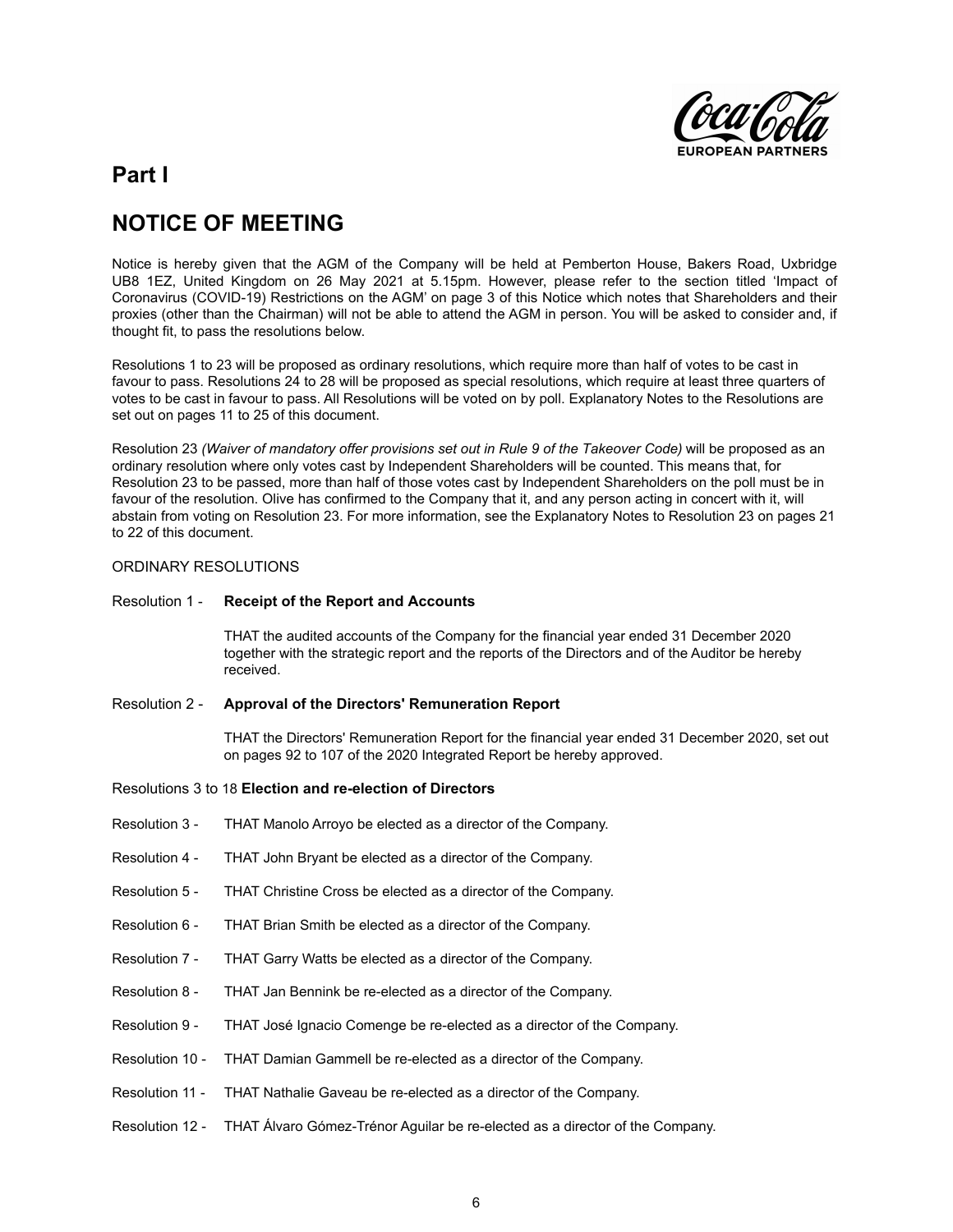- Resolution 13 THAT Thomas Johnson be re-elected as a director of the Company.
- Resolution 14 THAT Dagmar Kollmann be re-elected as a director of the Company.
- Resolution 15 THAT Alfonso Líbano Daurella be re-elected as a director of the Company.
- Resolution 16 THAT Mark Price be re-elected as a director of the Company.
- Resolution 17 THAT Mario Rotllant Solá be re-elected as a director of the Company.
- Resolution 18 THAT Dessi Temperley be re-elected as a director of the Company.

#### Resolution 19 - **Reappointment of the Auditor**

THAT Ernst & Young LLP be reappointed as Auditor of the Company from the conclusion of this AGM until the conclusion of the next annual general meeting of the Company.

#### Resolution 20 - **Remuneration of the Auditor**

THAT the Board, acting through the Audit Committee of the Board, be authorised to determine the remuneration of the Auditor.

## Resolution 21 - **Political donations**

THAT, in accordance with sections 366 and 367 of the Companies Act 2006, the Company, and all companies that are its subsidiaries at any time during the period for which this Resolution is effective, are authorised, in aggregate, to:

- (a) make political donations to political parties and/or independent election candidates not exceeding £50,000 in the UK and £50,000 in the rest of Europe in total;
- (b) make political donations to political organisations other than political parties not exceeding £50,000 in the UK and £50,000 in the rest of Europe in total; and
- (c) incur political expenditure not exceeding £50,000 in the UK and £50,000 in the rest of Europe in total,

(as such terms are defined in sections 363 to 365 of the Companies Act 2006) in each case during the period commencing on the date of this Resolution and ending on the date of the annual general meeting of the Company to be held in 2022 or, if earlier, until close of business on Thursday 30 June 2022, provided that the authorised sum referred to in paragraphs (a), (b) and (c) above may be comprised of one or more amounts in different currencies which, for the purposes of calculating that authorised sum, shall be converted into pounds sterling at such rate as the Board may, in its absolute discretion, determine on the day on which the relevant donation is made or the relevant expenditure is incurred or, if earlier, on the day on which the Company or its subsidiary enters into any contract or undertaking in relation to such donation or expenditure (or, if such day is not a business day, the first business day thereafter).

#### Resolution 22 - **Authority to allot new shares**

THAT the Board be generally and unconditionally authorised, without prejudice to the authority conferred on it by ordinary resolution passed on 26 May 2016 but in substitution for all additional subsisting authorities, to allot shares in the Company and to grant rights to subscribe for or convert any security into shares in the Company:

- (a) up to a nominal amount of €1,517,618.56 (such amount to be reduced by any allotments or grants made under paragraph (b) below in excess of such sum); and
- (b) comprising equity securities (as defined in the Companies Act 2006) up to a nominal amount of €3,035,237.12 (such amount to be reduced by any allotments or grants made under paragraph (a) above) in connection with an offer by way of a rights issue: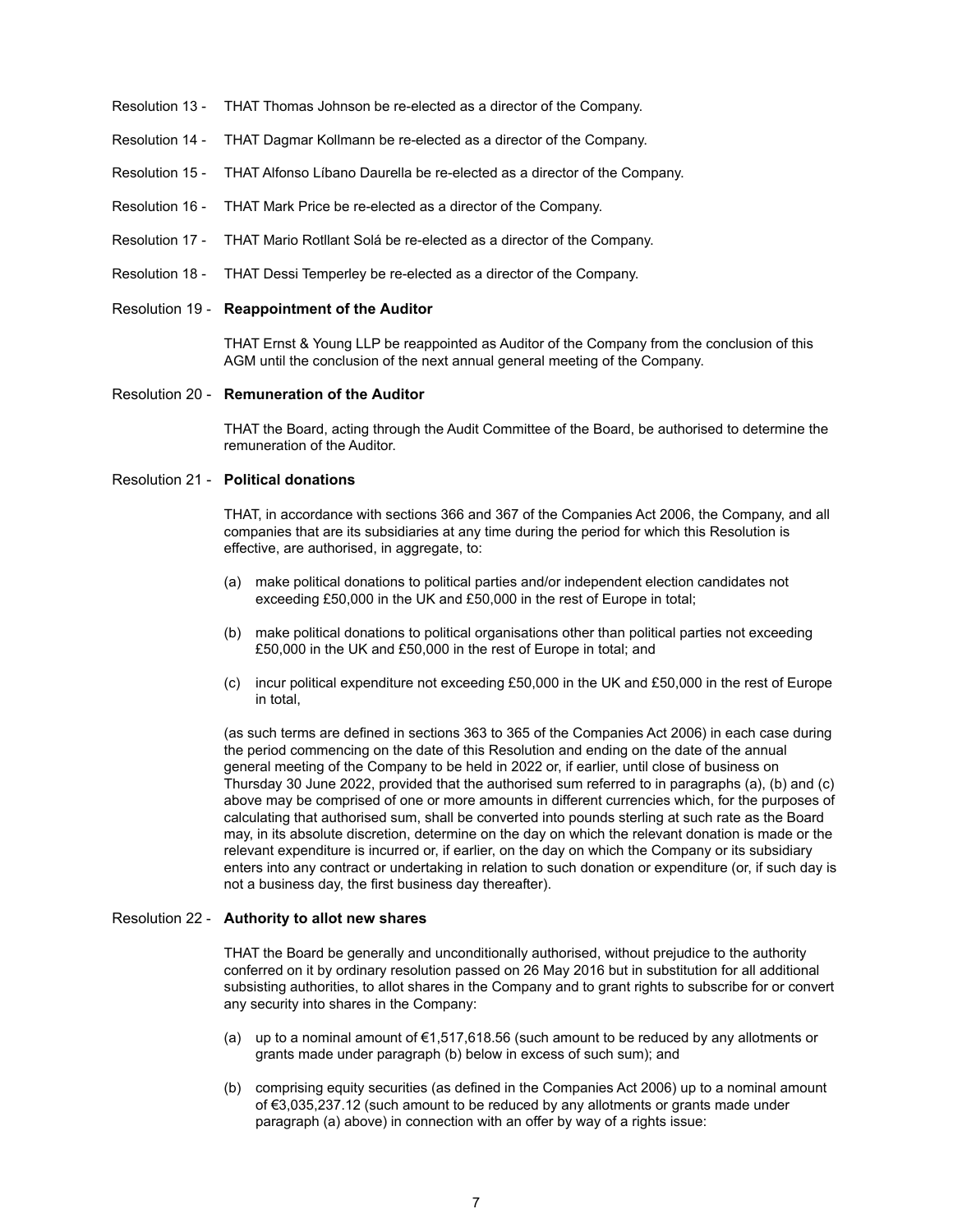- (i) to ordinary shareholders in proportion (as nearly as may be practicable) to their existing holdings; and
- (ii) to holders of other equity securities as required by the rights of those securities or as the Board otherwise considers necessary,

and so that the Board may impose any limits or restrictions and make any arrangements which it considers necessary or appropriate to deal with treasury shares, fractional entitlements, record dates, legal, regulatory or practical problems in, or under the laws of, any territory or any other matter,

such authority to apply until the end of next year's annual general meeting or, if earlier, until the close of business on Thursday 30 June 2022, but in each case during this period the Company may make offers and enter into agreements which would, or might, require shares to be allotted or rights to subscribe for or convert securities into shares to be granted after the authority ends and the Board may allot shares or grant rights to subscribe for or convert securities into shares under any such offer or agreement as if the authority had not ended.

#### Resolution 23 - **Waiver of mandatory offer provisions set out in Rule 9 of the Takeover Code**

THAT approval be granted for the waiver by the Panel on Takeovers and Mergers of any obligation that could arise pursuant to Rule 9 of the Takeover Code for Olive Partners S.A. ("Olive"), or any persons acting in concert with Olive, to make a general offer for all the ordinary issued share capital of the Company, following any increase in the percentage of shares of the Company carrying voting rights in which Olive and any persons acting in concert with Olive are interested, resulting from the exercise by the Company of the authority to purchase up to 45,528,556 of its own ordinary shares of €0.01 each, granted to the Company pursuant to Resolutions 26 and 27 below, subject to the following limitations and provisions:

- (a) no approval for such waiver is given where the resulting interest of Olive, together with the interest of those acting in concert with Olive, exceeds 40.5433% or more of the shares of the Company carrying voting rights; and
- (b) such approval shall expire at the end of next year's annual general meeting (or, if earlier, the close of business on Thursday 30 June 2022).

Resolution 23 shall be voted on by the Independent Shareholders by a poll.

## SPECIAL RESOLUTIONS

#### Resolution 24 - **General authority to disapply pre-emption rights**

THAT, if Resolution 22 *(Authority to allot new shares)* is passed, the Board be given power to allot equity securities (as defined in the Companies Act 2006) for cash under the authority given by that resolution and/or to sell ordinary shares of €0.01 each held by the Company as treasury shares for cash as if section 561 of the Companies Act 2006 did not apply to any such allotment or sale, such power to be limited:

- (a) to the allotment of equity securities or sale of treasury shares in connection with an offer of, or invitation to apply for, equity securities (but in the case of the authority granted under paragraph (b) of Resolution 22, by way of a rights issue only):
	- (i) to ordinary shareholders in proportion (as nearly as may be practicable) to their existing holdings; and
	- (ii) to holders of other equity securities, as required by the rights of those securities, or as the Board otherwise considers necessary,

and so that the Board may impose any limits or restrictions and make any arrangements which it considers necessary or appropriate to deal with treasury shares, fractional entitlements, record dates, legal, regulatory or practical problems in, or under the laws of, any territory or any other matter; and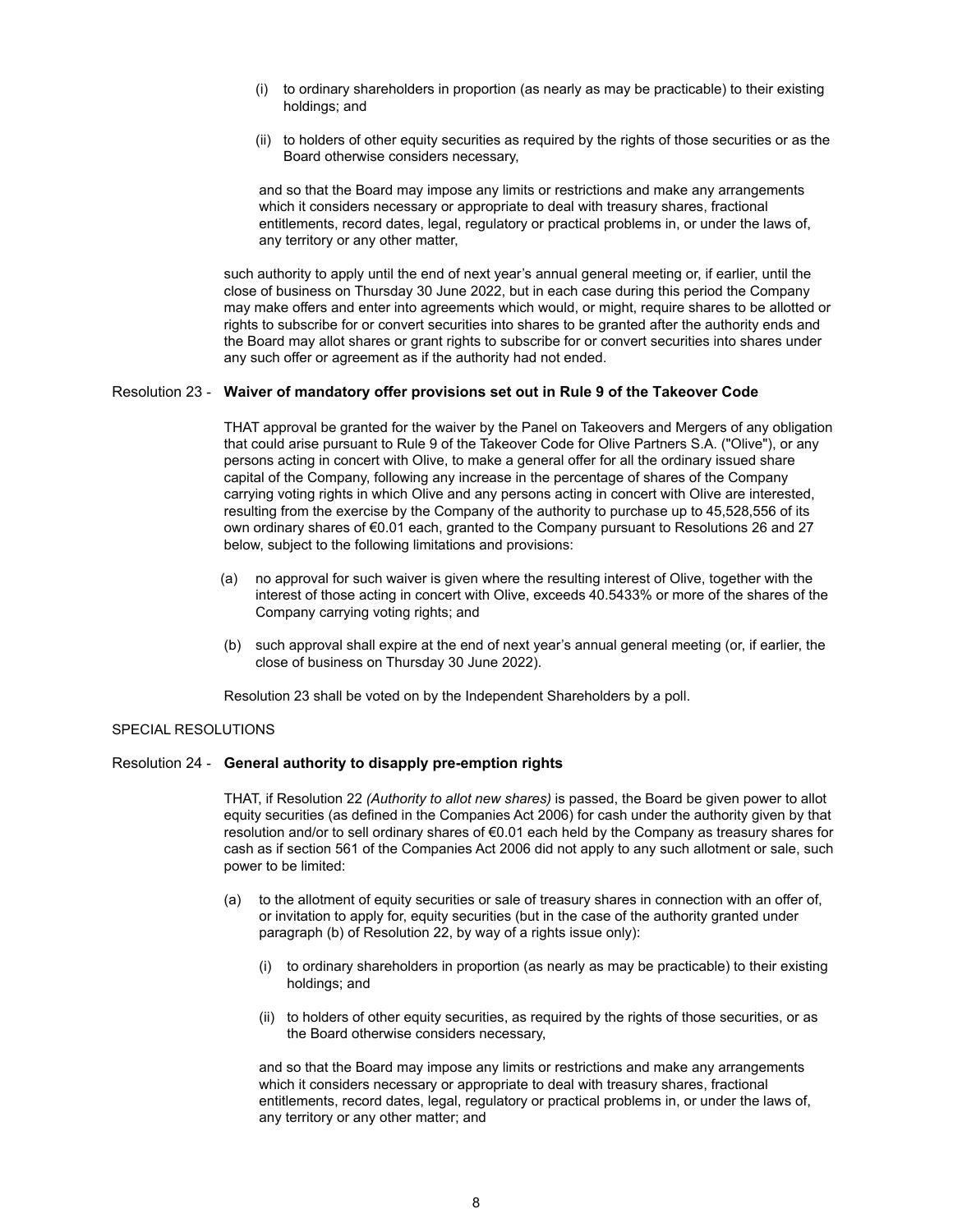(b) in the case of the authority granted under paragraph (a) of Resolution 22 and/or in the case of any sale of treasury shares, to the allotment of equity securities or sale of treasury shares (otherwise than under paragraph (a) above) up to a nominal amount of  $\epsilon$ 227,642.78,

such power to apply until the end of next year's annual general meeting or, if earlier, until the close of business on Thursday 30 June 2022, but in each case during this period the Company may make offers, and enter into agreements, which would, or might, require equity securities to be allotted (and treasury shares to be sold) after the power ends and the Board may allot equity securities (and sell treasury shares) under any such offer or agreement as if the power had not ended.

#### Resolution 25 - **General authority to disapply pre-emption rights in connection with an acquisition or specified capital investment**

THAT, if Resolution 22 *(Authority to allot new shares)* is passed, the Board be given the power in addition to any power granted under Resolution 24 *(General authority to disapply pre-emption rights)* to allot equity securities (as defined in the Companies Act 2006) for cash under the authority given by that Resolution 22 and/or to sell ordinary shares of €0.01 each held by the Company as treasury shares for cash as if section 561 of the Companies Act 2006 did not apply to any such allotment or sale, such power to be:

- (a) limited to the allotment of equity securities or sale of treasury shares up to a nominal amount of €227,642.78; and
- (b) used only for the purposes of financing a transaction which the Board of the Company determines to be an acquisition or other capital investment of a kind contemplated by the Statement of Principles on Disapplying Pre-Emption Rights most recently published by the Pre-Emption Group prior to the date of this Notice or for the purposes of refinancing such a transaction within six months of its taking place,

such power to apply until the end of next year's annual general meeting or, if earlier, until the close of business on Thursday 30 June 2022, but in each case during this period the Company may make offers, and enter into agreements, which would, or might, require equity securities to be allotted (and treasury shares to be sold) after the power ends and the Board may allot equity securities (and sell treasury shares) under any such offer or agreement as if the power had not ended.

#### Resolution 26 - **Authority to purchase own shares on market**

THAT, if Resolution 23 *(Waiver of mandatory offer provisions set out in Rule 9 of the Takeover Code)* is passed, the Company be authorised for the purposes of section 701 of the Companies Act 2006 to make one or more market purchases (as defined in section 693(4) of the Companies Act 2006) of its ordinary shares of €0.01 each (the "Ordinary Shares") provided that the:

- (a) maximum aggregate number of Ordinary Shares hereby authorised to be purchased is 45,528,556, such limit to be reduced by:
	- (i) the number of Ordinary Shares purchased or agreed to be purchased by the Company after 12 April 2021 and before 26 May 2021 pursuant to any authority granted at the Company's 2020 annual general meeting; and
	- (ii) the number of Ordinary Shares purchased pursuant to the authority granted at Resolution 27 *(Authority to purchase own shares off market)*;
- (b) minimum price (exclusive of expenses) which may be paid for an Ordinary Share is €0.01; and
- (c) the maximum price (exclusive of expenses) which may be paid for an Ordinary Share is the highest of: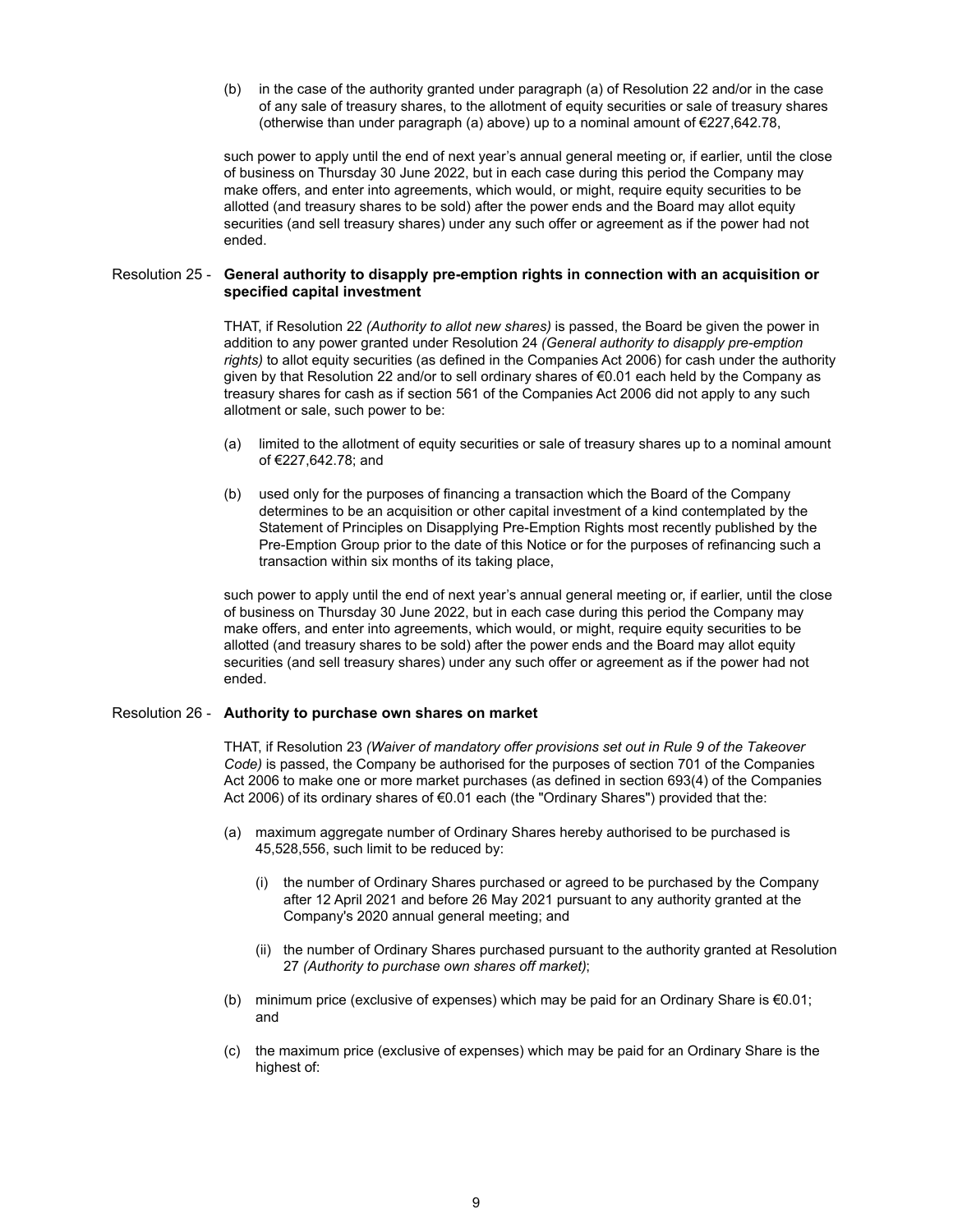- (i) an amount equal to 5% above the average market value of an Ordinary Share purchased on the trading venue where the purchase is carried out for the five business days immediately preceding the day on which that Ordinary Share is contracted to be purchased; and
- (ii) the higher of the price of the last independent trade and the highest current independent bid for an Ordinary Share on the trading venue where the purchase is carried out at the relevant time,

such authority to apply until the end of next year's annual general meeting or, if earlier, until the close of business on Thursday 30 June 2022, but during this period the Company may enter into a contract to purchase Ordinary Shares, which would, or might, be completed or executed wholly or partly after the authority ends and the Company may purchase Ordinary Shares pursuant to any such contract as if the authority had not ended.

### Resolution 27 - **Authority to purchase own shares off market**

THAT, if Resolution 23 *(Waiver of mandatory offer provisions set out in Rule 9 of the Takeover Code)* is passed, for the purposes of section 694 of the Companies Act 2006, the terms of the buyback contracts entered into conditionally on the passing of this resolution or to be entered into between the Company and any or all of Credit Suisse Securities (Europe) Ltd, Credit Suisse Securities (USA) LLC and Mizuho Securities USA, LLC respectively (in the form produced to the meeting and made available at the Company's registered office for not less than 15 days ending with the date of the meeting) (each a "Contract" and, collectively, the "Contracts") are approved and the Company be authorised to undertake off-market purchases (within the meaning of section 693(2) of the Companies Act 2006) of its ordinary shares of €0.01 each (the "Ordinary Shares") and pursuant to such Contracts, provided that the maximum aggregate number of Ordinary Shares hereby authorised to be purchased is 45,528,556, such limit to be reduced by:

- (a) the number of Ordinary Shares purchased or agreed to be purchased by the Company after 12 April 2021 and before 26 May 2021 pursuant to any authority granted at the Company's 2020 annual general meeting; and
- (b) the number of Ordinary Shares purchased pursuant to the authority granted at Resolution 26 *(Authority to purchase own shares on market),*

such authority to apply until the end of next year's annual general meeting or, if earlier, until the close of business on Thursday 30 June 2022, but during this period the Company may agree to purchase Ordinary Shares pursuant to any Contract, even if such purchase would, or might, be completed or executed wholly or partly after the authority ends and the Company may accordingly purchase such Ordinary Shares pursuant to any such Contract as if the authority had not ended.

#### Resolution 28 - **Notice period for general meetings other than annual general meetings**

THAT the Directors be authorised to call general meetings (other than an annual general meeting) on not less than 14 clear days' notice, such authority shall apply until the end of next year's annual general meeting or, if earlier, until the close of business on Thursday 30 June 2022.

By order of the Board

## **Clare Wardle**

Company Secretary

13 April 2021

Registered Office: Pemberton House Bakers Road Uxbridge UB8 1EZ United Kingdom

Registered in England and Wales No. 09717350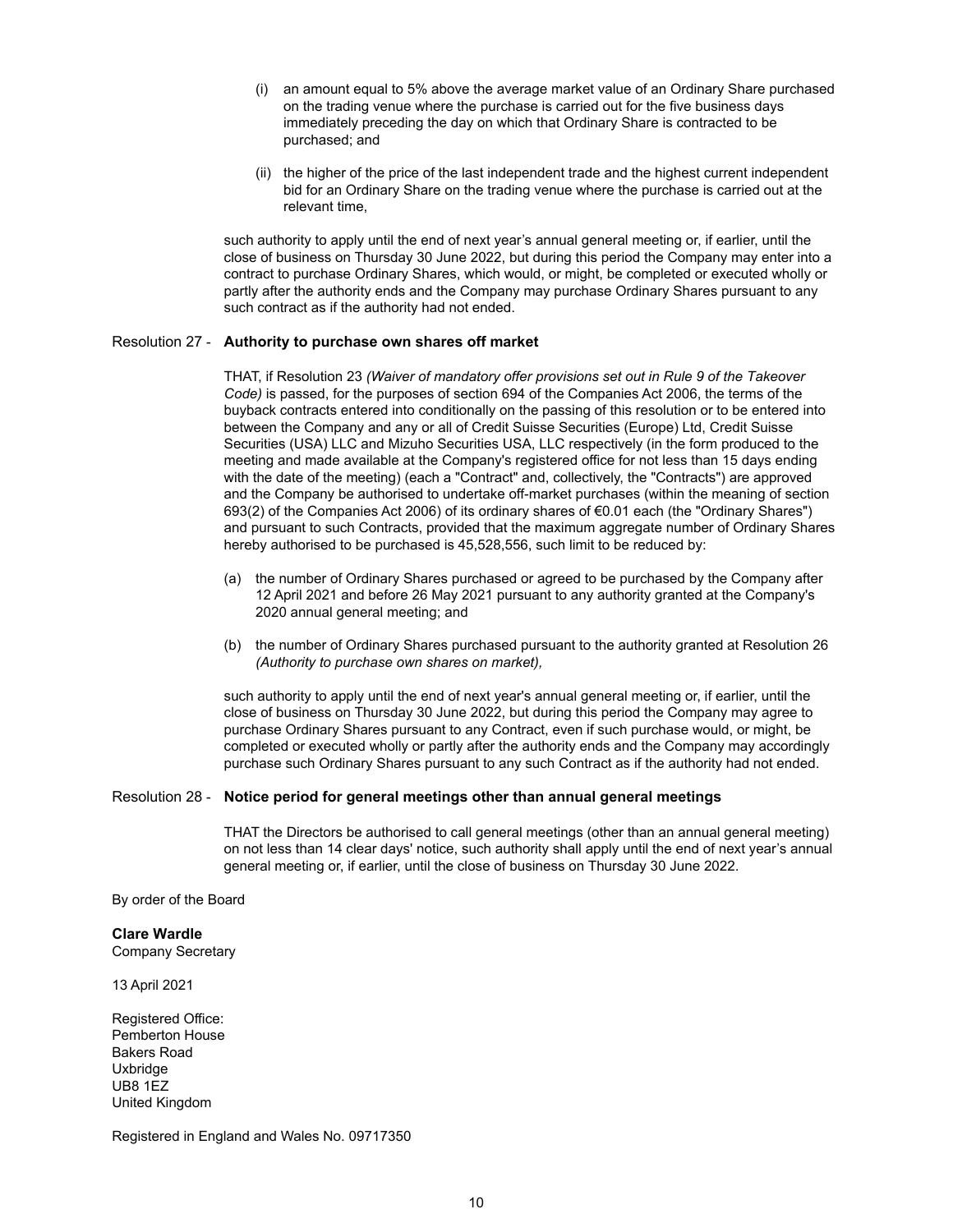# **Part II**

# **EXPLANATORY NOTES ON RESOLUTIONS**

## **Resolution 1 - Receipt of the Report and Accounts**

We are required by the Companies Act 2006 to present the Strategic Report and the Reports of the Directors and the Auditor and CCEP's audited accounts for the financial year ended 31 December 2020 to the Meeting. These are available at www.cocacolaep.com/financial-reports-and-results/integrated-reports.

CCEP's Articles of Association (the "Articles") permit the Directors to pay interim dividends, which is CCEP's current practice.

## **Resolution 2 - Approval of the Directors' Remuneration Report**

Under UK company law, quoted companies are required to present to their shareholders a directors' remuneration report for the financial year. This Resolution invites Shareholders to vote on the Directors' Remuneration Report for the year ended 31 December 2020, as set out on pages 92 to 107 of the 2020 Integrated Report. The 2020 Integrated Report is available at www.cocacolaep.com/financial-reports-and-results/integrated-reports.

This vote is advisory and will not affect the future remuneration of the Directors.

## **Resolutions 3 to 18 - Election and Re-election of Directors**

Under CCEP's Articles, certain Directors are required to retire and be re-elected at each annual general meeting. The Articles require all Directors to retire and stand for re-election, except for the initial independent Directors, as identified in the Articles, and the initial Chairman. At each of the 2019, 2020 and 2021 annual general meetings, three initial independent Directors are to be identified by the Board to retire from office and may offer themselves for election, from which point they retire and stand for re-election annually.

Resolutions 3 to 7 relate to the election of Manolo Arroyo, John Bryant, Christine Cross, Brian Smith and Garry Watts, and Resolutions 8 to 18 relate to the re-election of Jan Bennink, José Ignacio Comenge, Damian Gammell, Nathalie Gaveau, Álvaro Gómez-Trénor Aguilar, Thomas H. Johnson, Dagmar Kollmann, Alfonso Líbano Daurella, Mark Price, Mario Rotllant Solá and Dessi Temperley.

Biographies of the Directors standing for election and re-election are set out below. In respect of each Director, the strengths and experiences set out indicate why their contribution is, and continues to be, important to the Company's long-term sustainable success.

The Board reviewed the independence of the Directors and it has been determined that a majority of the Board and of the Non-executive Directors is independent. The Board recognises that eight of CCEP's Directors, including the Chairman and Chief Executive Officer, cannot be considered independent. However, CCEP benefits from the Non-independent Directors' industry experiences and skills, and they continue to demonstrate effective judgement when carrying out their roles, and understand their obligations as Directors, including under section 172 of the Companies Act.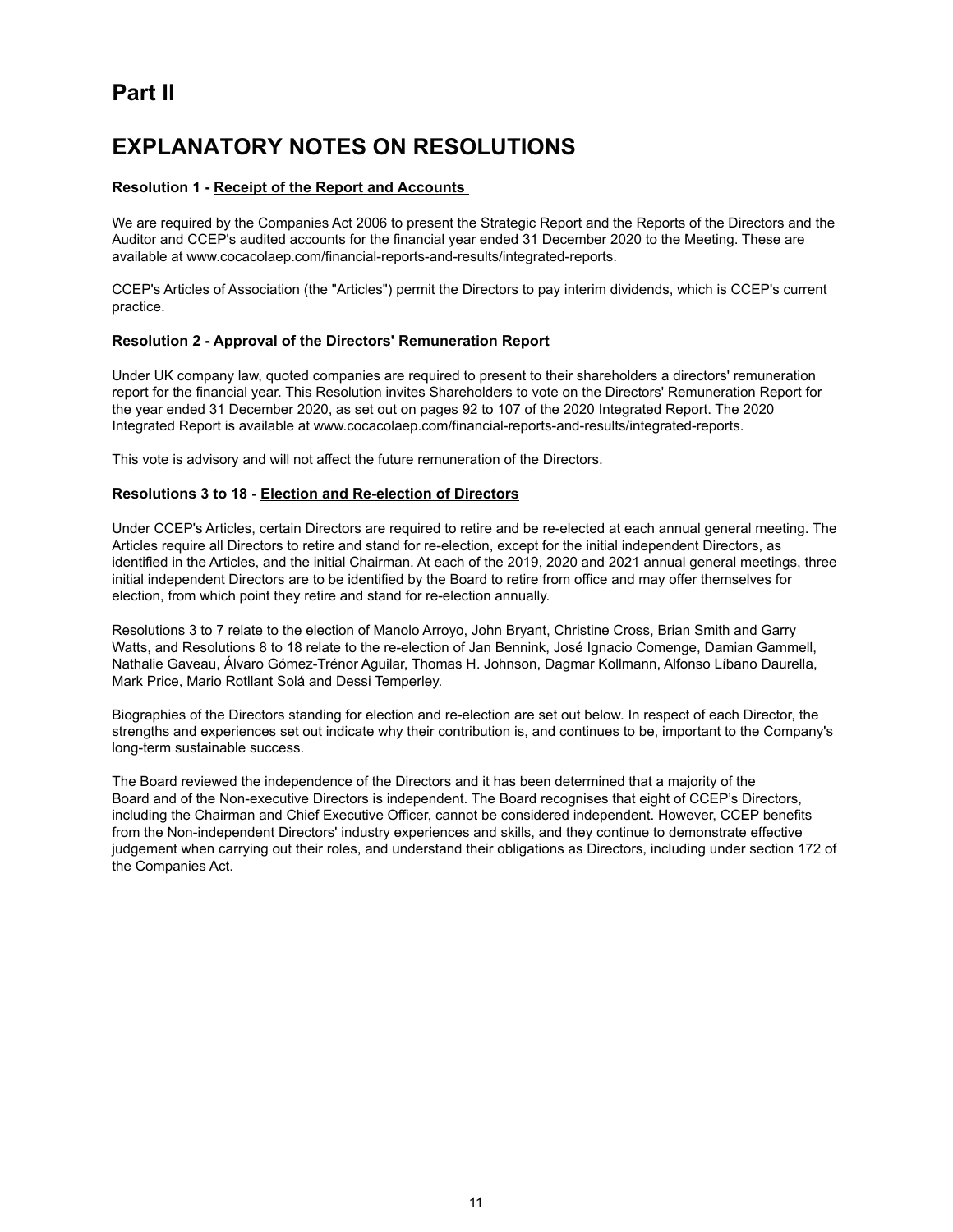# **Manolo Arroyo**

Non-executive Director

#### **Independent:**

No

## **Key strengths/experience:**

- Extensive experience working in the Coca-Cola system
- Strong operational leadership experience in international consumer goods groups
- Strategic marketing, commercial and bottling expertise
- In depth understanding of brands in the Coca-Cola system

## **Key external commitments:**

Chief Marketing Officer at The Coca-Cola Company

## **Previous roles:**

President of the Asia Pacific Group, Bottling Investments Group, and Mexico business unit of The Coca-Cola Company, Chief Executive Officer of Deoleo, S.A., Senior Vice President and President, Asia Pacific of S.C. Johnson & Son, Inc., President of the ASEAN and SEWA business units of The Coca-Cola Company, General Manager of the Spain business unit of The Coca-Cola Company Vice-Chairman of Coca-Cola COFCO China, Nonexecutive Director of ThaiNamThip Limited and Coca-Cola Andina

## **John Bryant**

Non-executive Director Member of the Audit Committee and the Affiliated Transaction Committee

## **Date appointed to the Board:**

January 2021

#### **Independent:**

Yes

#### **Key strengths/experience:**

- Chairman/CEO of a multinational public company
- Expert in strategy, mergers and acquisitions, restructuring and portfolio transformation
- 30 years' experience in consumer goods
- Strong track record of finance and operational leadership

## **Key external commitments:**

Non-executive director of Ball Corporation, Compass Group plc and Macy's Inc.

### **Previous roles:**

Executive Chairman and CEO of Kellogg Company and other senior roles in the Kellogg Company including Chief Financial Officer, Chief Operating Officer, President America and President International, and Strategy Advisor at A.T. Kearney and Marakon Associates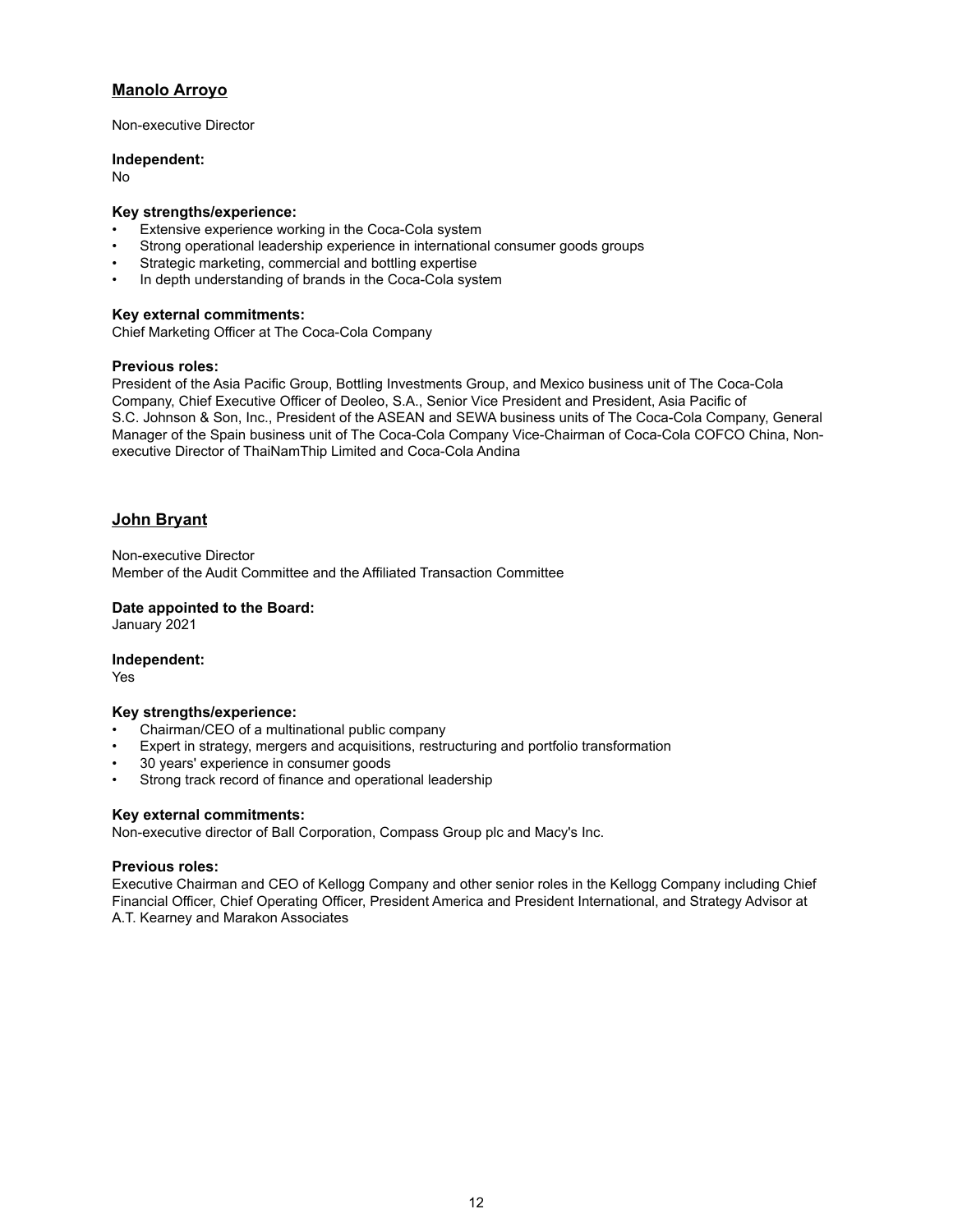# **Christine Cross**

Non-executive Director

Chairman of the Remuneration Committee and member of the Nomination Committee

## **Date appointed to the Board:**

May 2016

### **Independent:**

Yes

#### **Key strengths/experience:**

- In depth experience working in the food and beverage industry
- Consults on international business strategy, marketing and sustainable business development
- Global perspective on CCEP's activities
- Experience of chairing remuneration committees

#### **Key external commitments:**

Director of Christine Cross Ltd, Hilton Food Group plc, Clipper Logistics plc and Pollen Estate, member of the Supervisory Board of Zooplus AG and Chairman of Oddbox Delivery Ltd

#### **Previous roles:**

Director of Brambles Limited, Fenwick Limited, Kathmandu Holdings Limited, Next plc, Woolworths (Au) plc, Sobeys (Ca) plc, Plantasgen, Fairmont Hotels Group plc, Sonae-SGPS, S.A., Premier Foods pls and Taylor Wimpey plc

## **Brian Smith**

Non-executive Director Member of the Corporate Social Responsibility Committee

#### **Date appointed to the Board:**

July 2020

**Independent:**

No

#### **Key strengths/experience:**

- Extensive experience of working in the Coca-Cola system
- Deep understanding of in market executional leadership
- Strong talent development and deployment skills
- Broad knowledge of global field operations at The Coca-Cola Company

#### **Key external commitments:**

President and Chief Operating Officer at The Coca-Cola Company

#### **Previous roles:**

President of The Coca-Cola Company's Europe, Middle East and Africa group, President of TCCC's Latin America group, Executive Assistant to The Coca-Cola Company's Chief Operating Officer and Vice Chairman, President of the Brazil division, President of the Mexico division and also Latin America group manager for mergers and acquisitions at The Coca-Cola Company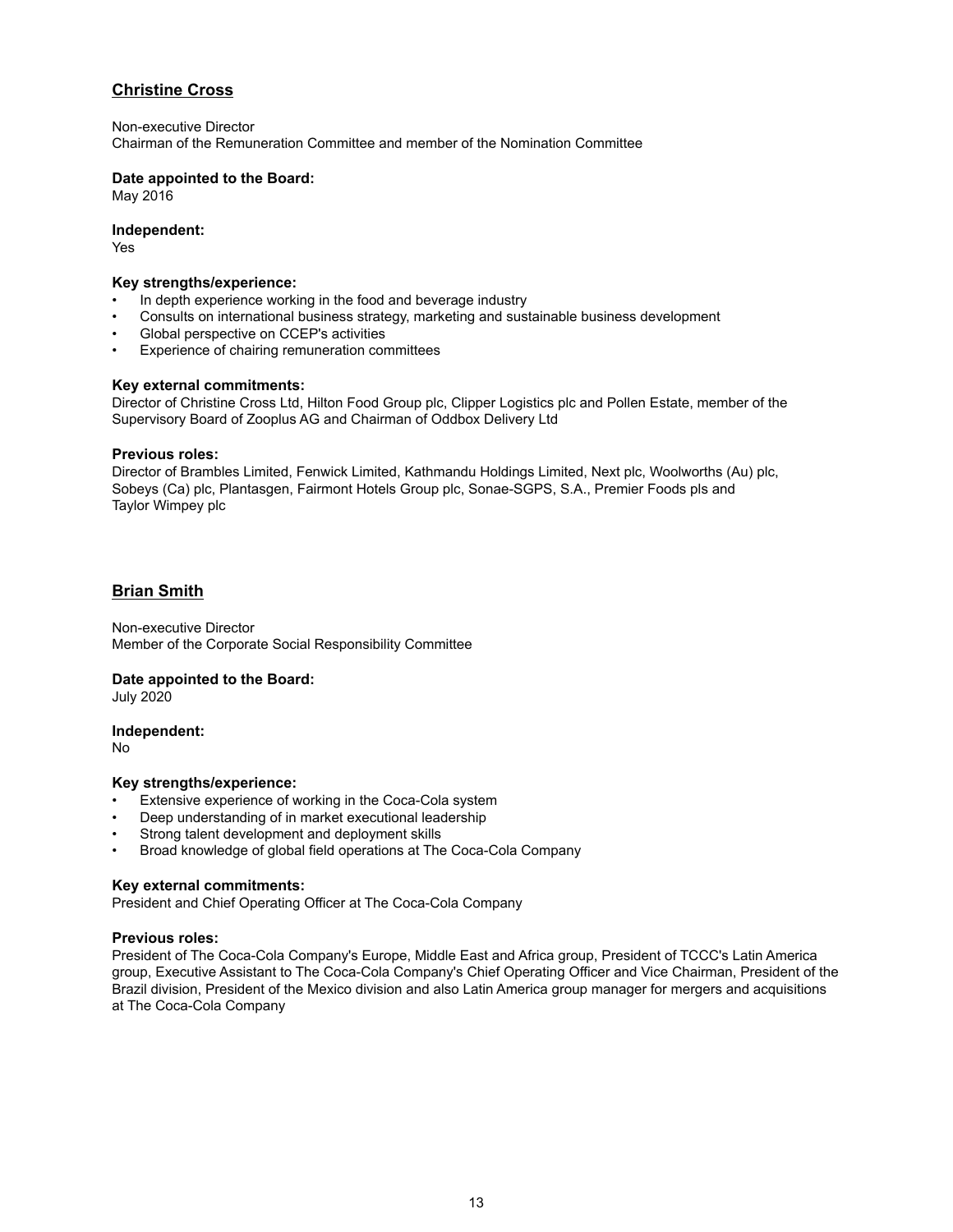# **Garry Watts**

Non-executive Director Chairman of the Audit Committee and member of the Remuneration Committee

### **Date appointed to the Board:**

April 2016

### **Independent:**

Yes

#### **Key strengths/experience:**

- Extensive business experience in Western Europe and the UK, including as Chief Executive Officer of a global consumer good business
- Served as executive and non-executive director in a broad variety of sectors and previously chaired the audit committee of a sizeable company
- Financial expertise, experience and skills
- Formerly an auditor

## **Key external commitments:**

Chairman of Spire Healthcare Group plc and Senior Independent Director of Circassia Pharmaceuticals plc

#### **Previous roles:**

Audit Partner at KPMG LLP, Chief Financial Officer of Medeva plc, Chief Executive Officer of SSL International, director of Coca-Cola Enterprises, Inc., Deputy Chairman and Audit Committee Chairman of Stagecoach Group plc and Protherics plc and Chairman of BTG plc and Foxtons Group plc

## **Jan Bennink**

#### Non-executive Director Chairman of the Affiliated Transaction Committee and member of the Corporate Social Responsibility Committee

#### **Date appointed to the Board:**

May 2016

#### **Independent:**

Yes

#### **Key strengths/experience:**

- Chairman/CEO of multinational public companies
- Extensive experience in FMCG, including the food and beverage industry
- Thorough understanding of global and Western European markets
- Strong strategic, marketing and sales experience relevant to the beverage industry

#### **Key external commitments:**

Chairman of the Bennink Foundation, director of Wonderflow B.V. and IEFIC1, Executive Partner at Xn, and Advisor to Artisan Partners

#### **Previous roles:**

Executive Chairman of Sara Lee Corporation, Chief Executive Officer of Royal Numico N.V., Chairman and Chief Executive Officer of DE Masterblenders 1753 N.V., director of Kraft Foods Inc., Boots Company plc and Dalli-Werke GmbH & Co KG and a member of the Advisory Board of ABN Amro Bank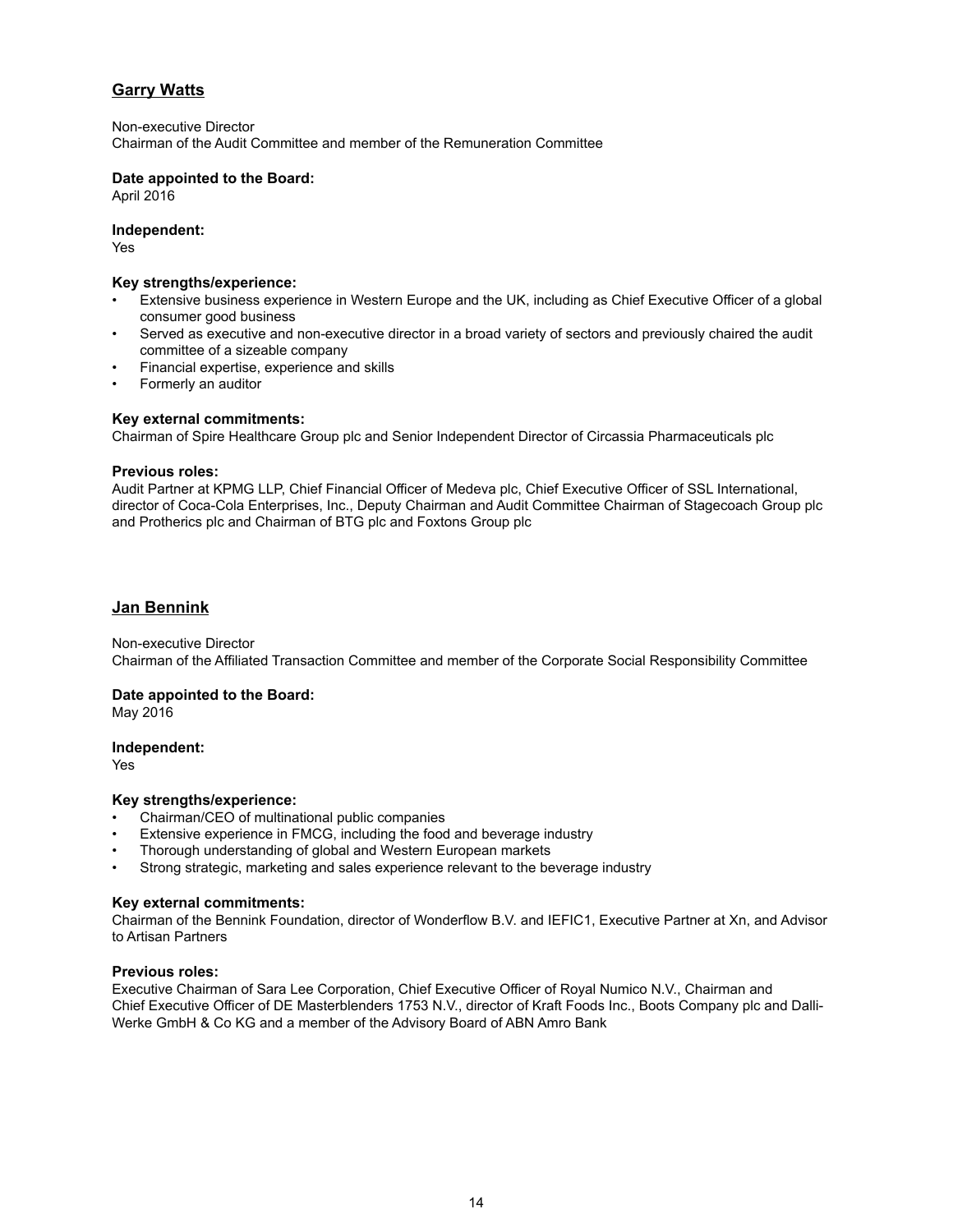## **José Ignacio Comenge**

Non-executive Director Member of the Affiliated Transaction Committee

## **Date appointed to the Board:**

May 2016

## **Independent:**

No

#### **Key strengths/experience:**

- Extensive experience of the Coca-Cola system
- Broad board experience across industries and sectors
- Knowledgeable about the industry in our key market of Iberia
- Insights in formulating sustainable strategy drawn from leadership roles in varied sectors

#### **Key external commitments:**

Director of Olive Partners, S.A., ENCE Energía y Celulosa, S.A., Compañía Vinícola del Norte de España, S.A., Ebro Foods S.A., Barbosa & Almeida SGPS, S.A., and Ball Beverage Can Ibérica, S.L.

#### **Previous roles:**

Senior roles in the Coca-Cola system, AXA, S.A., Aguila and Heineken Spain, Vice-Chairman and Chief Executive Officer of MMA Insurance

## **Damian Gammell**

Chief Executive Officer

#### **Date appointed to the Board:** December 2016

**Independent:**

No

#### **Key strengths/experience:**

- Strategy, risk management, development and execution experience
- Vision, customer focus and transformational leadership
- Developing people and teams and promoting sustainability
- Over 25 years of leadership experience and in depth understanding of the non-alcoholic ready to drink industry and within the Coca-Cola system

#### **Key external commitments:**

N/A

#### **Previous roles:**

A number of senior executive roles in the Coca-Cola system including Australia and Russia, also Managing Director and Group President of Efes Soft Drinks, and President and Chief Executive Officer of Anadolu Efes S.K.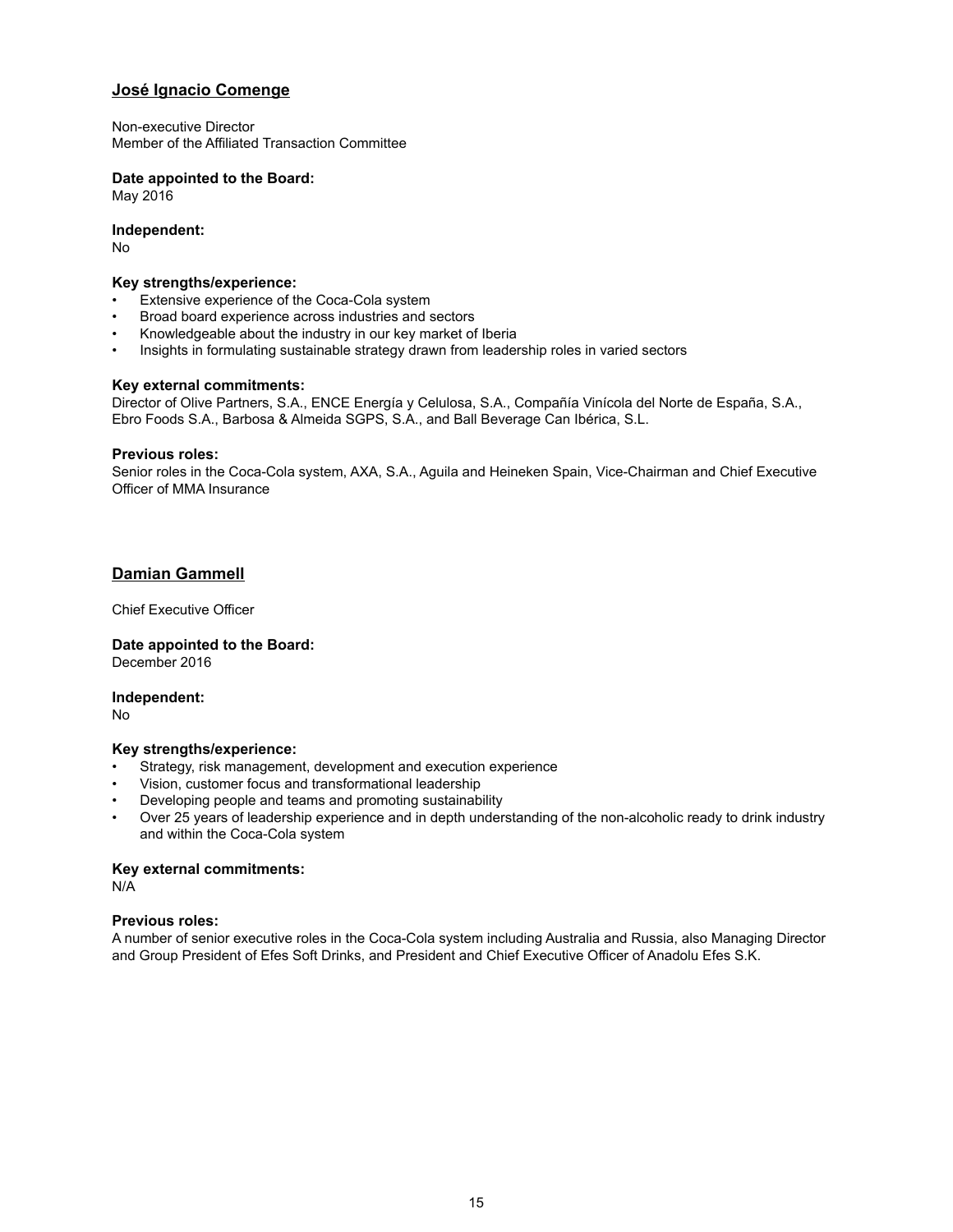# **Nathalie Gaveau**

Non-executive Director Member of the Corporate Social Responsibility Committee

#### **Date appointed to the Board:**

January 2019

#### **Independent:**

Yes

# **Key strengths/experience:**

- Successful tech entrepreneur
- Expert in e-commerce and digital transformation, mobile, data and social marketing
- Strong financial background
- International consumer goods experience

#### **Key external commitments:**

Senior Advisor to BCG Digital Ventures, director of Calida Group and President and director of Tailwind International Acquisition Corp

#### **Previous roles:**

Founder and Chief Executive Officer of Shopcade, Interactive Business Director of the TBWA Tequila Group, Asia Pacific E-business and CRM Manager for Club Med, co-founder and Managing Director of Priceminister, Financial Analyst for Lazard and director of HEC Paris

## **Álvaro Gómez-Trénor Aguilar**

Non-executive Director

**Date appointed to the Board:** March 2018

**Independent:**

No

#### **Key strengths/experience:**

- Broad knowledge of working in the food and beverage industry
- Extensive understanding of the Coca-Cola system, particularly in Iberia
- Expertise in finance and investment banking
- Strategic and investment advisor to businesses in varied sectors

#### **Key external commitments:**

Director of Olive Partners, S.A., Global Omnium (Aguas de Valencia, S.A.) and Sinensis Seed Capital SCR de RC, S.A.

#### **Previous roles:**

Various board appointments in the Coca-Cola system, including as President of Begano, S.A., director and Chairman of the Audit Committee of Coca-Cola Iberian Partners, S.A., as well as key executive roles in Grupo Pas and Garcon Vallvé & Contreras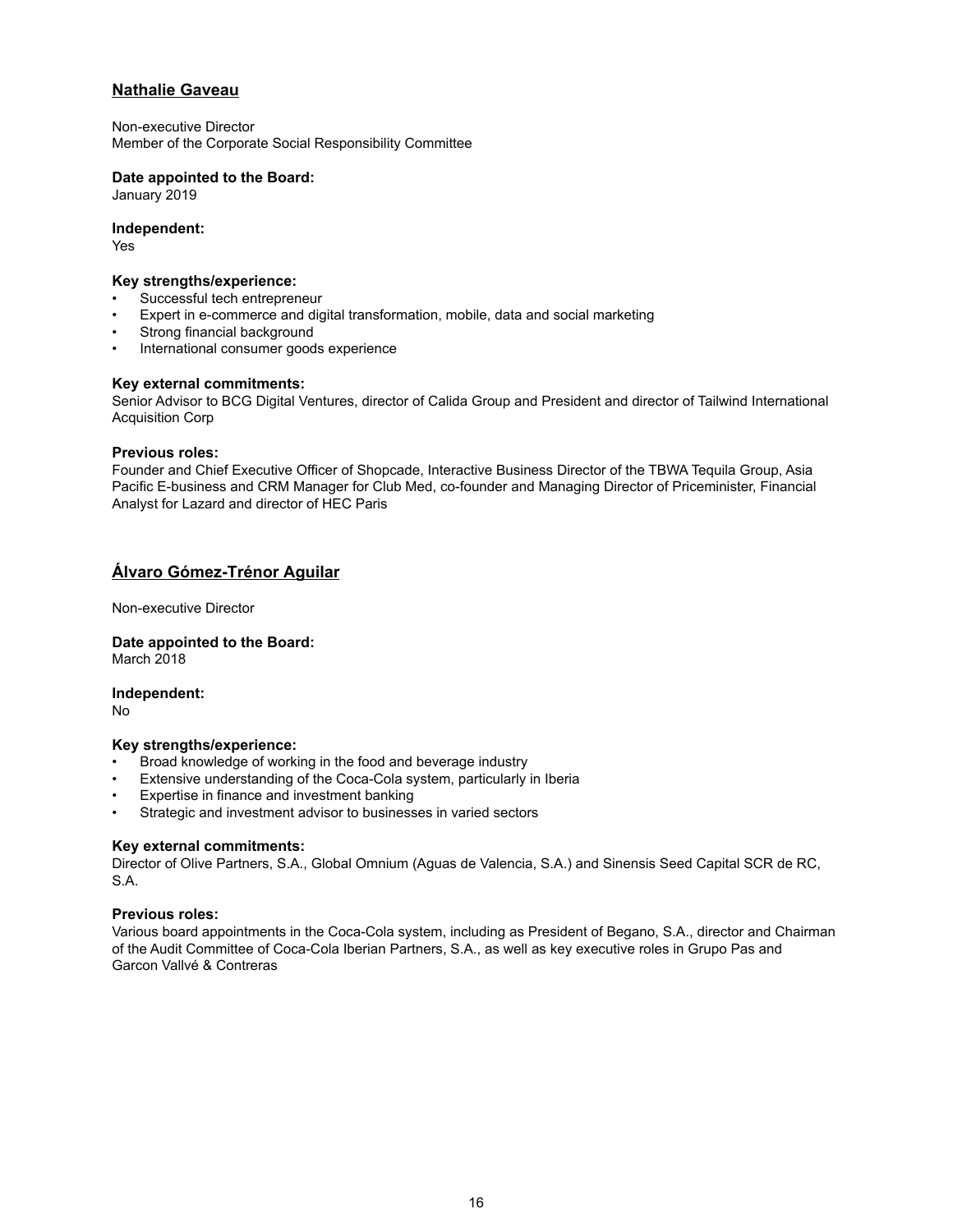# **Thomas H. Johnson**

Non-executive Director and Senior Independent Director Chairman of the Nomination Committee and member of the Remuneration Committee

## **Date appointed to the Board:**

May 2016

### **Independent:**

Yes

#### **Key strengths/experience:**

- Chairman and Chief Executive Officer of international public companies
- Manufacturing and distribution expertise
- Extensive international management experience in Europe
- Investment and finance experience

#### **Key external commitments:**

Chief Executive Officer of The Taffrail Group, LLC and director of Universal Corporation

#### **Previous roles:**

Chairman and Chief Executive Officer of Chesapeake Corporation, President and Chief Executive Officer of Riverwood International Corporation, director of Coca-Cola Enterprises, Inc., GenOn Corporation, Mirant Corporation, ModusLink Global Solutions, Inc., Superior Essex Inc. and Tumi, Inc.

## **Dagmar Kollmann**

Non-executive Director Member of the Affiliated Transaction Committee and Audit Committee

#### **Date appointed to the Board:**

May 2019

#### **Independent:**

Yes

#### **Key strengths/experience:**

- Expert in finance and international listed groups
- Thorough understanding of capital markets and mergers and acquisitions
- Extensive commercial and investor relations experience
- Strong executive and senior leadership experience in global businesses
- Risk oversight and corporate governance expertise

#### **Key external commitments:**

Deputy Chairman of the Supervisory Board of Deutsche Pfandbriefbank, a non-executive director of Unibail-Rodamco-Westfield SE, Deutsche Telekom and Paysafe Limited, and Commissioner in the German Monopolies Commission

#### **Previous roles:**

Non-executive director of KfW IPEX Bank, Chief Executive Officer and Country Head in Germany and Austria for Morgan Stanley, member of the board of Morgan Stanley International Ltd in London and Associate Director of UBS in London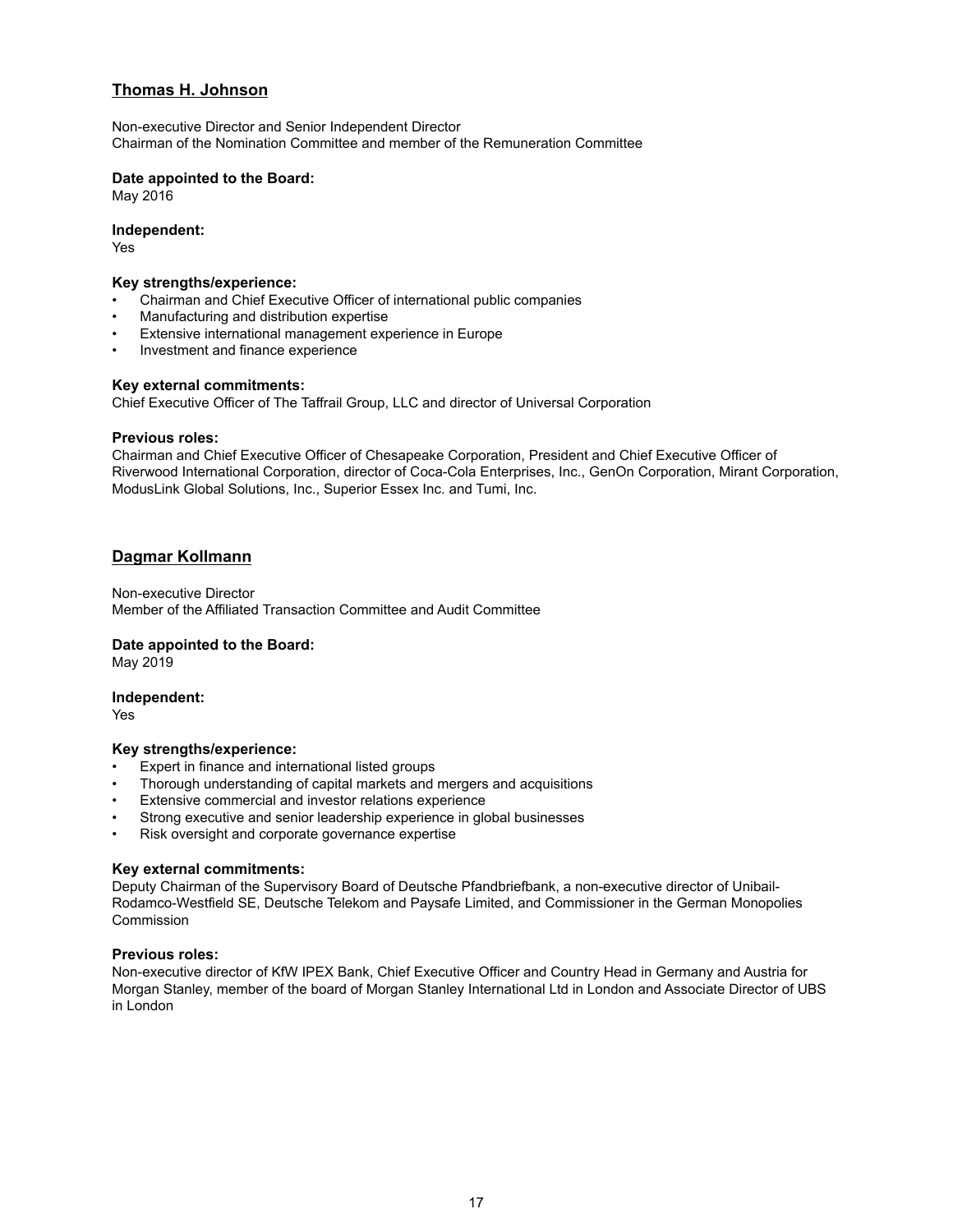# **Alfonso Líbano Daurella**

Non-executive Director Chairman of the Corporate Social Responsibility Committee

## **Date appointed to the Board:**

May 2016

**Independent:**

No

## **Key strengths/experience:**

- Developed the Daurella family's association with the Coca-Cola system
- Detailed knowledge of the Coca-Cola system
- Insight to CCEP's impact on communities from experience as trustee or director of charitable and public organisations
- Experienced corporate social responsibility committee chair

## **Key external commitments:**

Vice-Chairman and member of the Executive Committee of Cobega, S.A., director of Olive Partners, S.A., Chairman of Equatorial Coca-Cola Bottling Company, S.L., director of Grupo Cacaolat, S.L., Vice-Chairman of MECC Soft Drinks JLT, director of The Coca-Cola Bottling Company of Egypt S.A.E, Chair of the Polaris Committee and member of the Ambassadors' Circle of the Family Business Network and member of the board of the American Chamber of Commerce in Spain

## **Previous roles:**

Various roles at the Daurella family's Coca-Cola bottling business, director and Chairman of the Quality & Corporate Social Responsibility Committee of Coca-Cola Iberian Partners, S.A.

# **Mark Price**

Non-executive Director Member of the Corporate Social Responsibility Committee and Nomination Committee

#### **Date appointed to the Board:**

May 2019

#### **Independent:**

Yes

#### **Key strengths/experience:**

- Extensive experience in the retail industry
- A deep understanding of international trade and markets
- Strong strategic, digital and sustainable development skills

#### **Key external commitments:**

Member of the House of Lords, founder of WorkL, Member of Council at Lancaster University, Chair of Trustees of the Fairtrade Foundation UK and President and Chairman of the Chartered Management Institute

#### **Previous roles:**

Managing Director of Waitrose and Deputy Chairman John Lewis Partnership, Non-executive Director and Deputy Chairman of Channel 4 TV and Minister of State for Trade and Investment and Trade Policy, Chair of Business in the Community and The Prince's Countryside Fund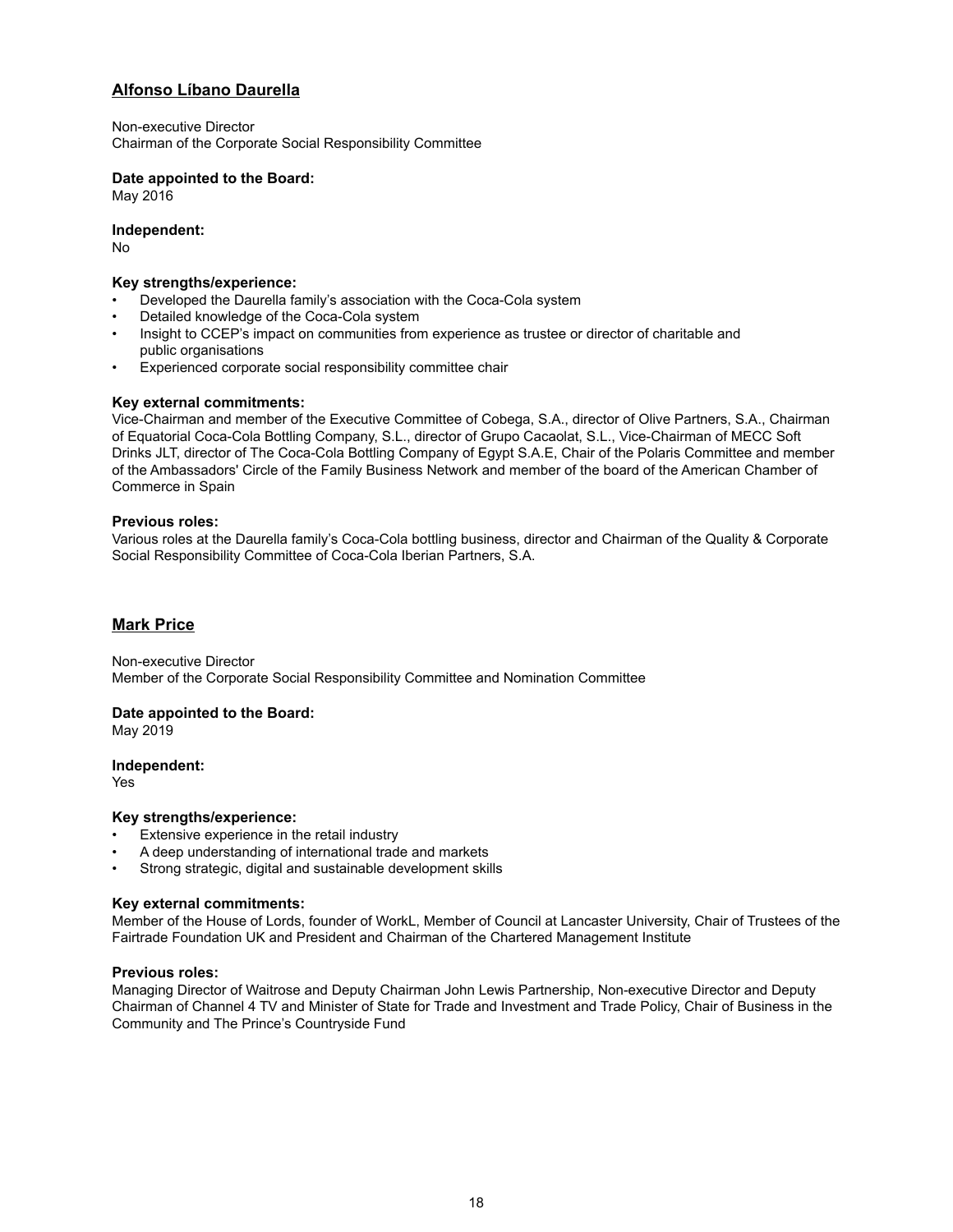# **Mario Rotllant Solá**

Non-executive Director Member of the Remuneration Committee

## **Date appointed to the Board:**

May 2016

**Independent:**

No

### **Key strengths/experience:**

- Deep understanding of the Coca-Cola system
- Extensive international experience in the food and beverage industry
- Experience of dealing with regulatory and political bodies
- Experience of chairing a remuneration committee

## **Key external commitments:**

Vice-Chairman of Olive Partners, S.A., Co-Chairman and ember of the Executive Committee of Cobega, S.A., Chairman of the North Africa Bottling Company, Chairman of the Advisory Board of Banco Santander, S.A. in Catalonia and a Director of Equatorial Coca-Cola Bottling Company, S.L.

## **Previous roles:**

Second Vice-Chairman and member of the Executive Committee and Chairman of the Appointment and Remuneration Committee of Coca-Cola Iberian Partners, S.A.

# **Dessi Temperley**

Non-executive Director Member of the Audit Committee

# **Date appointed to the Board:**

May 2020

#### **Independent:**

Yes

## **Key strengths/experience:**

- Financial and technical accounting expertise
- Strong commercial insights and knowledge of European markets
- International consumer brands experience
- Skilled in technology

## **Key external commitments:**

Group Chief Financial Officer of Beiersdorf and member of the Supervisory Board of Tesa SE

## **Previous roles:**

Head of investor relations at Nestlé, Chief Financial Officer of Nestlé Purina Europe, Middle East and North Africa and Chief Financial Officer of Nestlé South East Europe, and finance roles at Cable & Wireless plc and Royal Dutch Shell plc

The Chairman believes that, following formal performance evaluation, the performance of each of the Directors standing for re-election continues to be effective and each of them continue to demonstrate commitment to the role.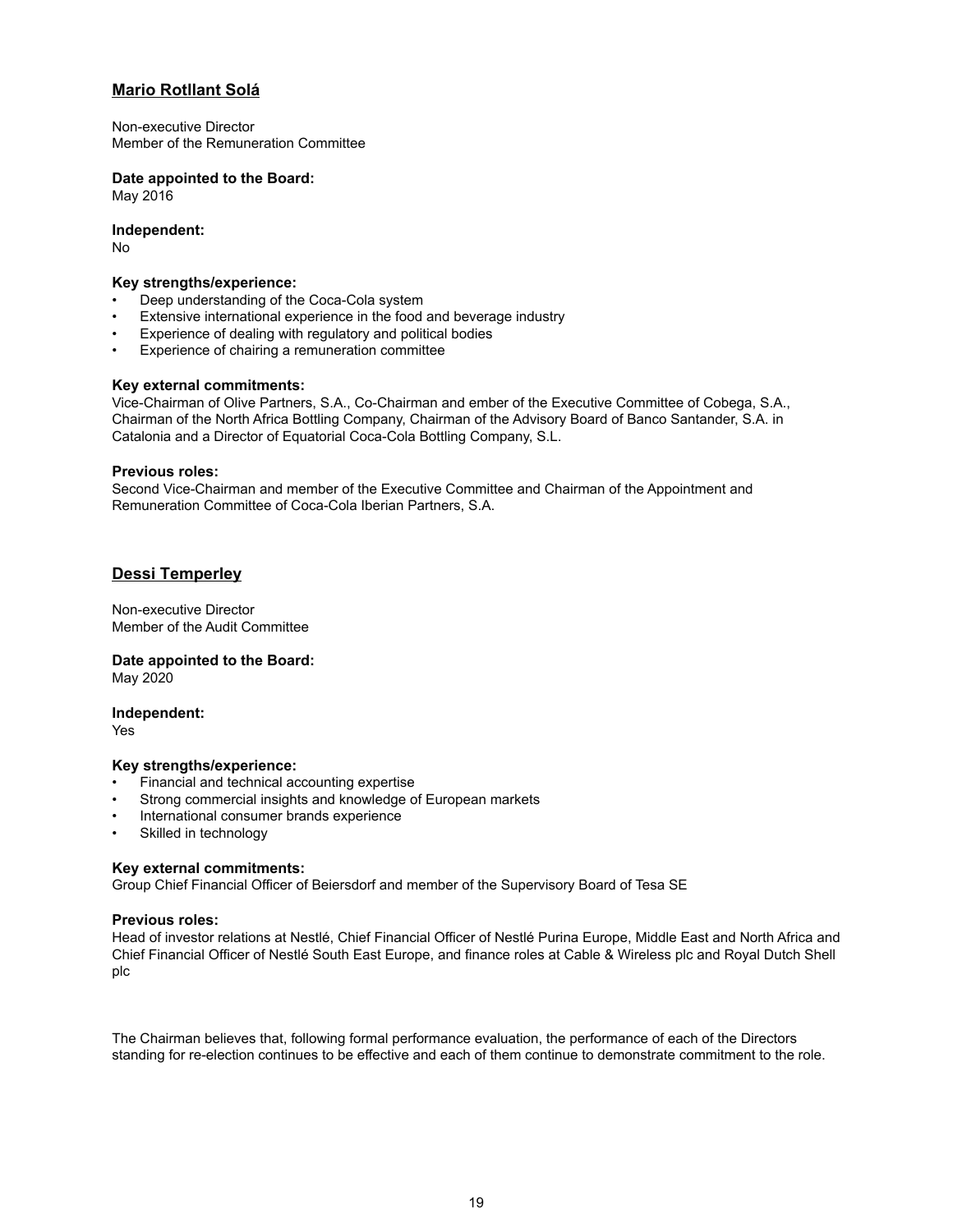## **Resolutions 19 and 20 - Reappointment and Remuneration of the Auditor**

CCEP is required to appoint an auditor for each financial year, to hold office until the end of the next general meeting at which accounts are laid before the Shareholders. Accordingly, the Board, on the unanimous recommendation of the Audit Committee, which has evaluated the effectiveness and independence of the external auditor, is proposing the reappointment of CCEP's existing Auditor, Ernst & Young LLP, as Auditor of CCEP for the financial year ending 31 December 2021, under Resolution 19.

The Directors may set the remuneration of the Auditor if authorised by the Shareholders to do so. The Competition and Markets Authority's Statutory Audit Services Order, which came into effect on 1 January 2015 (and with which CCEP voluntarily complies), clarified certain responsibilities of the Audit Committee, including providing that, acting collectively or through its chairman, and for and on behalf of the Board, it is permitted to negotiate and agree the statutory audit fee. Resolution 20 seeks authority for the Audit Committee to determine the Auditor's remuneration for 2021.

#### **Resolution 21 - Political donations**

The Companies Act 2006 prohibits companies from making political donations to political organisations, independent candidates or incurring EU political expenditure exceeding £5,000 in any 12 month period unless authorised by Shareholders in advance.

CCEP does not make, and does not intend to make, donations to political organisations or independent election candidates, nor does it incur any political expenditure.

However, the definitions of political donations, political organisations and political expenditure used in the Companies Act 2006 are very wide. As a result, this can cover activities such as sponsorship, subscriptions, payment of expenses, paid leave for employees fulfilling certain public duties, and support for bodies representing the business community in policy review or reform. Shareholder approval is being sought on a precautionary basis only, to allow CCEP and any company which, at any time during the period for which this resolution has effect, is a subsidiary of CCEP, to continue to support the community and put forward its views on wider business and government interests, without running the risk of inadvertently breaching the legislation.

The Board is therefore seeking authority to make political donations to political organisations and independent election candidates not exceeding £50,000 in the UK and £50,000 in the rest of Europe in total; make political donations to political organisations other than political parties not exceeding £50,000 in the UK and £50,000 in the rest of Europe in total; and to incur political expenditure not exceeding £50,000 in the UK and £50,000 in the rest of Europe in total. In line with best practice guidelines published by the Investment Association (the "IA"), this resolution is put to Shareholders annually rather than every four years as required by the Companies Act 2006. For the purposes of this resolution, the terms 'political donations', 'political organisations', 'independent election candidate' and 'political expenditure' shall have the meanings given to them in sections 363 to 365 of the Companies Act 2006.

#### **Resolution 22 - Authority to allot new shares**

This resolution seeks authority from the Shareholders to allot shares or grant rights to subscribe for or to convert any securities into Ordinary Shares. The authority is expected to be renewed at each annual general meeting. Paragraph (a) of this resolution would give the Directors the authority to allot Ordinary Shares or grant rights to subscribe for or convert any securities into Ordinary Shares up to an aggregate nominal amount equal to €1,517,618.56 (representing 151,761,856 Ordinary Shares). This amount represents approximately one-third of the issued ordinary share capital of CCEP as at 12 April 2021, the latest practicable date prior to publication of this Notice.

In line with guidance issued by the IA, paragraph (b) of this resolution would give the Directors authority to allot Ordinary Shares or grant rights to subscribe for or convert any securities into Ordinary Shares in connection with a rights issue in favour of ordinary shareholders up to an aggregate nominal amount equal to €3,035,237.12 (representing 303,523,712 Ordinary Shares), as reduced by the nominal amount of any shares issued under paragraph (a) of this resolution). This amount (before any reduction) represents approximately two-thirds of the issued ordinary share capital of CCEP as at 12 April 2021, the latest practicable date prior to publication of this Notice.

The Directors have no present intention to exercise the authority sought under this resolution. The authority is, however, sought to ensure that CCEP has maximum flexibility in managing CCEP's capital resources. If they do exercise the authority, the Directors intend to follow IA recommendations concerning its use (including as regards the Directors standing for re-election in certain cases).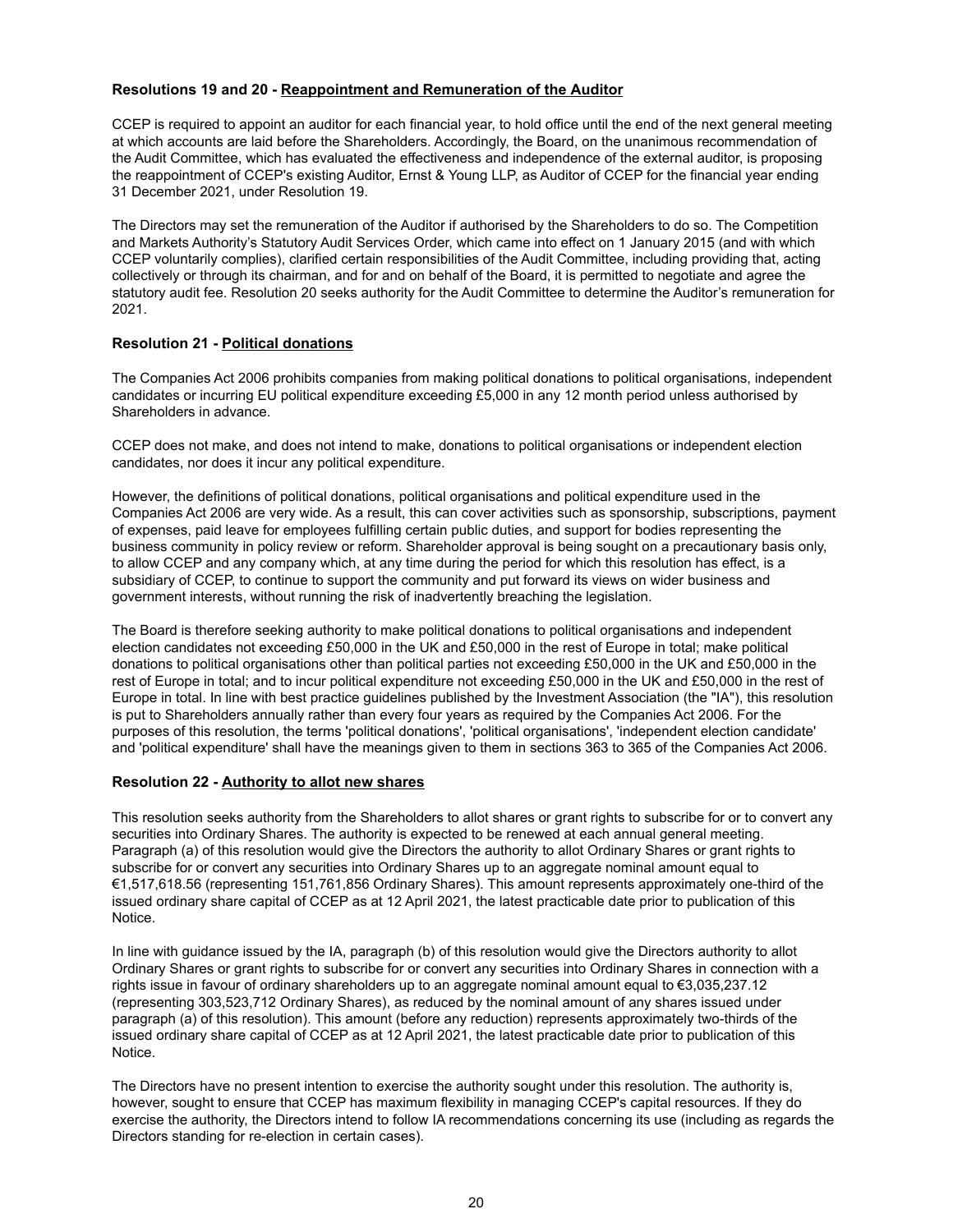The authority sought under this resolution would apply until the end of next year's annual general meeting or, if earlier, until the close of business on Thursday 30 June 2022.

As at the date of this Notice, no Ordinary Shares are held as treasury shares by CCEP.

#### **Resolution 23 - Waiver of mandatory offer provisions set out in Rule 9 of the Takeover Code**

Resolution 23 (the "Waiver Resolution") seeks approval from the Independent Shareholders of a waiver of the obligation that could arise on Olive and any person acting in concert with Olive to make a general offer for the entire issued share capital of the Company if Olive's interest in Ordinary Shares increases as a result of the purchase of up to 45,528,556 Ordinary Shares by CCEP pursuant to Resolutions 26 and 27 (which, if passed, would give authorisation for CCEP to purchase its own shares) (the "Buyback Authorities").

If the Waiver Resolution is approved at the AGM, Olive will not, thereby, be restricted from making an offer for CCEP. However, under the terms of the Shareholders' Agreement, as more fully described in the Prospectus, neither European Refreshments ("ER") nor Olive may acquire shares in CCEP that, when aggregated with the shares held by the other, represent more than 67% of the issued CCEP shares, other than as a result of an offer (as defined in the Takeover Code) recommended by a simple majority of the Independent Non-executive Directors ("INEDs") of CCEP.

The Takeover Code is administered by the Panel and applies to CCEP because it is a UK public company, which has its registered office in the United Kingdom and has securities admitted to trading on a regulated market in the UK. The Panel is the UK body which provides a framework for takeovers in the UK and ensures fair and equal treatment of shareholders in relation to takeovers.

Under Rule 9 of the Takeover Code, when (i) any person acquires, whether by a series of transactions over a period of time or not, an interest in shares which, taken together with shares in which he and persons acting in concert with him are interested, carry 30% or more of the voting rights of a company subject to the Takeover Code, or (ii) any person who, together with persons acting in concert with him, is interested in shares which in aggregate carry not less than 30% of the voting rights of a company, but does not hold shares carrying more than 50% of such voting rights and such person, or any person acting in concert with him, acquires an interest in any other shares which increases the percentage of the shares carrying voting rights in which he is interested, then in either case, that person is normally required to make a general offer in cash for all the remaining equity share capital of that company at the highest price paid by him, or any persons acting in concert with him, for shares in that company within the 12 months prior to the announcement of the offer.

Under Rule 37 of the Takeover Code, when a company purchases its own voting shares, any resulting increase in the percentage of shares carrying voting rights in which a person or group of persons acting in concert is interested will be treated as an acquisition for the purpose of Rule 9 of the Takeover Code (although a shareholder who is neither a director nor acting in concert with a director will not normally incur an obligation to make a Rule 9 offer). However, Rule 37.1 also provides that, subject to prior consultation, the Panel will normally waive any resulting obligation to make a general offer if there is a vote of independent shareholders.

Currently, Olive is interested in an aggregate of 166,128,987 Ordinary Shares representing approximately 36.4890% of the issued share capital of CCEP. If CCEP were to repurchase shares from persons other than Olive, or any person acting in concert with Olive, all the Ordinary Shares for which it is seeking the Buyback Authorities (and assuming no other allotments of Ordinary Shares), the maximum potential shareholding of Olive and any person acting in concert with Olive would increase to approximately 40.5433% of the issued ordinary share capital of CCEP. Accordingly, an increase in the percentage of the shares carrying voting rights in which Olive or any person acting in concert with Olive are interested, as a result of any exercise of the Buyback Authorities, would ordinarily, in the absence of a waiver granted by the Panel and the Waiver Resolution (if approved), have the effect of triggering Rule 9 of the Takeover Code and result in Olive and any person acting in concert with Olive being under an obligation to make a general offer to all Shareholders.

Accordingly, the Panel was consulted at an early stage regarding the Waiver Resolution and the Buyback Authorities. It has reviewed the Waiver Resolution and the Buyback Authorities and the Panel has agreed, subject to the Independent Shareholders' approval on a poll, and in accordance with Rule 37.1 of the Takeover Code, to waive the application of Rule 9 of the Takeover Code.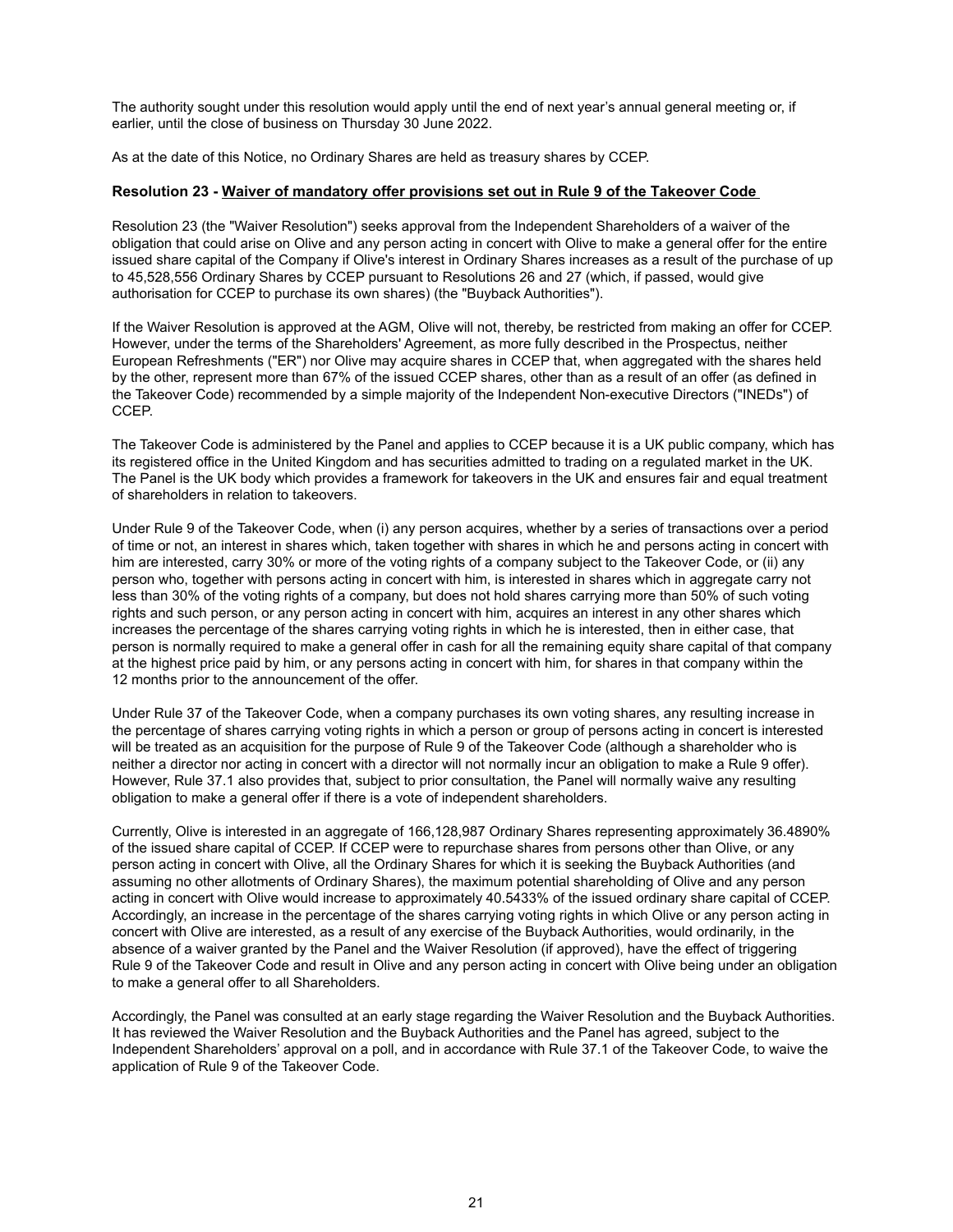The waiver granted by the Panel relates only to any increase in the percentage of Ordinary Shares held by Olive or any person acting in concert with Olive as a result of purchases by CCEP of Ordinary Shares pursuant to the Buyback Authorities which are sought from the Shareholders in Resolutions 26 and 27 at the AGM and conditional on the passing of Resolution 23 by the Independent Shareholders of CCEP on a poll. As Olive, and any concert party of Olive, are interested in the outcome of Resolution 23, they will be precluded from voting on that Resolution.

**Following exercise of the Buyback Authorities (either in whole or in part), Olive will continue to be interested in Ordinary Shares carrying more than 30% of the voting rights of CCEP, but will not hold Ordinary Shares carrying more than 50% of such voting rights, and any further increase in that interest (other than a further exercise of the Buyback Authorities) will be subject to the provisions of Rule 9 of the Takeover Code.**

The approval in Resolution 23 (if it is given) shall expire at the end of next year's annual general meeting or, if earlier, the close of business on Thursday 30 June 2022.

Further details in relation to the Waiver Resolution are set out in Part IV of this document.

#### **Olive's intentions**

Olive has confirmed that it has no intention to make any changes with respect to the following matters because of any increase in its shareholding resulting from a share buyback:

- (a) the future business of CCEP, including its intentions for any research and development functions of CCEP;
- (b) the continued employment of the employees and management of CCEP and of its subsidiaries, including any material change in conditions of employment or in the balance of the skills and functions of the employees and management;
- (c) CCEP's strategic plans, and their likely repercussions on employment or the locations of CCEP's places of business, including on the location of CCEP's headquarters and headquarters functions;
- (d) employer contributions into CCEP's pension scheme(s) (including with regard to current arrangements for the funding of any scheme deficit), the accrual of benefits for existing members, and the admission of new members;
- (e) the redeployment of the fixed assets of CCEP; or
- (f) the maintenance of CCEP's listing on Euronext Amsterdam, the New York Stock Exchange (the "NYSE"), London Stock Exchange ("LSE") and the Spanish Stock Exchanges.

Olive has confirmed that, if it attains the maximum potential shareholding that it could obtain, of approximately 40.5433% of the issued share capital of CCEP, as a result of the Buyback Authorities, this would not materially affect the running of its future business, including in relation to (b) and (c) above as regards itself, nor significantly affect its earnings, assets or liabilities.

Credit Suisse has provided advice to the Non-Olive Directors, in accordance with the requirements of paragraph 4(a) of Appendix 1 to the Takeover Code, in relation to the granting of the waiver by the Panel of the obligation that could arise on Olive to make an offer under Rule 9 of the Takeover Code in relation to Resolutions 26 and/or 27. This advice was provided by Credit Suisse to the Non-Olive Directors only, and in providing such advice Credit Suisse has taken into account the Non-Olive Directors' commercial assessments and also notes the announcement made by CCEP on 23 March 2020 that, in light of the macroeconomic uncertainty brought about by the outbreak of COVID-19, CCEP was suspending its 2020 Share Buyback Programme (as defined on page 23 of this Notice) until further notice.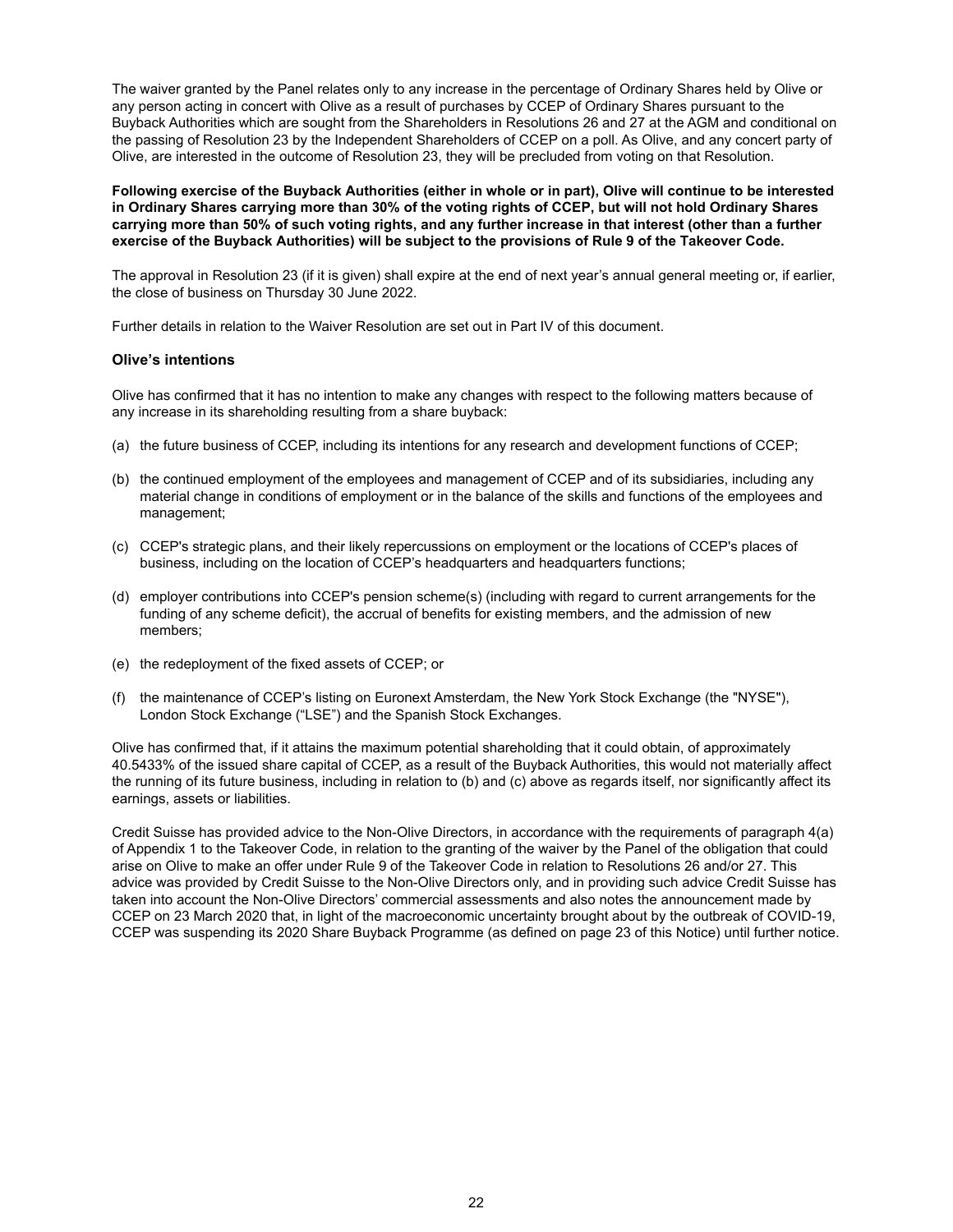## **Resolutions 24 and 25 - Authority to disapply pre-emption rights**

If we allot new shares or sell treasury shares for cash (other than in connection with employee share schemes or the dividend reinvestment programme), we are required by the Companies Act 2006 to first offer the shares to Shareholders in proportion to their existing holdings (known as pre-emption rights), but we may seek Shareholder approval to disapply pre-emption rights, or issue shares on a non pre-emptive basis.

Resolutions 24 and 25 are proposed as special resolutions, each of which requires a 75% majority of the votes to be cast in favour to be passed. They would give the Directors the power to allot Ordinary Shares (or sell any Ordinary Shares which CCEP elects to hold in treasury) for cash without first offering them to existing Shareholders in proportion to their existing shareholdings.

The power in Resolution 24 would be limited to: (a) allotments or sales in connection with pre-emptive offers and offers to holders of other equity securities if required by the rights of those shares or as the Board otherwise considers necessary; or (b) up to an aggregate nominal amount of €227,642.78 (representing 22,764,278 Ordinary Shares). This aggregate nominal amount represents approximately 5% of the issued ordinary share capital of CCEP as at 12 April 2021, being the latest practicable date prior to publication of this Notice. In respect of this aggregate nominal amount, the Directors confirm their intention to follow the provisions of the Pre-Emption Group's Statement of Principles (the "Principles") regarding cumulative usage of authorities within a rolling three year period where the Principles provide that usage in excess of 7.5% of the issued ordinary share capital of CCEP (excluding treasury shares) should not take place without prior consultation with Shareholders.

Resolution 25 is intended to give the Company flexibility to make non pre-emptive issues of Ordinary Shares in connection with acquisitions and other capital investments as contemplated by the Pre-emption Group's Statement of Principles. The power under Resolution 25 is in is in addition to that proposed by Resolution 24 and would be limited to allotments or sales of up to an aggregate nominal amount of €227,642.78 (representing 22,764,278 Ordinary Shares). This aggregate nominal amount represents approximately 5% of the issued ordinary share capital of CCEP (excluding treasury shares) as at 12 April 2021, being the latest practicable date prior to publication of this Notice.

The powers sought under Resolutions 24 and 25 would apply until the end of next year's annual general meeting or, if earlier, until the close of business on Thursday 30 June 2022.

#### **Resolutions 26 and 27 - Authority to purchase own shares**

Resolutions 26 and 27, which are each conditional on the passing of Resolution 23 *(Waiver of mandatory offer provisions set out in Rule 9 of the Takeover Code)*, would allow CCEP to buy back its own Ordinary Shares via methods permitted by the Companies Act 2006. Resolution 26 would allow CCEP to buy back its Ordinary Shares by way of on-market purchases on a recognised investment exchange pursuant to section 701 of the Companies Act 2006. However, as the NYSE, Euronext Amsterdam and the Spanish Stock Exchanges are not recognised investment exchanges for the purposes of section 693(2) of the Companies Act 2006, repurchases conducted on these exchanges do not qualify as 'on-market' purchases. Therefore approval of off‑market purchases is sought under Resolution 27 to enable share repurchases of shares quoted on any of these exchanges.

The Directors consider it to be desirable to have the general authority to make purchases either by way of on market purchases under Resolution 26 or off market purchases under Resolution 27 (the latter of which, as described above, could include open-market repurchases of shares quoted on the NYSE, Euronext Amsterdam or the Spanish Stock Exchanges) to have maximum flexibility in managing CCEP's capital resources or offset the dilutive effect of the issue of new shares under CCEP's share award plans. The Directors will only buy back shares when they consider that such purchases would be in the interests of CCEP and Shareholders generally, and could be expected to result in an increase in the earnings per share of CCEP.

There can be no certainty as to whether CCEP will repurchase any of its shares, or as to the amount of any such repurchases or the prices at which such repurchases may be made. On 13 February 2020, CCEP announced a €1 billion share buyback programme to reduce the Company's share capital (the "2020 Share Buyback Programme"). However, it should be noted that, in light of the macroeconomic uncertainty brought about by the outbreak of COVID-19, on 23 March 2020, CCEP announced that it was suspending the 2020 Share Buyback Programme until further notice, to keep CCEP well positioned and preserve maximum flexibility during such period.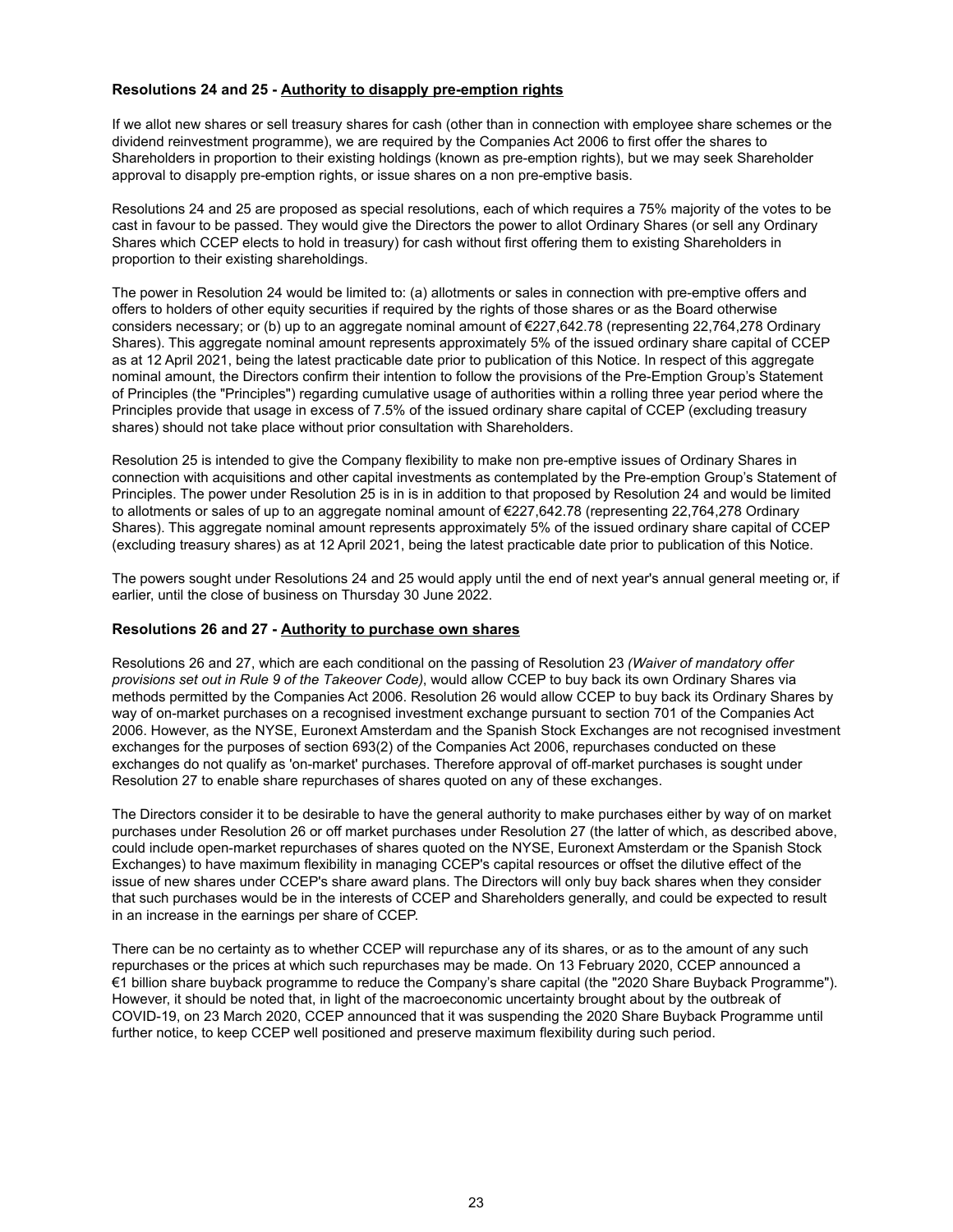CCEP currently has no Ordinary Shares held in treasury. Under the Companies Act 2006, Ordinary Shares bought back may be held in treasury or may be cancelled. Ordinary Shares held in treasury may be either sold for cash or transferred for the purposes of an employee share scheme (subject, if necessary, to Shareholders' approval at a general meeting). Whilst CCEP therefore has a choice of either holding or cancelling any Ordinary Shares it may purchase, given that its Ordinary Shares are held and settled within DTC, CCEP is most likely to choose to cancel any such Ordinary Shares. This is the approach that has been taken in respect of the 2020 Share Buyback Programme, under which all Ordinary Shares bought back have to date been cancelled immediately. If, notwithstanding the above, CCEP decides not to cancel such Ordinary Shares, but instead hold them in treasury, CCEP would have regard to any investor guidelines regarding the purchase of Ordinary Shares intended to be held in treasury and their holding or resale.

CCEP has share awards outstanding over 4,581,088 Ordinary Shares, representing 1.0062% of CCEP's ordinary issued share capital as at 12 April 2021.

Authority is sought for CCEP to purchase, in aggregate under Resolutions 26 and/or 27, an amount of Ordinary Shares which, as at 12 April 2021, is up to 10% of its issued Ordinary Shares, however, this authorised amount will be reduced by an amount equal to the number of Ordinary Shares that are purchased or agreed to be purchased by CCEP after 12 April 2021 and before 26 May 2021 pursuant to the authority granted at CCEP's 2020 annual general meeting. This is to ensure that the amount being whitewashed pursuant to Resolution 23 will always be the maximum potential shareholding of Olive and any person acting in concert with Olive.

Resolutions 26 and/or 27 are proposed as special resolutions, which require 75% majority of the votes to be cast in favour to be passed.

#### **On market purchases**

Under Resolution 26, which is conditional on the passing of Resolution 23, authority is sought to allow CCEP to buy back its own Ordinary Shares by way of market purchases (as such term is defined in section 693(4) of the Companies Act 2006), in accordance with specific procedures set out in the Companies Act 2006.

The minimum price, exclusive of expenses, which may be paid for an Ordinary Share on-market is €0.01, its nominal value. The maximum price, exclusive of expenses, which may be paid for an Ordinary Share on-market is equal to the highest of:

- (a) an amount equal to 5% above the average market value of an Ordinary Share purchased on the trading venue where the purchase is carried out for the five business days immediately preceding the day on which that Ordinary Share is contracted to be purchased; and
- (b) the higher of the price of the last independent trade and the highest current independent bid for an Ordinary Share on the trading venue where the purchase is carried out at the relevant time.

#### **Off-market purchases**

Under Resolution 27, which is conditional on the passing of Resolution 23, authority is sought to allow CCEP to buy back its own Ordinary Shares by way of off-market purchases (as such term is defined in section 693(2) of the Companies Act 2006, which would include open-market repurchases of Ordinary Shares quoted on any of the NYSE, Euronext Amsterdam and the Spanish Stock Exchanges), in accordance with specific procedures set out in the Companies Act 2006.

Such repurchases may only be made pursuant to a share repurchase contract, the terms of which have been approved by Shareholders in accordance with section 694 of the Companies Act 2006. Resolution 27 specifies which counterparties may each enter into such contracts with CCEP. Under the Companies Act 2006, CCEP may enter into any such contracts prior to, but conditional on, the approval of their terms by Shareholders, or subsequently, once their terms have been approved by Shareholders. As it did at the 2020 annual general meeting, CCEP is seeking approval of the terms of the Contract as defined in Resolution 27. Any Contracts that have not already been approved by Shareholders and which are entered into prior to this year's AGM will be conditional on the approval of their terms at the AGM and no purchase of any Ordinary Shares will take place under them unless and until such approval is given.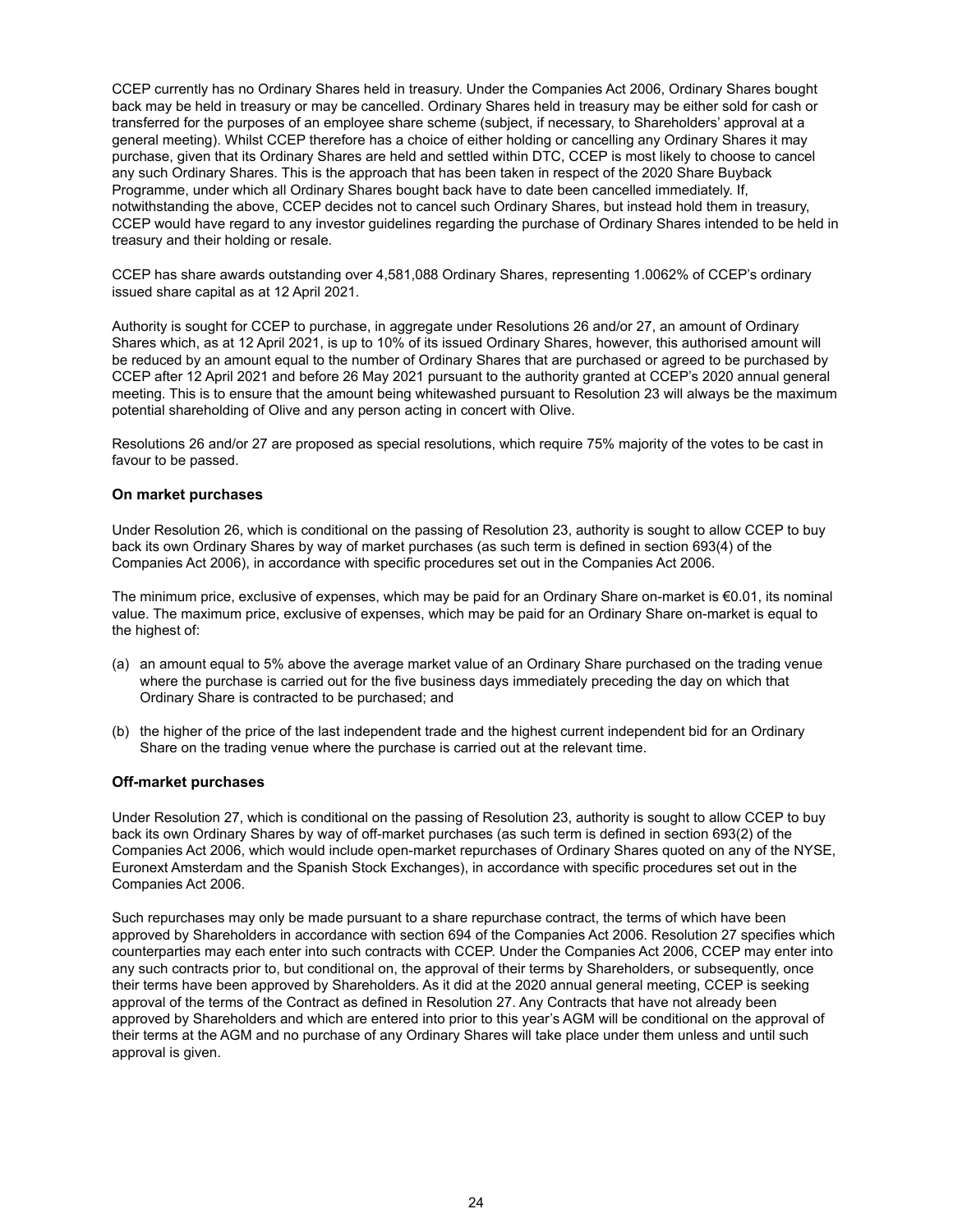Copies of the Contract and the list of repurchase counterparties related to such Contract, will be made available for Shareholders to inspect at CCEP's registered office at Pemberton House, Bakers Road, Uxbridge UB8 1EZ, United Kingdom from 11 May 2021 until the date of the AGM. Copies of the Contract and the list of repurchase counterparties will also be available for inspection at the AGM.

Under the Companies Act 2006, CCEP must seek authorisation for share repurchase contracts and counterparties at least every five years. However, if Resolution 27 is approved, CCEP may repurchase shares pursuant to the form of Contract with the relevant counterparties until the end of next year's annual general meeting or, if earlier, until the close of business on Thursday 30 June 2022.

### **Resolution 28 - Notice period for general meetings other than annual general meetings**

Under UK company law, general meetings are required to be called on 21 clear days' notice, except where reduced by special resolution of the shareholders. Resolution 28, which is proposed as a special resolution and requires 75% of votes to be cast in favour to be passed, seeks authority for the Directors to call general meetings (other than annual general meetings) on 14 days' notice. However, as CCEP has a global shareholder base, in practice we would always aim to provide a longer notice period to allow overseas investors to participate fully. The shorter notice period will not be used as a matter of routine and will only be used where it makes sense to do so, having regard to the business to be transacted at that meeting. In addition, the Directors will not make use of the shorter notice period except where they consider that doing so would be beneficial to the Shareholders as a whole. If the authority is used, CCEP would expect to explain its reasons for taking this exceptional action in its next annual report and accounts.

The authority granted by this resolution shall apply until the end of next year's annual general meeting or, if earlier, until the close of business on Thursday 30 June 2022, and is intended to be renewed every year.

CCEP would meet the requirements for electronic voting to be available at any general meeting held on short notice.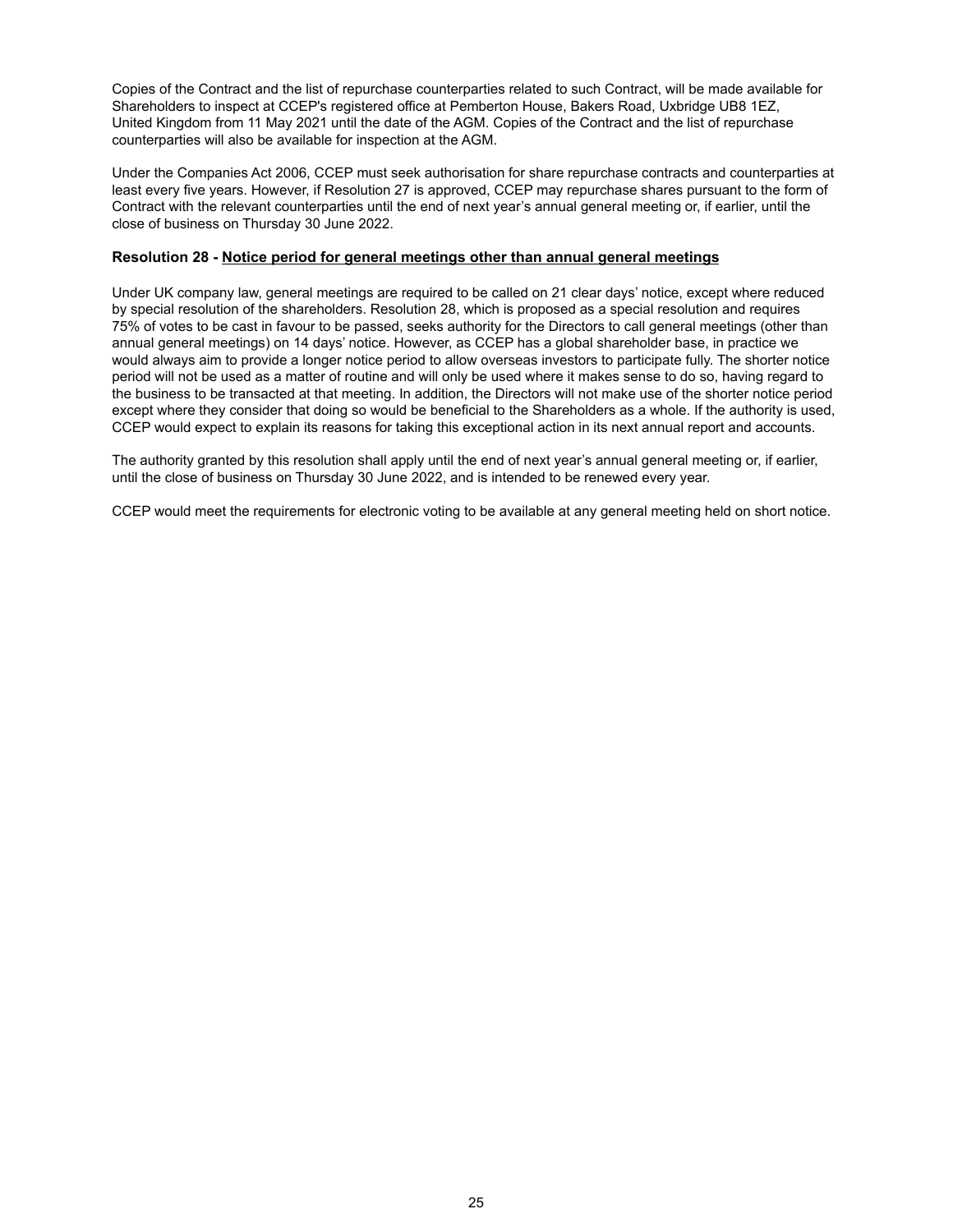# **Part III**

# **NOTES TO THE NOTICE OF AGM**

## **Impact of Coronavirus (COVID-19) Restrictions on the AGM**

- 1. At the time of publication of this Notice, the UK Government has placed certain restrictions on public gatherings. In light of these measures, and in the interests of health and safety, the AGM will be run as a closed meeting and Shareholders will not be able to attend in person. The Company will make arrangements such that the legal requirements of the Meeting can be satisfied through the attendance of a minimum number of people and the format of the Meeting will be purely functional.
- 2. The UK Government may change current restrictions or implement further measures relating to the holding of general meetings between publication of this Notice and the AGM. Any changes to the AGM (including any change to its location) will be communicated to Shareholders before the Meeting through our website at www.cocacolaep.com/about-us/governance/shareholder-meetings and, where appropriate, by announcement through a regulatory information service.

#### **Appointment of proxies**

- 3. Members are entitled to appoint a proxy to exercise all or any of their rights to attend and to speak and vote on their behalf at the meeting. A proxy need not be a Shareholder of CCEP, but must attend the AGM in order to represent a Shareholder. It is advised, however, that Shareholders only appoint the Chairman as their proxy, rather than appointing another named person who will not be allowed to attend the AGM.
- 4. Under normal circumstances, a Shareholder may appoint more than one proxy in relation to the AGM provided that each proxy is appointed to exercise the rights attached to a different share or shares held by that Shareholder. If a member appoints more than one proxy and the proxy forms appointing those proxies would give those proxies the apparent right to exercise votes on behalf of the member over more shares than are held by the member, then each of those proxy forms will be invalid and none of the proxies so appointed will be entitled to attend, speak or vote at the AGM. However, given the restrictions on attendance at the AGM due to COVID-19, it is advised that Shareholders only appoint the Chairman as their proxy, rather than appointing one or more named person(s) who will not be allowed to attend the AGM.
- 5. A proxy form which may be used to make such appointment and give proxy instructions accompanies this Notice. If you do not have a proxy form and believe that you should have one, or if you require additional forms, please contact the Company Secretary at Pemberton House, Bakers Road, Uxbridge UB8 1EZ, United Kingdom, or by email at shareholders@ccep.com. Please also refer to the section titled 'Impact of Coronavirus (COVID-19) Restrictions on the AGM' on page 3 of this Notice for additional guidance in relation to the appointment of proxies in light of the current outbreak of COVID-19.
- 6. Any power of attorney or any other authority under which the proxy form is signed (or a duly certified copy of such power or authority) must be included with the proxy form.
- 7. To be valid, any proxy form or other instrument appointing a proxy must be received no later than 5.15pm on 24 May 2021 (or, in the event of any adjournment, 48 hours before the time of the adjourned Meeting). A member may vote by choosing one of the following methods:
	- **(a) Voting via the internet: to vote via the internet**, go to www.proxyvote.com. Have the information printed on the proxy form in the box marked by the arrow  $\rightarrow$ [xxxx xxxx xxxx xxxx] available and follow the instructions.
	- **(b) Voting by mail: to vote by mail**, request a paper copy of the proxy materials, which will include a proxy form and postage-paid envelope for returning your proxy card.
	- **(c) Voting in person: to vote at the Meeting**, you will need to request a poll card and complete it there. However, please refer to the section titled 'Impact of Coronavirus (COVID-19) Restrictions on the AGM' in the Letter from the Chairman on page 3 of this Notice, which notes that the AGM will be run as a closed meeting and Shareholders will therefore not be able to attend and vote in person. Shareholders are advised to check our website for updates at www.cocacolaep.com/about-us/governance/shareholder-meetings.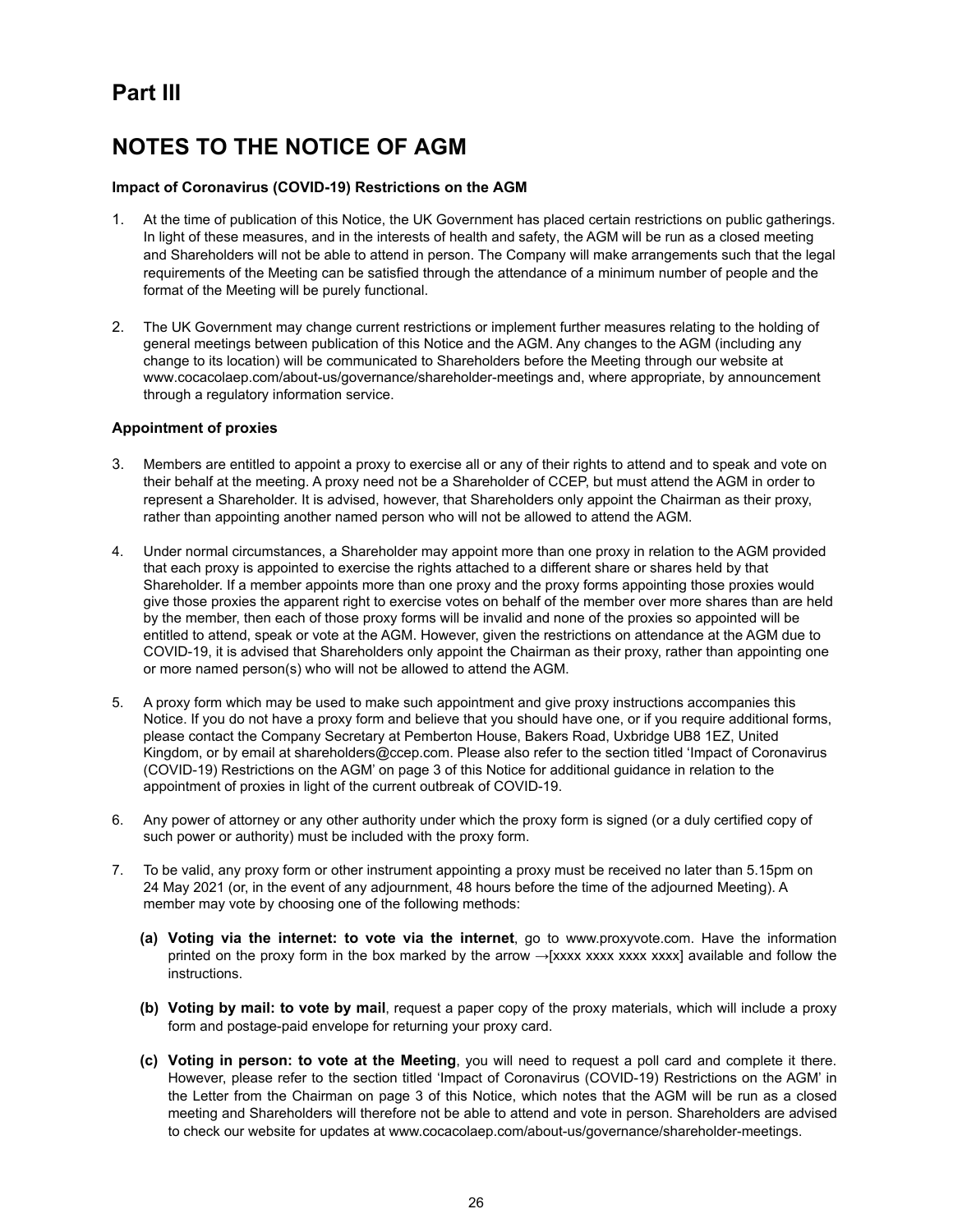- 8. In the case of a member which is a company, the proxy form must be executed under its common seal or signed on its behalf by an officer, attorney or other person authorised to sign it for CCEP.
- 9. The proceedings of a general meeting shall not be invalidated where an appointment of a proxy in respect of that meeting is sent in electronic form as provided above, but because of a technical problem it cannot be read by the recipient.
- 10. In the case of joint holders, where more than one of the joint holders purports to appoint a proxy, only the appointment submitted by the most senior holder will be accepted. Seniority is determined by the order in which the names of the joint holders appear in CCEP's register of members in respect of the joint holding (the first-named being the most senior).
- 11. If you submit more than one valid proxy appointment in respect of the same share, the appointment received last before the latest time for the receipt of proxies will take precedence. If CCEP is unable to determine which notice was last received, none of them shall be treated as valid in respect of that share.
- 12. A vote withheld is not a vote in law, which means that the vote will not be counted in the calculation of votes for or against the resolution. If no voting indication is given, your proxy will vote or abstain from voting at his or her discretion. Your proxy will vote (or abstain from voting) as he or she thinks fit in relation to any other matter which is put before the AGM.
- 13. The return of a completed proxy form, other such instrument or any CREST Form of Instruction or similar proxy instruction (as described in paragraphs 14 to 17 below) will not prevent a member attending the AGM and voting in person if he/she wishes to do so.

## **CREST**

- 14. If you are a holder of Depositary Interests ("DIs"), you should return a completed Form of Instruction to the Transfer Agent, Computershare Investor Services PLC, The Pavilions, Bridgwater Road, Bristol BS99 6ZY, United Kingdom in the enclosed reply paid envelope following the instructions therein. To be effective, the Form of Instruction must be received by the Transfer Agent by no later than 5.15pm on 21 May 2021. Alternatively, holders of DIs may transmit voting instructions by utilising the CREST voting service in accordance with the procedures described in the CREST Manual. CREST personal members or other CREST sponsored members, and those CREST members who have appointed a voting service provider, should refer to their CREST sponsor or voting service provider, who will be able to take appropriate action on their behalf. For instructions made using the CREST voting service to be valid, the appropriate CREST message (a "CREST Voting Instruction") must be properly authenticated in accordance with Euroclear's specifications and must contain the information required for such instructions, as described in the CREST Manual (available via www.euroclear.com/CREST).
- 15. To be effective, the CREST Voting Instruction must be transmitted so as to be received by the Transfer Agent (ID: 3RA50) no later than 5.15pm on 21 May 2021 (or, in the event of an adjourned meeting, three business days before the adjourned meeting (excluding weekends and public holidays in the UK)). For this purpose, the time of receipt will be taken to be the time (as determined by the timestamp applied to the CREST Voting Instruction by the CREST applications host) from which CCEP's agent is able to retrieve the CREST Voting Instruction by enquiry to CREST in the manner prescribed by CREST. After this time, any change of voting instructions made through CREST should be communicated to the Transfer Agent by other means.
- 16. Holders of DIs and, where applicable, their CREST sponsors or voting service providers should note that Euroclear does not make available special procedures in CREST for any particular messages. Normal system timings and limitations will therefore apply in relation to the transmission of CREST Voting Instructions. It is the responsibility of the DI holder concerned to take (or, if the DI holder is a CREST personal member or sponsored member or has appointed a voting service provider, to procure that their CREST sponsor or voting service provider takes) such action as shall be necessary to ensure that a CREST Voting Instruction is transmitted by means of the CREST voting service by any particular time. In this connection, DI holders and, where applicable, their CREST sponsors or voting service providers are referred, in particular, to those sections of the CREST Manual concerning practical limitations of the CREST system and timings.
- 17. CCEP may treat as invalid a CREST Voting Instruction in the circumstances set out in Regulation 35(5)(a) of the Uncertificated Securities Regulations 2001.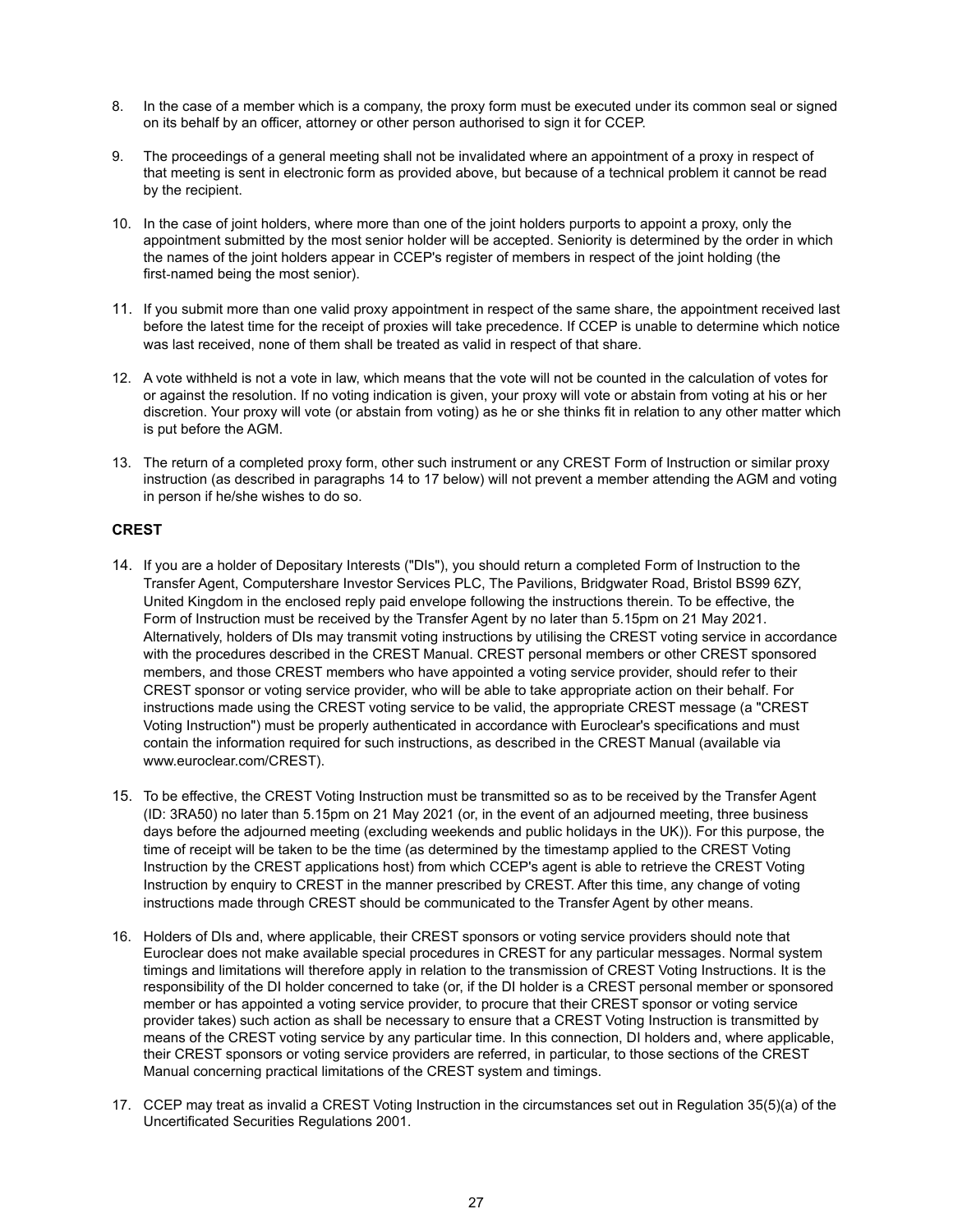#### **Corporate representatives**

18. Any corporation which is a member can appoint one or more corporate representatives who may exercise on its behalf all of its power as a member provided that they do not do so in relation to the same shares.

#### **Nominated persons**

- 19. Any person to whom this Notice is sent who is a person nominated under section 146 of the Companies Act 2006 to enjoy information rights (a "Nominated Person") may, under an agreement between him/her and the Shareholder by whom he/she was nominated, have a right to be appointed (or to have someone else appointed) as a proxy for the AGM. If a Nominated Person has no such proxy appointment right or does not wish to exercise it, he/she may, under any such agreement, have a right to give instructions to the Shareholder as to the exercise of voting rights.
- 20. The statement of the rights of Shareholders in relation to the appointment of proxies in paragraphs 3 to 13 above does not apply to Nominated Persons. The rights described in these paragraphs can only be exercised by Shareholders.

#### **Entitlement to attend and vote**

21. To be entitled to attend and vote at the AGM either in person or by proxy (and for the purpose of the determination by CCEP of the votes they may cast), Shareholders must be registered in the Register of Members of CCEP at 5.15pm on 24 May 2021, (or, in the event of any adjournment, on the date which is 48 hours before the time of the adjourned Meeting). Changes to the Register of Members after the relevant deadline shall be disregarded in determining the rights of any person to attend and vote at the Meeting. Please refer to the section titled 'Impact of Coronavirus (COVID-19) Restrictions on the AGM' on page 3 of this Notice, which notes that Shareholders and their proxies (other than the Chairman) will not be able to attend the AGM in person. Shareholders are advised to check our website for updates at www.cocacolaep.com/about-us/ governance/shareholder-meetings.

#### **Issued shares and total voting rights**

22. As at 12 April 2021 (being the last practicable date prior to the publication of this Notice) CCEP's issued share capital consists of 455,285,569 Ordinary Shares carrying one vote each. Therefore the total voting rights in CCEP as at 12 April 2021 are 455,285,569 Ordinary Shares.

#### **Website publication of audit concerns**

23. Under section 527 of the Companies Act 2006 members meeting the threshold requirements set out in that section have the right to require CCEP to publish on a website a statement setting out any matter relating to: (i) the audit of CCEP's accounts (including the Auditor's report and the conduct of the audit) that are to be laid before the AGM; or (ii) any circumstance connected with an Auditor of CCEP ceasing to hold office since the previous meeting at which annual accounts and reports were laid in accordance with section 437 of the Companies Act 2006. CCEP may not require the Shareholders requesting any such website publication to pay its expenses in complying with sections 527 or 528 of the Companies Act 2006. Where CCEP is required to place a statement on a website under section 527 of the Companies Act 2006, it must forward the statement to CCEP's Auditor not later than the time when it makes the statement available on the website. The business which may be dealt with at the AGM includes any statement that CCEP has been required under section 527 of the Companies Act 2006 to publish on a website.

#### **General queries**

- 24. Except as provided above, members who have general queries about the AGM, or queries unrelated to the business of the AGM, should use the following means of communication (no other methods of communication will be accepted):
	- (a) Shareholders may contact our registrar, Computershare, on +1-781-575-2867 (outside the US) or +1-800-418-4223 (within the US); or
	- (b) access Computershare's investor website at www.computershare.com/us/investor.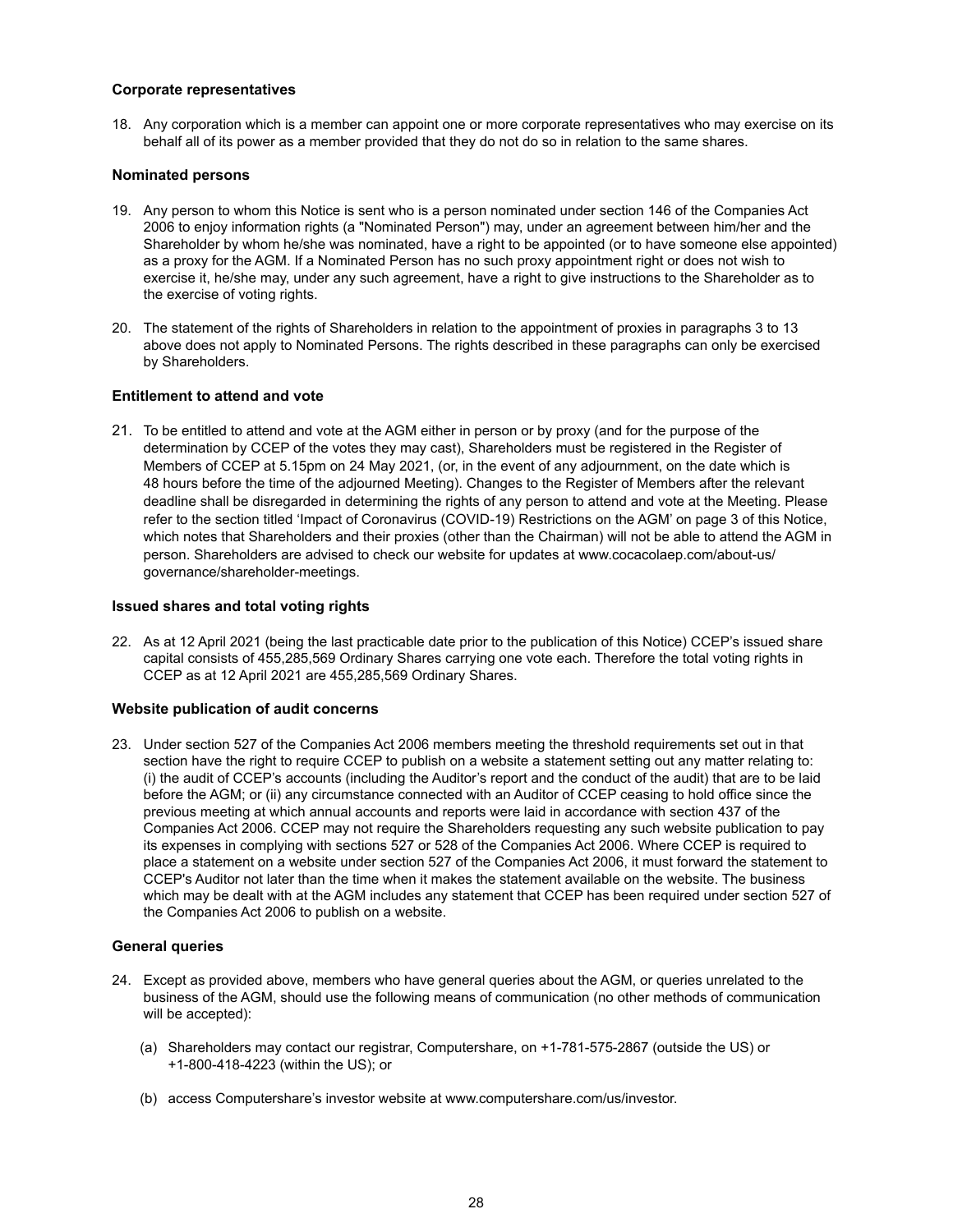You may not use any electronic address provided either in this Notice of AGM or any related documents (including the Chairman's letter and proxy form) to communicate with CCEP for any purposes other than those expressly stated.

## **Questions at the AGM**

- 25. Any Shareholder attending the AGM has the right to ask questions. CCEP must cause to be answered any such question relating to the business being dealt with at the AGM, but no such answer need be given if (a) to do so would interfere unduly with the preparation for the meeting or involve the disclosure of confidential information, (b) the answer has already been given on a website in the form of an answer to a question, or (c) it is undesirable in the interests of CCEP or the good order of the meeting that the question be answered.
- 26. As Shareholders are unable to attend this year's AGM due COVID-19 restrictions, we recognise that they will not have the opportunity to ask questions at the Meeting. Therefore, if Shareholders have questions for the Board in relation to the matters to be discussed at the AGM, please submit them by email to shareholders@ccep.com by 5.15pm on 24 May 2021 (or, in the event of any adjournment, at least 48 hours before the time of the adjourned meeting).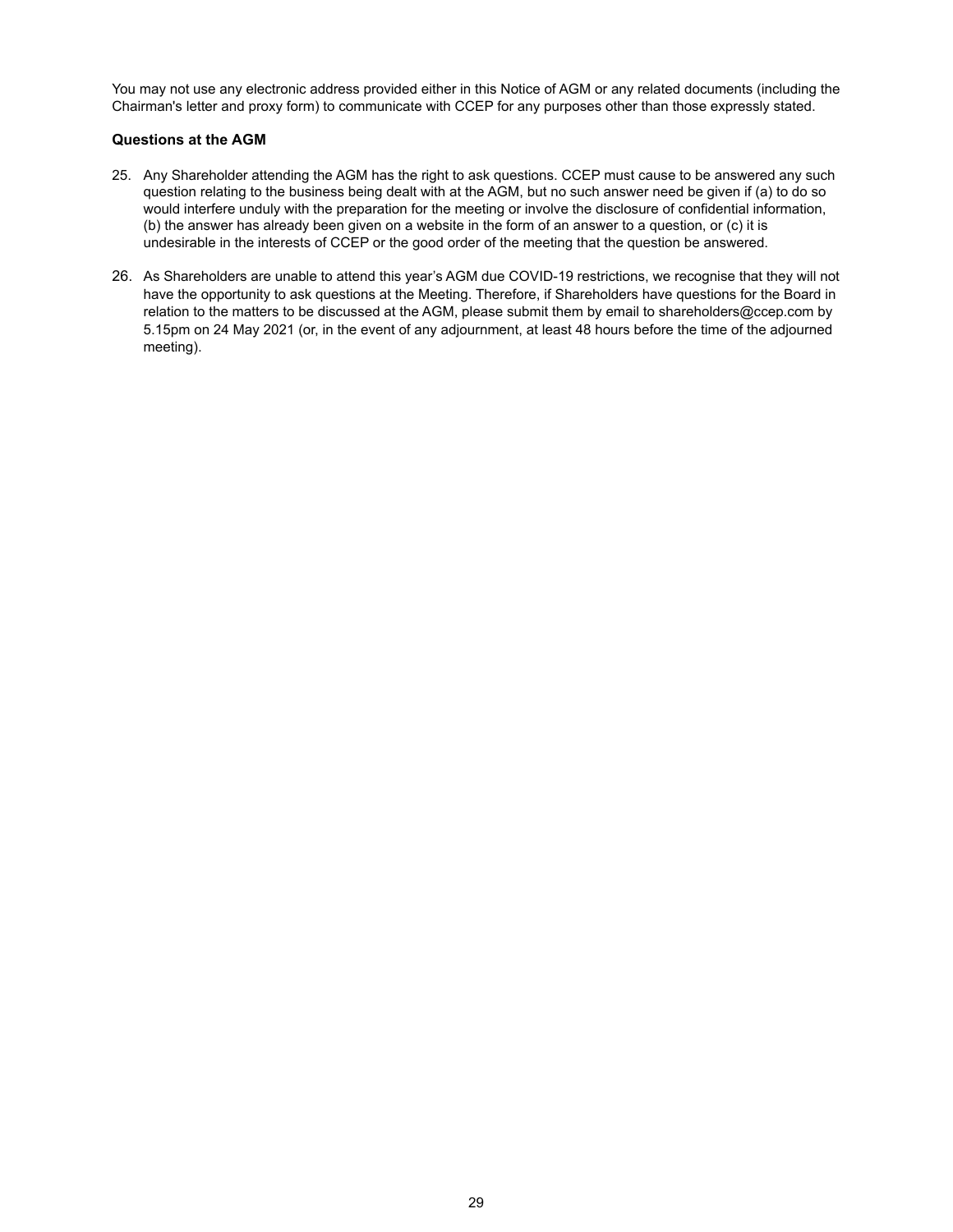# **Part IV**

# **ADDITIONAL INFORMATION**

## **1. Responsibility Statement**

The Directors take responsibility for the information contained in this document, save that:

- (a) the Olive Nominated Directors, who have not participated in the Board's consideration of the Waiver Resolution, take no responsibility for the second paragraph under the heading "Recommendation" on page 5; and
- (b) the only responsibility accepted by the Directors in respect of the information in this document relating to Olive and its intentions has been to ensure that such information has been correctly and fairly reproduced or presented (and no steps have been taken by the Directors to verify this information).

To the best of the knowledge and belief of the Directors (who have taken all reasonable care to ensure that this is the case), the information for which they accept responsibility is in accordance with the facts and does not omit anything likely to affect the import of such information.

The directors of Olive take responsibility for information in this document relating to Olive and its intentions. To the best of the knowledge and belief of the directors of Olive (who have taken all reasonable care to ensure that this is the case), such information is in accordance with the facts and does not omit anything likely to affect the import of such information.

## **2. Business of CCEP**

CCEP is a publicly traded, UK-domiciled company listed on Euronext Amsterdam, LSE, the NYSE and the Spanish Stock Exchanges (ticker symbol: CCEP). CCEP is the world's largest independent Coca-Cola bottler based on revenue and serves a population of over 300 million consumers across Western Europe, including Andorra, Belgium, continental France, Germany, Great Britain, Iceland, Luxembourg, Monaco, the Netherlands, Norway, Portugal, Spain and Sweden. CCEP was formed on 28 May 2016 through the merger of Coca-Cola Enterprises, Inc., Coca‑Cola Erfrischungsgetränke GmbH and Coca-Cola Iberian Partners, S.A. as more fully set out in the Prospectus.

#### **3. Current ratings**

CCEP's current long-term ratings from Moody's and Fitch, are A3 (on review for downgrade) and BBB+ (rating watch negative) respectively. Ratings are assigned on the basis of assessed risk and CCEP's ability to pay back its creditors. Changes in the operating results, cash flows or financial position of CCEP could have an impact on the ratings assigned by the various rating agencies. There are no current ratings or outlooks publicly accorded to Olive by any ratings agencies.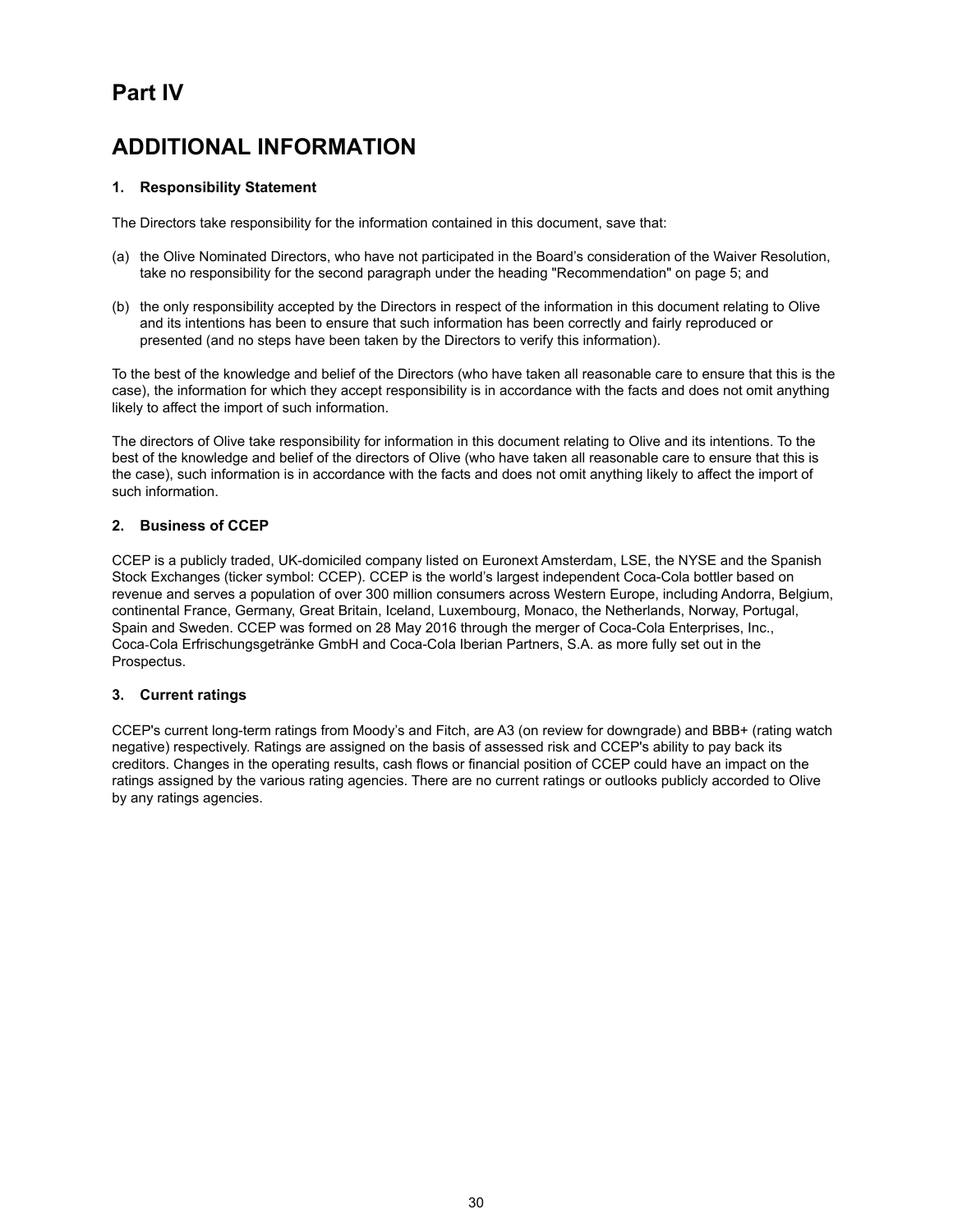## **4. Directors of CCEP**

The names of the Directors and the positions they hold at the date of this document are:

| <b>Name</b>                      | <b>Position</b>                                                                  |
|----------------------------------|----------------------------------------------------------------------------------|
| Damian Gammell                   | <b>Chief Executive Officer</b>                                                   |
| <b>Olive Nominated Directors</b> |                                                                                  |
| Sol Daurella                     | Chairman                                                                         |
| José Ignacio Comenge             | Non-executive Director                                                           |
| Álvaro Gómez-Trénor Aquilar      | Non-executive Director                                                           |
| Alfonso Líbano Daurella          | Non-executive Director and Corporate Social<br>Responsibility Committee Chairman |
| Mario Rotllant Solá              | Non-executive Director                                                           |
| <b>ER Nominated Directors</b>    |                                                                                  |
| Irial Finan                      | Non-executive Director                                                           |
| <b>Brian Smith</b>               | Non-executive Director                                                           |
| <b>INEDs</b>                     |                                                                                  |
| Jan Bennink                      | <b>INED and Affiliated Transaction Committee</b><br>Chairman                     |
| John Bryant                      | <b>INED</b>                                                                      |
| <b>Christine Cross</b>           | <b>INED and Remuneration Committee Chairman</b>                                  |
| Nathalie Gaveau                  | <b>INFD</b>                                                                      |
| Thomas H. Johnson                | INED, Senior Independent Director and Nomination<br>Committee Chairman           |
| Dagmar Kollmann                  | <b>INED</b>                                                                      |
| <b>Mark Price</b>                | <b>INED</b>                                                                      |
| Dessi Temperley                  | <b>INED</b>                                                                      |
| Garry Watts                      | <b>INED and Audit Committee Chairman</b>                                         |

Further information relating to the Directors is provided on pages 65 to 70 of the 2020 Integrated Report. The business address of the Directors is: Pemberton House, Bakers Road, Uxbridge UB8 1EZ, United Kingdom.

#### **5. Directors' and other interests in CCEP**

At the close of business on 12 April 2021 (being the latest practicable date prior to the date of this document), the interests of the Directors and their families and the interests of persons connected with them, within the meaning of Part 22 of the Companies Act 2006, in the issued share capital of CCEP were as follows:

|                             |                 | % of CCEP's        |                                    |
|-----------------------------|-----------------|--------------------|------------------------------------|
|                             | <b>Ordinary</b> | issued share       |                                    |
| <b>Name</b>                 | <b>Shares</b>   |                    | capital Shares held                |
| Sol Daurella                | 32,743,624      |                    | 7.19189 % Indirectly through Olive |
| Damian Gammell              | 307,958         | 0.06764 % Directly |                                    |
| Jan Bennink                 | 27,200          | 0.00597 % Directly |                                    |
| John Bryant                 | 3.340           | 0.00073 % Directly |                                    |
| José Ignacio Comenge        | 7,833,662       |                    | 1.72060 % Indirectly through Olive |
| Álvaro Gómez-Trénor Aguilar | 3,140,347       |                    | 0.68975 % Indirectly through Olive |
| Thomas H. Johnson           | 10.000          | 0.00220 % Directly |                                    |
| Alfonso Líbano Daurella     | 6,572,771       |                    | 1.44366 % Indirectly through Olive |
| <b>Garry Watts</b>          | 10,000          | 0.00220 % Directly |                                    |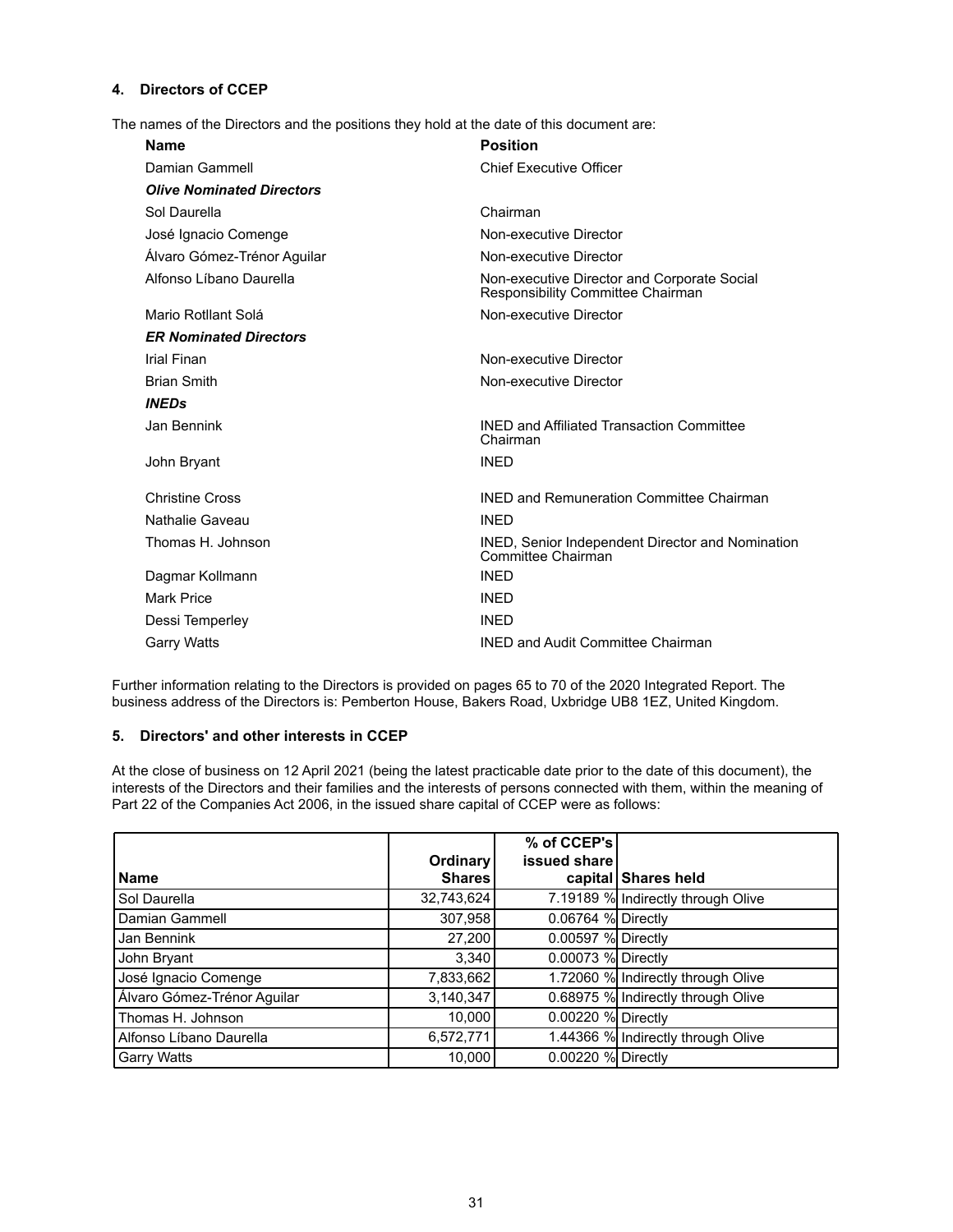As at the close of business on 12 April 2021 (being the latest practicable date prior to the date of this document), Olive holds 166,128,987 Ordinary Shares, representing approximately 36.4890% of CCEP's issued share capital. In addition, as provided below, the following directors of Olive (all of whom are corporate directors, as set out in paragraph 12, below) hold an indirect interest in CCEP's Ordinary Shares through their shareholding in Olive:

| <b>Directors</b>                                      | % of CCEP's issued share capital |
|-------------------------------------------------------|----------------------------------|
| Cobega Invest S.L.U.                                  | 20.56861418 %                    |
| Colabots, S.L.                                        | 0.07489559 %                     |
| Empresas Comerciales e Industriales Valencianas, S.L. | 7.78938889 %                     |
| Fimora Inversiones S.L.                               | 1.84976172 %                     |
| Mendibea 2002, S.L.                                   | 0.96581713 %                     |
| Paosar, S.L.                                          | 0.00115225 %                     |
| Rimnal Inversiones, S.L.U.                            | $0.00000049$ %                   |

Furthermore, the following directors of Olive (all of whom are corporate directors, as set out in paragraph 12, below) hold an indirect interest in CCEP's Ordinary Shares through their direct or indirect shareholdings in Cobega, S.A. ("Cobega"):

| Directors                     | % of CCEP's issued share capital |
|-------------------------------|----------------------------------|
| Begindau, S.L.U. <sup>1</sup> | 7.18809161 %                     |
| Indau S.á r.l.                | 7.18809161 %                     |
| Larfin, S.A.U.                | 2.40282962 %                     |
| Montsunt. S.A.                | 2.39436738 %                     |

1. Is a fully-owned subsidiary of Indau S.á r.l.

As at the close of business 12 April 2021 (being the latest practicable date prior to the date of this document) two of Olive's shareholders, Cobega Invest, S.L.U. (currently holder of a 56.36941138% stake in Olive) and Empresas Comerciales e Industriales Valencianas, S.L.U. ("Empresas") (currently holder of a 21.34724599% stake in Olive) would hold an indirect stake in CCEP of more than 5% of its issued share capital (20.56861418% in the case of Cobega Invest, S.L.U. and 7.78938889% in the case of Empresas). Cobega Invest, S.L.U. is 100% owned by Cobega, the Daurella family's holding company and a former bottling company active in Catalonia, Aragon, the Balearic Islands, the Canary Islands and Andorra. Empresas was the main shareholder of a former bottling company active in the Levante region of Spain until it was merged into Coca-Cola Iberian Partners S.A. ("CCIP") (now a CCEP subsidiary) in 2013, and is now a holding company whose main assets are shares in Olive as well as certain other interests in real estate and companies active in the food, agriculture and production of renewable energy sectors.

In addition, as at close of business on 12 April 2021 (being the latest practicable date prior to the date of this document), Begindau, S.L.U. ("Begindau"), as a shareholder of Cobega, would also hold an indirect stake in CCEP of more than 5% of its issued share capital 7.18809161%). Begindau is a fully owned subsidiary of Indau, S.á r.l. ("Indau") and is ultimately fully controlled by Sol Daurella. Begindau and Indau are pure holding companies whose main assets are shares in Cobega.

As at the close of business on 12 April 2021 (being the latest practicable date prior to the date of this document), certain options over Ordinary Shares have been granted to Damien Gammell, for nil consideration, as follows:

|                  |                |                         |                        | l Exercise Period |
|------------------|----------------|-------------------------|------------------------|-------------------|
| l Name           | l Share scheme | <b>Number of shares</b> | <b>IExercise Price</b> | <b>End</b>        |
| l Damian Gammell | Options        | 324.643                 | 539.00 ا               | 05.11.25          |

1. 1/3 of these Options vested on 05.11.2016. An additional 1/3 vested on 05.11.2017. The final 1/3 vested on 05.11.2018.

As at the close of business on 12 April 2021 (being the latest practicable date prior to the date of this document), certain awards of shares have also been granted to Damian Gammell under CCEP share plans, all for nil consideration, as follows:

| <b>I</b> Name    | Date award made | Number of shares | Date of vesting |
|------------------|-----------------|------------------|-----------------|
| l Damian Gammell | 1 March 2019    | 78.004           | ' 1 March 2022  |
| l Damian Gammell | 17 March 2020   | 78.132           | 17 March 2023   |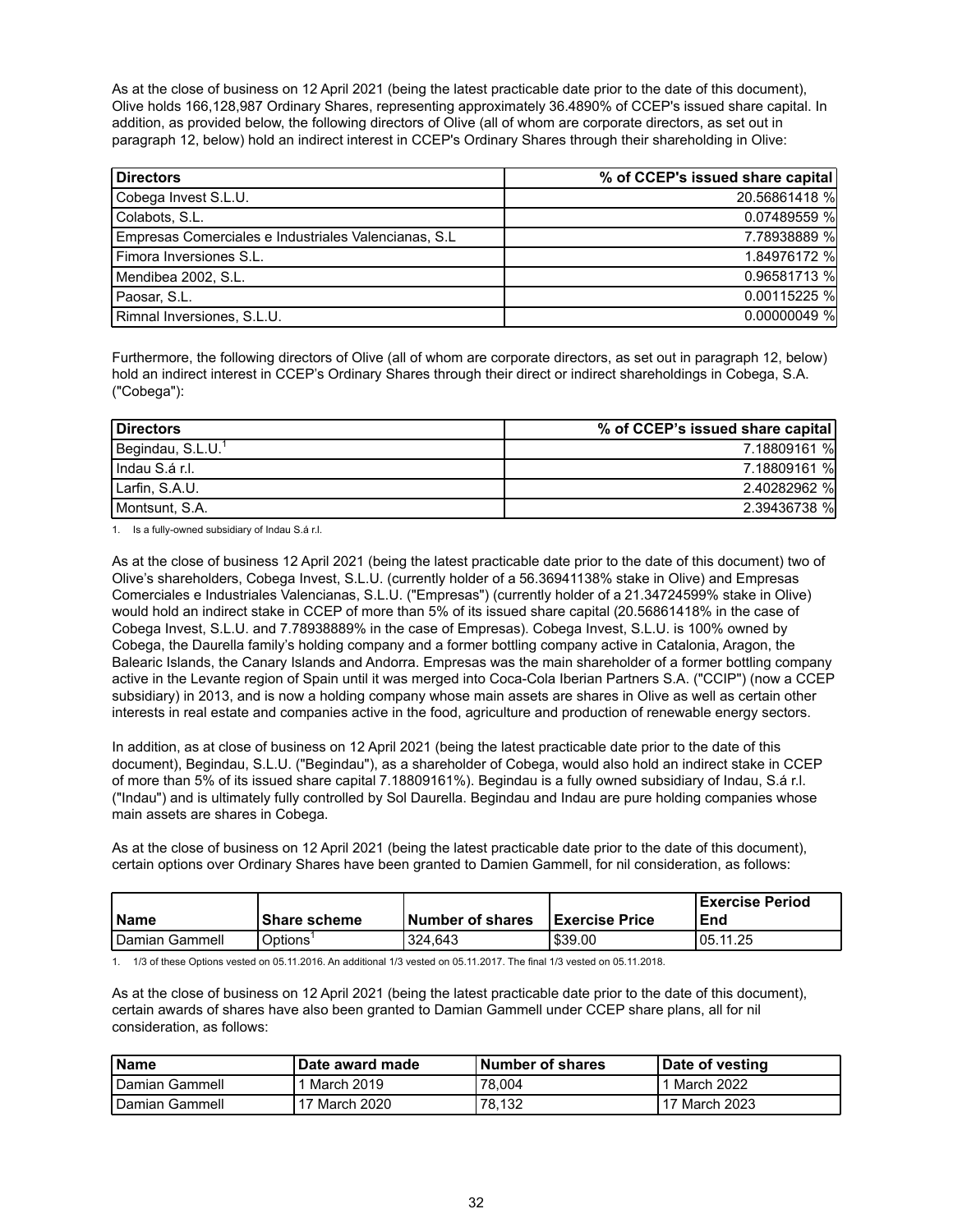In the 12 months prior to the close of business on 12 April 2021 (being the latest practicable date prior to the date of this document), neither Olive nor any of the Olive Directors or their families or persons connected with them within the meaning of Part 22 of the Companies Act 2006 had any dealings (including borrowing or lending) in CCEP's Ordinary Shares.

## **6. Directors' service contracts and emoluments**

Information about the Directors' service contracts and letters of appointments is set out on page 198 of the 2020 Integrated Report, which is incorporated into this document by reference.

Save as disclosed above, there are no service contracts in force between any Director or proposed director of CCEP and the Company, and no such contract has been entered into or amended in the last six months preceding the date of this document.

## **7. Material contracts**

#### *Material contracts entered into by CCEP or its subsidiaries*

On 4 November 2020, the Company announced it had offered to acquire 69.2% of the entire existing issued share capital of Coca-Cola Amatil Limited ("CCL"), a company listed on the Australian Stock Exchange, held by the shareholders of CCL (other than TCCC and its affiliates (the "TCCC Group")) (the "Independent Amatil Shareholders") pursuant to a scheme of arrangement (the "Scheme"). In relation to the Scheme, CCEP entered into the following documents which are or may be material:

- (a) a scheme implementation deed entered into with CCL on 4 November 2020, and amended on 14 February 2021, under which the Company has offered to acquire 69.2% of the entire existing issued share capital of CCL, pursuant to a scheme of arrangement. In accordance with the Scheme, each Independent Amatil Shareholder will receive A\$13.32 per share, consisting of A\$13.50 in cash for each share they own in CCL, less the A\$0.18 per share dividend declared by CCL on 18 February 2021, which is to be paid on 30 April 2020 (the 2H 2020 Dividend). The Scheme is subject to various conditions that must be satisfied or waived (if capable of waiver) in order for the Scheme to be implemented. These conditions include approval from (i) the Australian Foreign Investment Review Board ("FIRB"); (ii) the Overseas Investment Office of New Zealand ("OIO"); (iii) the requisite majorities of the Independent Amatil Shareholders; and (iv) the Australian Court. On 29 January 2021, FIRB confirmed they had no objection to the Scheme; and,
- (b) a co-operation and sale deed entered into with the TCCC Group on 4 November 2020 in respect of the purchase of the TCCC Group's 30.8% interest in CCL. Under the agreement, and pursuant to elections made under that agreement, shares held by the TCCC Group will be acquired by the Company on completion of the Scheme in two tranches. In respect of the first tranche of shares, representing 10.8% of the issued share capital of CCL, the TCCC Group will receive total cash consideration of A\$9.57 per share, less the cash amount of the 2H 2020 Dividend, being A\$0.18 per share. The Company has elected to purchase the second tranche of shares, representing 20% of the issued share capital of CCL in cash at A\$10.75 per share, less the cash amount of the 2H 2020 Dividend, being A\$0.18 per share.

Under the above arrangements, the maximum total cash consideration payable by CCEP to the Independent Amatil Shareholders will be A\$6,718,758,462.72 (EUR4,392,377,568.11) and, as CCEP has elected to acquire all of the second tranche shares alongside the first tranche shares, the maximum total consideration payable to the TCCC Group will be A\$2,265,364,326.26 (EUR1,482,329,820.07).

None of the AGM resolutions relate to the Scheme. Other than the contracts listed above, no contracts have been entered into by CCEP or any of its subsidiaries, other than in the ordinary course of business, within the period of two years prior to the date of this document which are or may be material.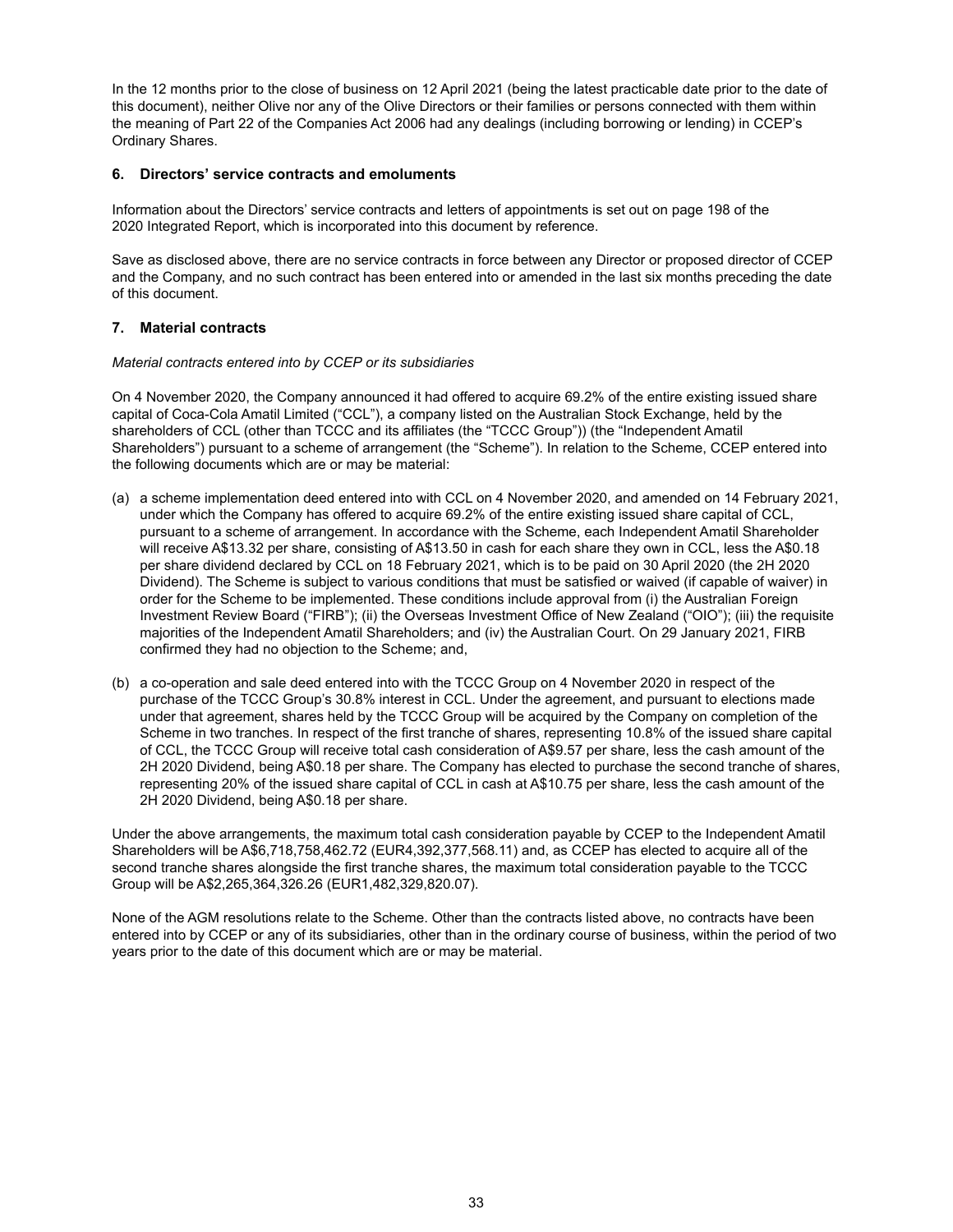#### *Material contracts entered into by Olive or its subsidiaries*

No contracts have been entered into by Olive or any of its subsidiaries, other than in the ordinary course of business, within the period of two years prior to the date of this document which are or may be material other than:

- (a) a corporate service agreement entered into with Cobega on 26 May 2016, and amended on 25 May 2018, 1 January 2019, 1 January 2020 and 1 January 2021, which took effect from 1 June 2016, provided that Cobega maintains an indirect stake higher than 50% in Olive. The services rendered by Cobega to Olive under this agreement include services relating to its business operations (including with respect to its industrial, organisation and human resources functions), financial operations (including with respect to its cash management, cash control, accounting and tax functions) and legal management;
- (b) certain corporate services agreements entered into between Cobega and each of:
	- (i) Olive Activos, S.L.U., Nosoplas, S.L.U., and Frutos y Zumos, S.A.U., all of which were entered into on 22 June 2016, and amended on 25 May 2018, 1 January 2019, 1 January 2020 and 1 January 2021. They took effect from 1 June 2016, for a three year term and automatically extend for one year periods unless notice to the contrary is served two months in advance of the termination date; and
	- (ii) RPET Flake S.L. and Ikenergy Tarancón S.L. each of which was entered into on 6 March 2019 and amended on 1 January 2020. The agreement with Ikenergy Tarancón S.L was further amended on 1 January 2021.

The services rendered by Cobega to each of the companies under these agreements include services relating to its business operations (including with respect to its industrial, organisation and human resources functions), financial operations (including with respect to financial controlling, accounting and tax functions) and legal management; and

- (c) certain corporate service agreements entered into between Cobega Financial Services S.L.U and each of:
	- (i) Olive, Olive Activos, S.L.U., Nosoplas, S.L.U., and Frutos y Zumos, S.A.U., all of which were entered into on 1 January 2019, and amended on 1 January 2020 and 1 January 2021, for a three year term and automatically extend for one year periods unless notice to the contrary is served two months in advance of the termination date; and
	- (ii) RPET Flake S.L. and Ikenergy Tarancon S.L. each of which was entered into on 6 March 2019 and amended on 1 January 2020 and 1 January 2021.

The services rendered by Cobega Financial Services S.L.U to Olive and each of the companies under these agreements include services relating to cash reporting, cash management and bank relationship services.

## **8. Significant change**

There has been no significant change in the financial or trading position of CCEP since 31 December 2020.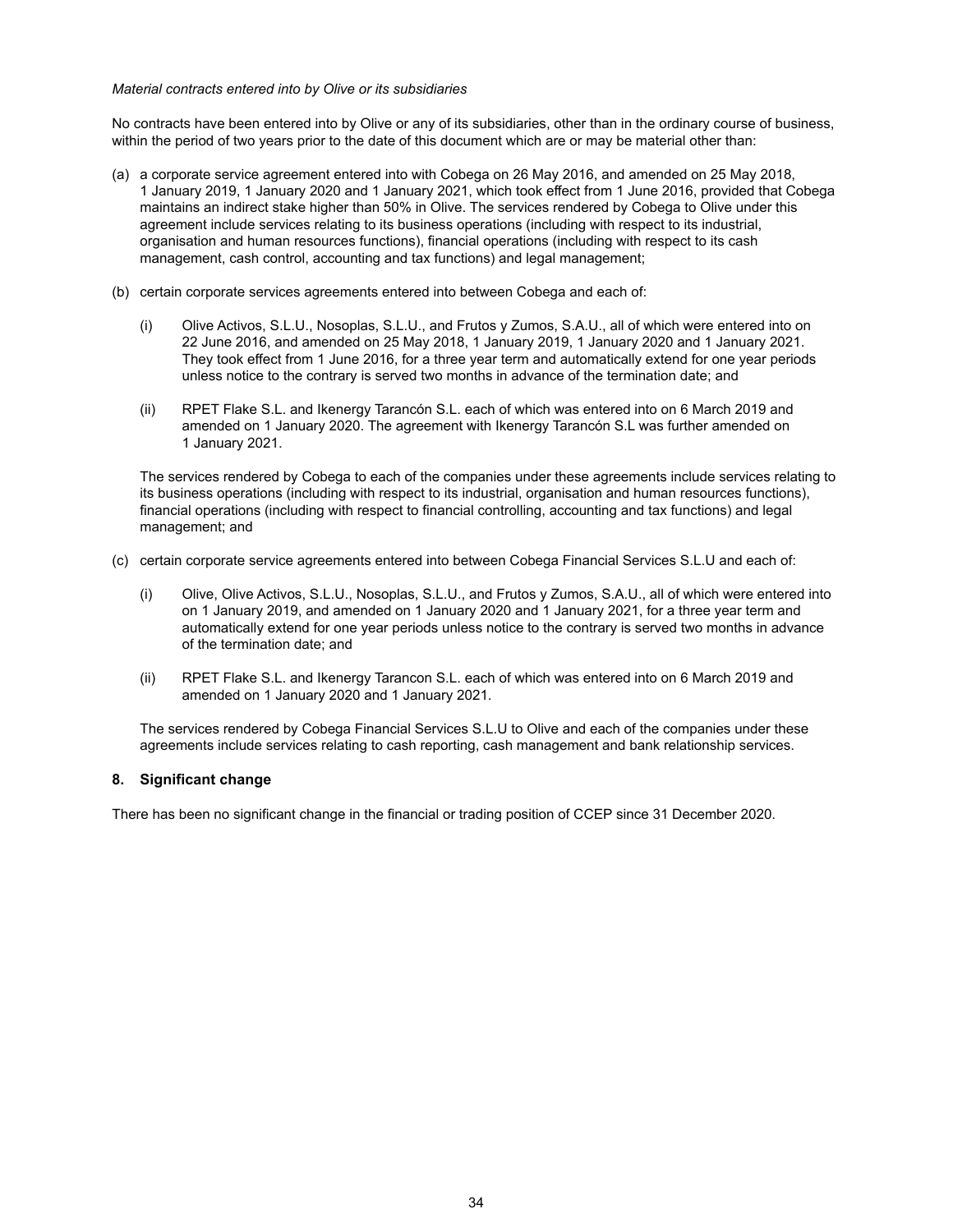## **9. Middle market quotations**

The middle market quotations for the Ordinary Shares of CCEP, as derived from, in the case of Euronext Amsterdam, the Euronext Amsterdam Official Price List, in the case of LSE, the Daily Official List of the LSE, and in the case of the NYSE and the Spanish Stock Exchanges, the Bloomberg service, for the first Business Day of each of the six months immediately preceding the date of this document and on 12 April 2021 (being both the latest practicable and available date prior to the date of this document) are set out in the table below.

|                   | <b>Price per Ordinary Share</b>         |                |                |                                     |
|-------------------|-----------------------------------------|----------------|----------------|-------------------------------------|
| Date              | <b>Euronext</b><br>Amsterdam $\epsilon$ | LSE $\epsilon$ | <b>NYSE \$</b> | <b>Spanish Stock</b><br>Exchanges € |
| l 2 November 2020 | 31.40                                   | 31.25          | 36.17          | 31.20                               |
| l 1 December 2020 | 37.70                                   | 37.58          | 45.62          | 37.90                               |
| 4 January 2021    | 39.40                                   | 39.43          | 48.40          | 39.65                               |
| 1 February 2021   | 39.00                                   | 39.20          | 48.04          | 39.20                               |
| l 1 March 2021    | 43.30                                   | 43.13          | 52.55          | 42.20                               |
| 1 April 2021      | 43.68                                   | 43.77          | 51.10          | 44.46                               |
| 12 April 2021     | 45.62                                   | 45.88          | 54.61          | 45.58                               |

#### **10. Relationship between Olive, CCEP and the Olive Nominated Directors**

#### *CCEP*

The governance framework of CCEP is set out in CCEP's Articles (the terms of which are described on pages 203 to 208 of the Prospectus) and the Shareholders' Agreement (the terms of which are described at pages 240 to 246 of the Prospectus) which provide a high level framework for the affairs and governance of CCEP and set out CCEP's relationships with its stakeholders, including Olive and ER.

#### *Olive*

Olive is 56.3694% owned by Cobega Invest, S.L.U which, in turn, is 100% owned by Cobega. As described in paragraph 7 of this Part IV, Cobega has entered into a number of corporate services agreements with Olive and its subsidiaries. As Olive is interested in the Waiver Resolution, it is not entitled to vote on it in respect of its shareholdings.

#### *Olive Nominated Directors*

In accordance with the terms of the Articles and the Shareholders' Agreement, the Olive Nominated Directors have been appointed to the Board by Olive.

As Olive is considered to be interested in the outcome of the Waiver Resolution, the Olive Nominated Directors have, in accordance with the provisions of the Takeover Code, made no recommendation on the Waiver Resolution. The Olive Nominated Directors have no direct shareholding in CCEP.

#### **11. Business of Olive and current trading and prospects**

Olive is a Spanish company with its registered office at C/ Alcalá 44, 4ª planta, 28014 Madrid, Spain. The nature of its business is as a holding company through which the former shareholders in CCIP, which is now a CCEP subsidiary, hold their shares in CCEP. In addition, Olive is also the holding company of the shares in certain companies that used to be owned by former subsidiaries of CCIP or in new companies (RPET Flake S.L. and Ikenergy Tarancón S.L.) which carry out supplementary activities to those of the aforementioned former subsidiaries of CCIP. All those other companies are the Olive Subsidiaries. Olive attaining the maximum controlling position as a result of the Buyback Authorities would not significantly affect its earnings, assets or liabilities.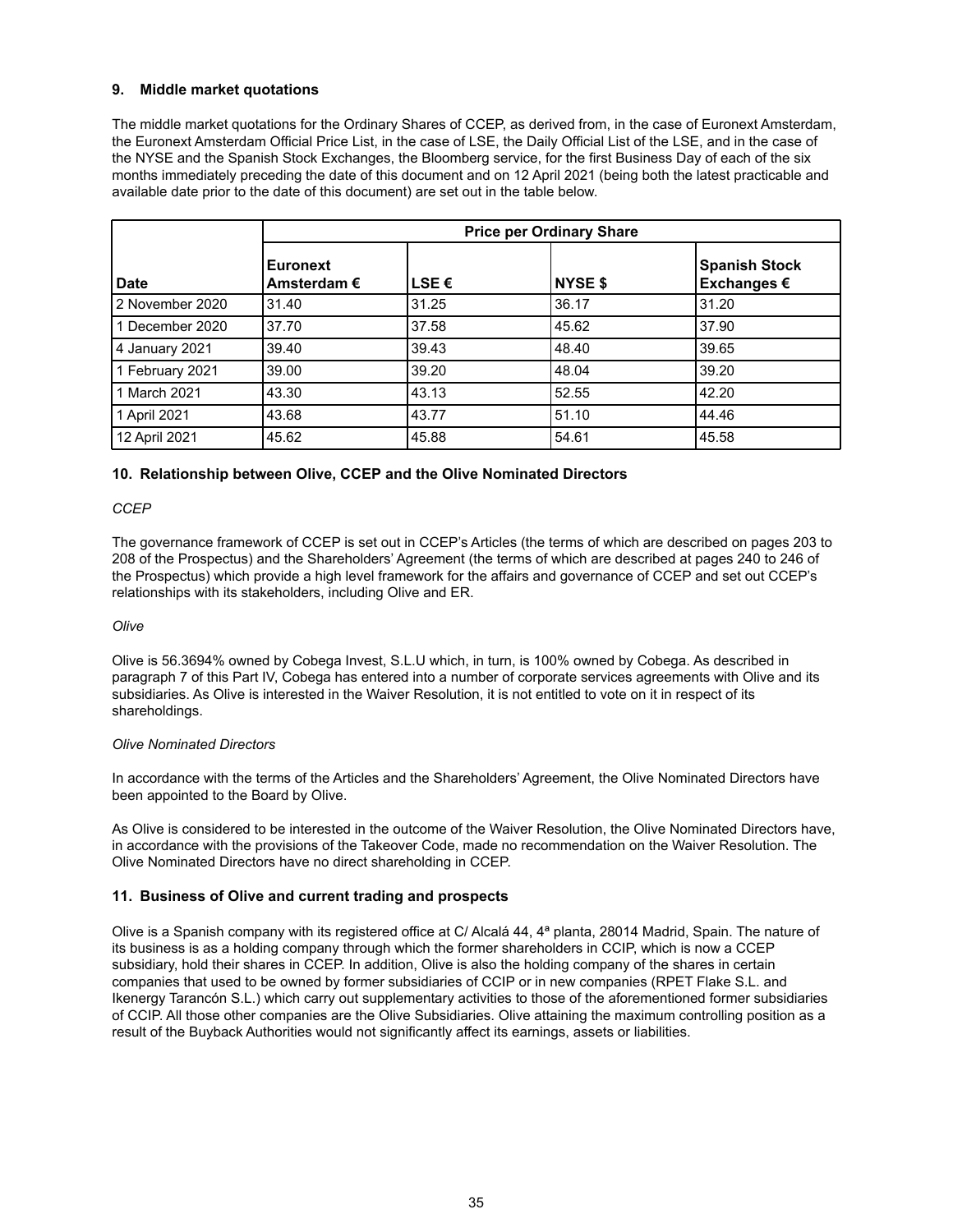## **12. Directors of Olive**

The directors of Olive (all of which, other than Mr Álvaro Gómez-Trénor Aguilar and Mr Pablo Gómez-Trénor Aguilar, are corporate directors) are:

- Indau S.á r.l. (represented by Ms Sol Daurella);
- Empresas Comerciales e Industriales Valencianas, S.L. (represented by Mr Javier Gómez-Trénor Vergés);
- Provisiones y Tenencias, S.L.U. (represented by Mr Mario Rotllant Solá);
- Larfin, S.A.U. (represented by Mr Alfonso Líbano Daurella);
- Montsunt, S.A. (represented by Ms Victoria Figueras-Dotti Daurella);
- Cobega Invest, S.L.U. (represented by Mr Camilo Javier Juliá Diez de Rivera);
- Rimnal Inversiones, S.L.U. (represented by Ms Alicia Daurella Aguilera);
- Begindau, S.L.U. (represented by Mr Eduardo Berché Moreno);
- Mr Álvaro Gómez-Trénor Aguilar;
- Mr Pablo Gómez-Trénor Aguilar;
- Usó Ferrera Inversiones, S.L. (represented by Mr Manuel Ferris Usó);
- Fimora Inversiones, S.L. (represented by Alexis Masaveu Mora-Figueroa);
- Colabots, S.L. (represented by Mr Manuel Álvarez de Estrada Creus);
- Mendibea 2002, S.L. (represented by Mr José Ignacio Comenge); and
- Paosar, S.L. (represented by Mr Jaime Castellanos Borrego).

The business address of Olive is C/ Alcalá 44, 4ª planta, 28014 Madrid, Spain.

## **13. Interests in Olive of CCEP and the Directors**

Other than as described below, neither CCEP nor any of the Directors, or their families or persons connected with them within the meaning of Part 22 of the Companies Act 2006, have any interests in, rights to subscribe for, or short positions in the issued ordinary share capital of Olive. José Ignacio Comenge directly holds 25,765 shares in the capital of Olive, representing approximately 0.001721% of its issued share capital. Álvaro Gómez--Trénor Aguilar directly holds 90,967 shares in the capital of Olive, representing 0.0061% of its issued share capital. In addition, the following Olive Nominated Directors hold an indirect interest in Olive through their shareholdings in Cobega and other connected parties:

| l Name                      | % of Olive's issued share capital |
|-----------------------------|-----------------------------------|
| l Sol Daurella              | 19.7097591                        |
| Uosé Ignacio Comenge        | 4.71541                           |
| Álvaro Gómez-Trénor Aguilar | 1.890307                          |
| l Alfonso Líbano Daurella   | 3.956427                          |

#### **14. General**

Credit Suisse has given and has not withdrawn its written consent to the inclusion of its name and references to it in this document in the form and context in which they appear.

Save as set out in this document, no agreement, arrangement or understanding (including any compensation arrangement), exists between Olive or any person acting in concert with Olive and any of the Non-Olive Directors, recent independent directors, Independent Shareholders or recent Shareholders of CCEP, or any person interested in or recently interested in shares of CCEP, having any connection with or dependence upon the proposals set out in Resolution 23.

As at 12 April 2021 (being the latest practicable date prior to the date of this document, and save as disclosed elsewhere in Part IV of this document):

- (a) neither Olive nor Olive's directors, nor any person acting in concert with it or them, has any interest in, right to subscribe in respect of, or short position in relation to any relevant securities;
- (b) neither Olive nor Olive's directors, nor any person acting in concert with it or them, have dealt in relevant securities during the period of 12 months ended on 12 April 2021 (being the latest practicable date prior to the publication of this document);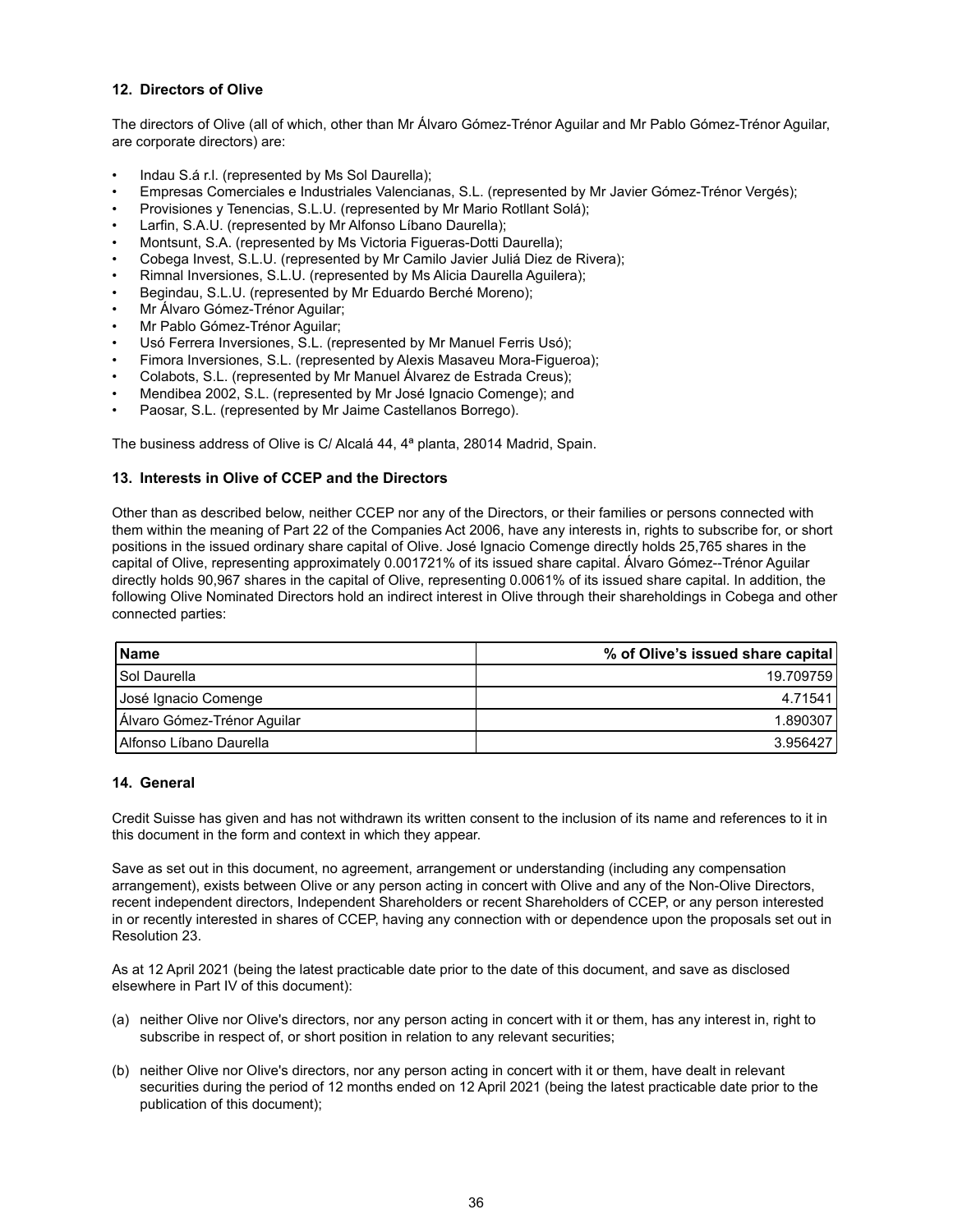- (c) there are no relevant securities which Olive or Olive's directors, or any person acting in concert with it or them, have borrowed or lent (excluding any borrowed relevant securities which have either been on-lent or sold);
- (d) none of:
	- (i) the Directors or any of their close relatives or related trusts;
	- (ii) any connected adviser (except in the capacity of an exempt fund manager or an exempt principal trader); or
	- (iii) any other person acting in concert with CCEP,

has as at 12 April 2021 (being the latest practicable date prior to the publication of this document), any interest in, right to subscribe in respect of, or short position in relation to any relevant securities; and

(e) there are no relevant securities which CCEP or any person acting in concert with Company or the Directors has borrowed or lent (excluding any borrowed relevant securities which have either been on-lent or sold).

There is no agreement or arrangement or understanding by which the beneficial ownership of any Ordinary Shares acquired by CCEP pursuant to the Buyback Authorities will be transferred to any other person. Such shares will, in accordance with the Companies Act 2006, either be held in treasury up to the amounts permitted to be held in treasury by the Companies Act 2006 or will be cancelled, with the issued ordinary share capital of CCEP being reduced by the nominal amount of those Ordinary Shares so purchased.

In this paragraph 14, reference to:

"relevant securities" means Ordinary Shares and securities carrying conversion or subscription rights into Ordinary Shares;

"derivatives" includes any financial product, whose value in whole or in part is determined directly or indirectly by reference to the price of an underlying security;

"short position" means a short position, whether conditional or absolute and whether in the money or otherwise, and includes any short position under a derivative, any agreement to sell or any delivery obligation or right to require another person to purchase or take delivery;

"associated company" means in relation to any company that company's parent, subsidiaries and fellow subsidiaries, and their associated companies, and companies of which such companies are associated companies. For these purposes, ownership or control of 20% or more of the equity share capital of a company is regarded as the test of associated company status;

"connected adviser" means:

- (a) in relation to CCEP (i) an organisation which is advising CCEP in relation to the Waiver Resolution and the Buyback Authorities; and (ii) a corporate broker to CCEP;
- (b) in relation to a person who is acting in concert with Olive or with the Directors, an organisation (if any) which is advising that person either (i) in relation to the Waiver Resolution and the Buyback Authorities; or (ii) in relation to the matter which is the reason for that person being a member of the relevant concert party; and
- (c) in relation to a person who is an associated company of Olive or CCEP, an organisation (if any) which is advising that person in relation to the Waiver Resolution and the Buyback Authorities;

"control" means an interest, or aggregate interests, in shares carrying in aggregate 30% or more of the voting rights of a company, irrespective of whether such interest or interests give de facto control; and

"dealing" or "dealt" includes the following:

- (a) the acquisition or disposal of securities, of the right (whether conditional or absolute) to exercise or direct the exercise of the voting rights attaching to securities, or of general control of securities;
- (b) the taking, granting, acquisition, disposal, entering into, closing out, termination, exercise (by either party) or variation of an option (including a traded option contract) in respect of any securities;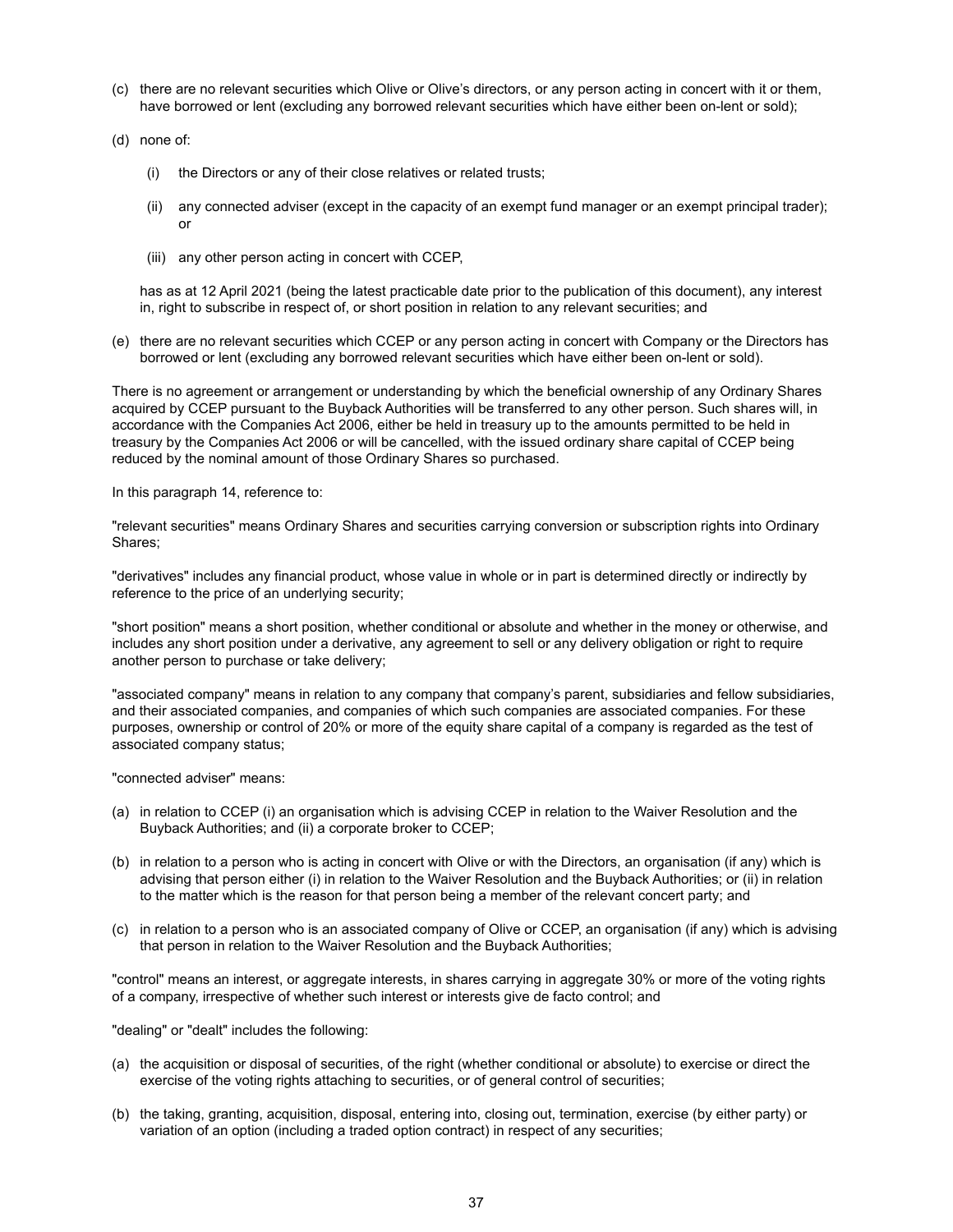- (c) subscribing or agreeing to subscribe for securities;
- (d) the exercise or conversion, whether in respect of new or existing securities, of any securities carrying conversion or subscription rights;
- (e) the acquisition of, disposal of, entering into, closing out, exercise (by either party) of any rights under, or variation of, a derivative referenced, directly or indirectly, to securities;
- (f) the entering into, terminating or varying the terms of any agreement to purchase or sell securities; and
- (g) any other action resulting, or which may result, in an increase or decrease in the number of securities in which a person is interested or in respect of which he or she has a short position.

For the purposes of this paragraph 14 a person is treated as "interested" in securities if he or she has long economic exposure, whether absolute or conditional, to changes in the price of those securities (and a person who only has a short position in securities is not treated as interested in those securities). In particular, a person is treated as "interested" in securities if:

- (a) he or she owns them;
- (b) he or she has the right (whether conditional or absolute) to exercise or direct the exercise of the voting rights attaching to them or has general control of them;
- (c) by virtue of any agreement to purchase, option or derivative, he or she:
	- (i) has the right or option to acquire them or call for their delivery, or
	- (ii) is under an obligation to take delivery of them, whether the right, option or obligation is conditional or absolute and whether it is in the money or otherwise; or
- (d) he or she is party to any derivative:
	- (i) whose value is determined by reference to their price, and
	- (ii) which results, or may result, in his or her having a long position in them.

#### **15. Documents available for inspection**

Subject to any UK Government restrictions relating to COVID-19, the following documents are available for inspection during normal business hours at the registered office of CCEP on any Business Day from the date of this document until the date of the AGM and may also be inspected at the AGM venue for 15 minutes prior to and during the meeting:

- (a) the Articles of Association of CCEP;
- (b) the consent letter from Credit Suisse referred to in paragraph 14 above;
- (c) copies of the Executive Director's service contract with CCEP;
- (d) copies of the Non-Executive Directors' letters of appointment;
- (e) the Prospectus;
- (f) the 2020 Integrated Report;
- (g) the Contracts, along with a list of the repurchase counterparties, the names of which do not appear in the Contracts themselves (referred to on page 10 of this document); and
- (h) this document.

Copies of these documents, with the exception of items (b), (c), (d) and (g), will also be available on CCEP's website (www.cocacolaep.com).

Copies of the following documents are available on Olive's website:

(i) the articles of association of Olive at: https://www.olivepartners.com/Content/docum/Estatutos%20sociales%20OLIVE%20PARTNERS%20S.A. %20-%20versi%C3%B3n%20vigente%20(08.09.2020).pdf; and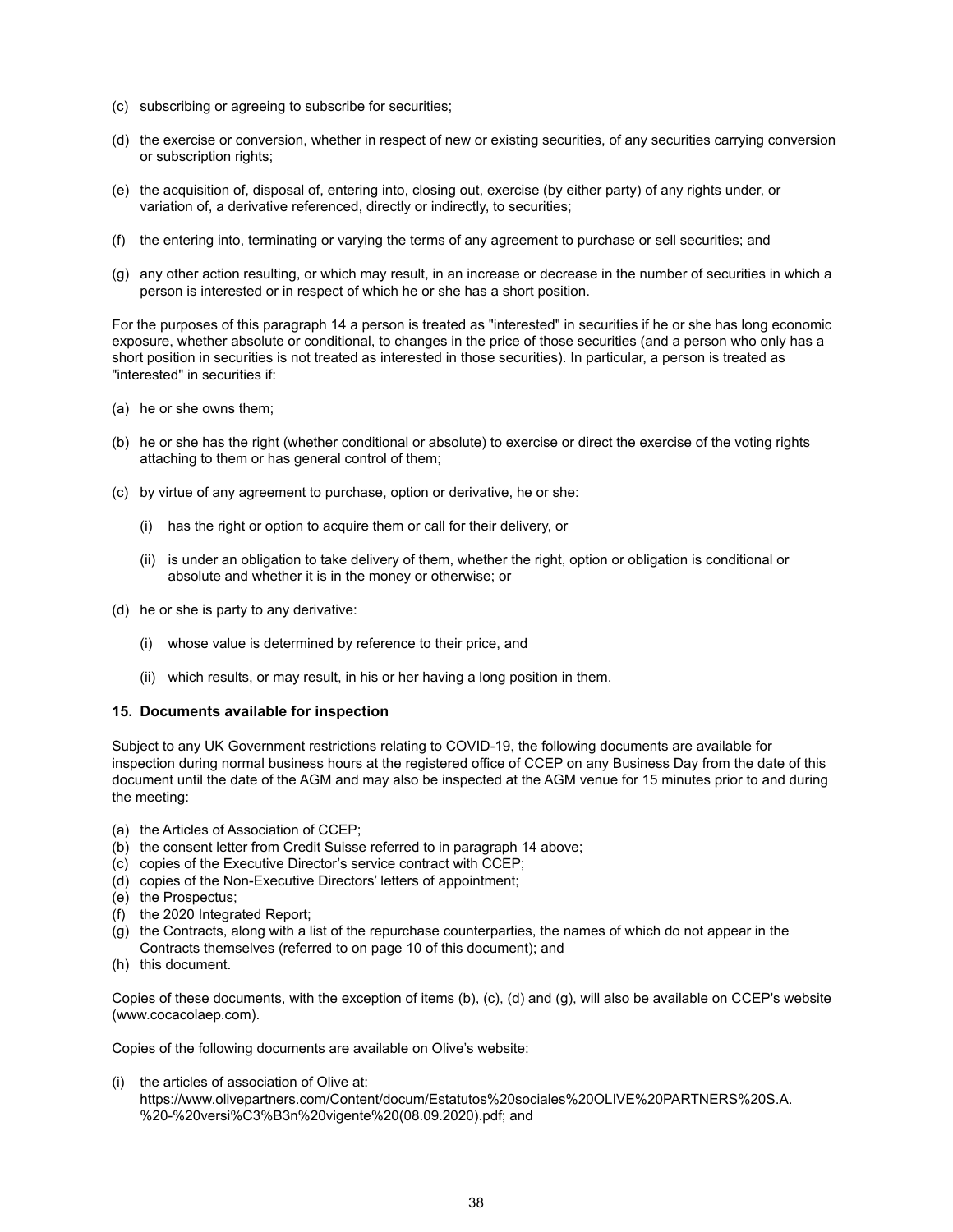(j) Olive's audited annual accounts for the year ended 31 December 2019 at: https://www.olivepartners.com/Content/docum/OP\_CCAA%202019%20web.pdf.

The table below sets out the various sections of those documents which are incorporated by reference into this document, so as to provide the information required pursuant to the Takeover Code. These documents (other than Olive's audited annual accounts for the year ended 31 December 2019 which will be available from Olive's website as above) will also be available at CCEP's website, www.cocacolaep.com, from the date of this document and available for inspection as set out in this paragraph 15.

| <b>Document</b>                                                        | <b>Section</b>                                                                                                                                                   | Page number(s) in such<br>document         |
|------------------------------------------------------------------------|------------------------------------------------------------------------------------------------------------------------------------------------------------------|--------------------------------------------|
| Prospectus                                                             | Additional Information - Articles of<br>Association<br>Additional Information - Material<br>Contracts - CCEP                                                     | 203 to 208<br>240 to 249                   |
| 2020 Integrated Report                                                 | <b>Board of Directors</b><br>Directors' Remuneration report<br>CCEP's audited consolidated financial<br>statements for the year ended<br>31 December 2020<br>All | 65 to 70<br>92 to 107<br>128 to 174<br>All |
| Olive's audited annual accounts for the<br>year ended 31 December 2019 |                                                                                                                                                                  | All                                        |

Subject to any provisions that may be enacted in response to the COVID-19 pandemic relating to how a company may communicate with its shareholders, any Shareholder, person with information rights or other person to whom this document is sent may request a copy of each of the documents set out above in hard copy form. Hard copies will only be sent where valid requests are received from such persons. Requests for hard copies are to be submitted to the Company Secretary by post to Pemberton House, Bakers Road, Uxbridge UB8 1EZ, United Kingdom or by making a request via www.cocacolaep.com/financial-reports-and-results/integrated-reports or by sending an email to sendmaterial@proxyvote.com or by making a request via www.proxyvote.com or by phoning (in the US) +1 800 579 1639 (calls made in the US and Canada are toll-free to this number) or (outside the US) +1-800-579-1639 (costs may vary in other regions). Lines are open 24 hours a day. All valid requests will be dealt with as soon as possible and hard copies mailed by no later than two business days following such request.

Credit Suisse, which is authorised by the Prudential Regulation Authority and regulated by the Prudential Regulation Authority and the Financial Conduct Authority in the United Kingdom, is acting exclusively as financial adviser to CCEP and for no one else in connection with the Waiver Resolution and will not be responsible to any person other than CCEP for providing the protections afforded to clients of Credit Suisse, nor for providing advice in relation to the proposals in this document, or any matter referred to in this document. Apart from the responsibilities and liabilities, if any, which may be imposed on Credit Suisse by the Financial Services and Markets Act 2000 or the regulatory regime established thereunder or any other laws, neither Credit Suisse nor any of its subsidiaries, branches or affiliates owes or accepts any duty, liability or responsibility whatsoever (whether direct or indirect, whether in contract, in tort, under statute or otherwise) to any person who is not a client of Credit Suisse in connection with this document, any statement contained herein or otherwise.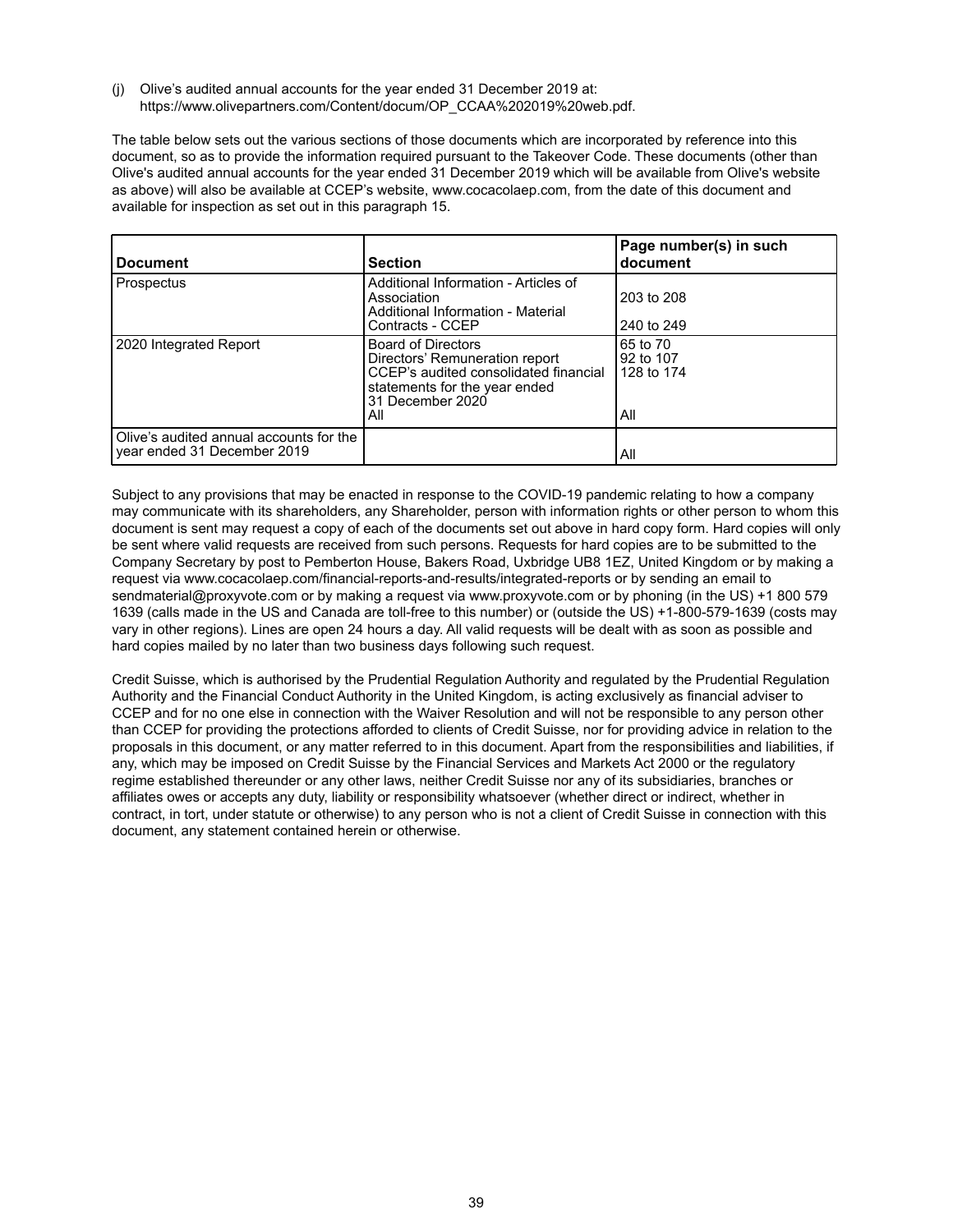# **Part V**

# **DEFINITIONS**

The following definitions apply throughout this document (and for the avoidance of doubt, words in the singular shall include the plural and the plural shall include the singular), unless the context otherwise requires:

| "2020 Integrated Report"                | means the integrated report and audited accounts of CCEP for the<br>year ended 31 December 2020, a copy of which accompanies this<br>document:        |
|-----------------------------------------|-------------------------------------------------------------------------------------------------------------------------------------------------------|
| "2020 Share Buyback Programme"          | means the €1 billion share buyback programme announced by the<br>Board on 13 February 2020;                                                           |
| "2H 2020 Dividend"                      | means the A\$0.18 per share dividend declared by CCL on<br>18 February 2021;                                                                          |
| "AGM" or "Meeting"                      | means the annual general meeting of CCEP to be held at<br>Pemberton House, Bakers Road, Uxbridge UB8 1EZ, United Kingdom<br>at 5.15pm on 26 May 2021; |
| "Articles of Association" or "Articles" | means the Articles of Association of CCEP;                                                                                                            |
| "Auditor"                               | means Ernst & Young LLP;                                                                                                                              |
| "Begindau"                              | has the meaning given in paragraph 5 of Part IV (Additional<br>Information);                                                                          |
| "Board" or "Directors"                  | means the directors of CCEP, and "Director" shall mean any one of<br>them, as the context requires;                                                   |
| "Business Day"                          | means any day (other than a Saturday or Sunday or public holiday) on<br>which banks are generally open for business in London, United<br>Kingdom;     |
| "Buyback Authorities"                   | means the authorities that would be granted by Resolutions 26 and<br>27, if passed, for CCEP to make purchases of its own shares;                     |
| "CCIP"                                  | means Coca-Cola Iberian Partners S.A.;                                                                                                                |
| "CCL"                                   | means Coca-Cola Amatil Limited:                                                                                                                       |
| "Cobega"                                | means Cobega, S.A.;                                                                                                                                   |
| "Company" or "CCEP"                     | means Coca-Cola European Partners plc;                                                                                                                |
| "Contract" or "Contracts"               | has the meaning given in Resolution 27;                                                                                                               |
| "Credit Suisse"                         | means Credit Suisse International;                                                                                                                    |
| "DTC"                                   | means the Depositary Trust Company;                                                                                                                   |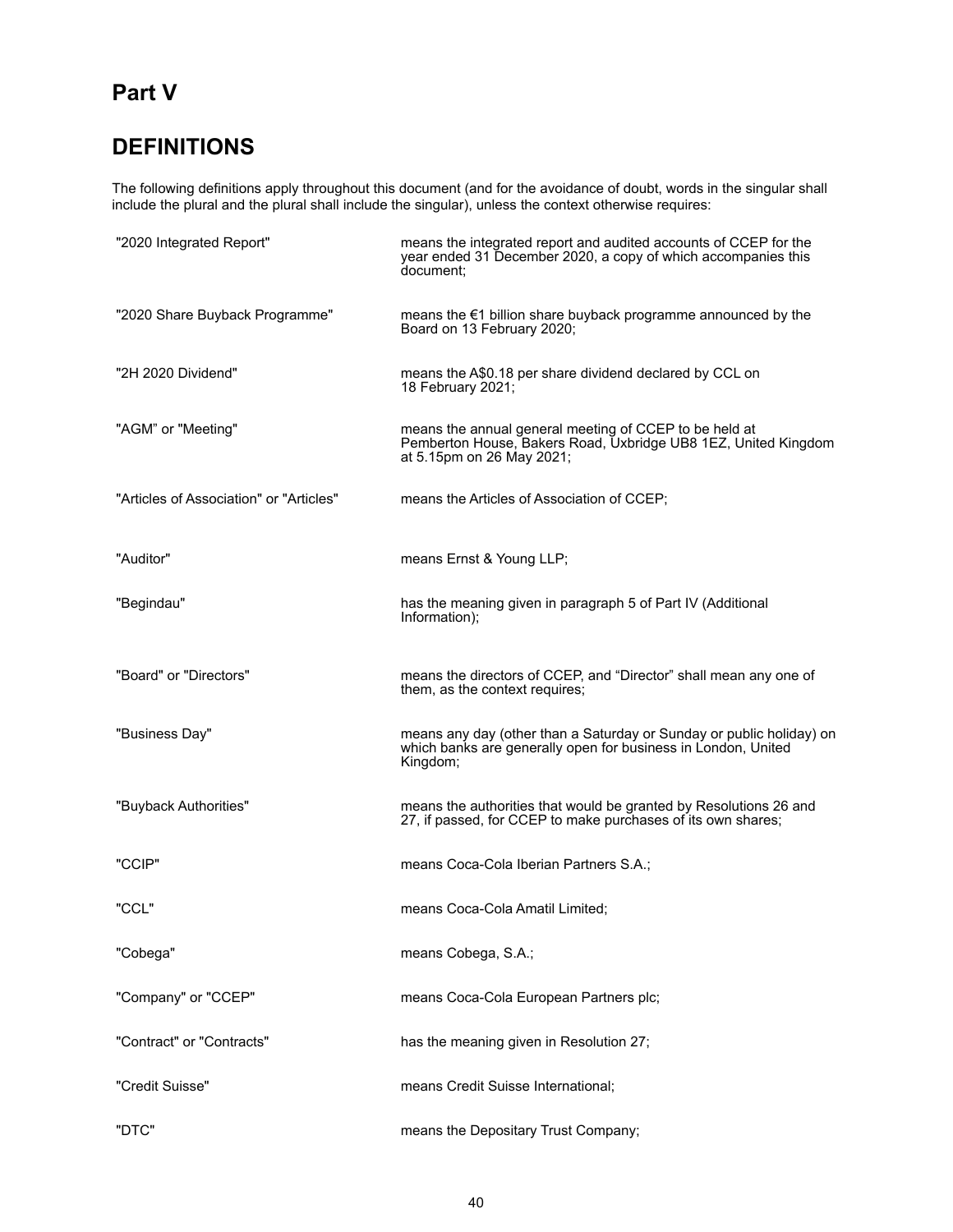| "Empresas"                                            | has the meaning given in paragraph 5 of Part IV;                                                                                                                      |
|-------------------------------------------------------|-----------------------------------------------------------------------------------------------------------------------------------------------------------------------|
| "ER"                                                  | means European Refreshments, a wholly-owned subsidiary of<br>The Coca-Cola Company;                                                                                   |
| "ER Nominated Directors"                              | means Irial Finan and Brian Smith, being Directors nominated by ER;                                                                                                   |
| "FIRB"                                                | means the Australian Foreign Investment Review Board;                                                                                                                 |
| "Group"                                               | means Coca-Cola European Partners plc and its subsidiaries from<br>time to time:                                                                                      |
| "IA"                                                  | means the Investment Association;                                                                                                                                     |
| "IFRS"                                                | means the International Financial Reporting Standards as adopted by<br>the European Union;                                                                            |
| "Indau"                                               | has the meaning given in paragraph 5 of Part IV (Additional<br>Information);                                                                                          |
| "INEDs"                                               | means the independent non-executive directors of CCEP, being those<br>non-executive directors of CCEP who are not appointed by ER or<br>Olive;                        |
| "Independent Amatil Shareholders"                     | means shareholders of CCL (other than the TCCC Group);                                                                                                                |
| "Independent Shareholders"                            | means Shareholders other than Olive or any concert party (as defined<br>by the Takeover Code) of Olive;                                                               |
| "LSE"                                                 | means London Stock Exchange;                                                                                                                                          |
| "Non-Olive Directors"                                 | means the Directors other than the Olive Nominated Directors;                                                                                                         |
| "Notice of AGM" or<br>"Notice of Meeting" or "Notice" | means the notice of AGM set out at Part I (Notice of Meeting);                                                                                                        |
| "NYSE"                                                | means the New York Stock Exchange;                                                                                                                                    |
| "OIO"                                                 | means the Overseas Investment Office of New Zealand;                                                                                                                  |
| "Olive"                                               | means Olive Partners, S.A.;                                                                                                                                           |
| "Olive Nominated Directors"                           | means Sol Daurella, José Ignacio Comenge, Álvaro Gómez-Trénor<br>Aguilar, Alfonso Líbano Daurella and Mario Rotllant Solá, being the<br>Directors nominated by Olive; |
| "Olive Subsidiaries"                                  | has the meaning given to it in paragraph 7 of Part IV (Additional<br>Information);                                                                                    |
| "Ordinary Shares"                                     | means the ordinary shares of €0.01 each in CCEP;                                                                                                                      |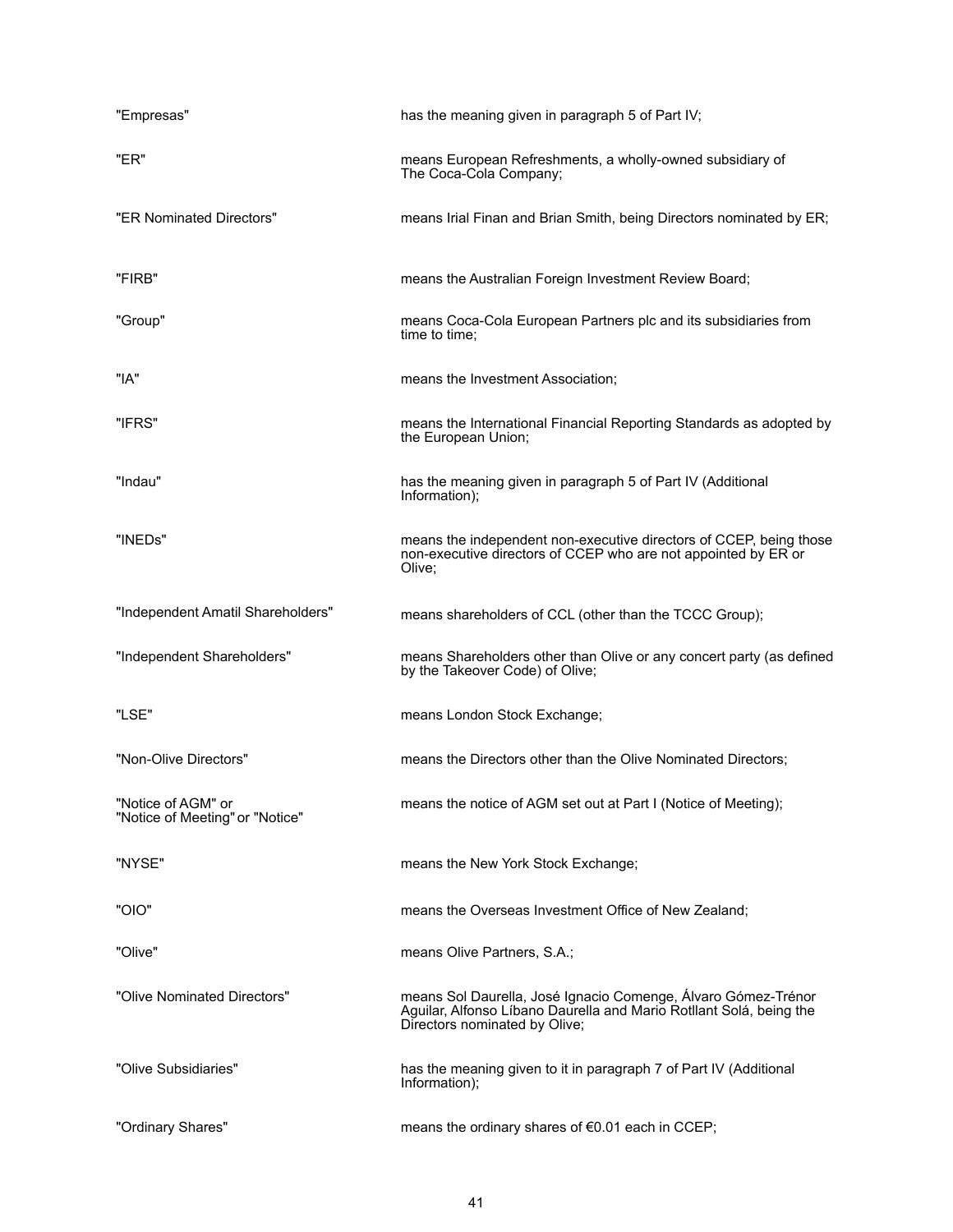| "Panel"                       | means the Panel on Takeovers and Mergers;                                                                                                                                                                                                                                                       |
|-------------------------------|-------------------------------------------------------------------------------------------------------------------------------------------------------------------------------------------------------------------------------------------------------------------------------------------------|
| "Prospectus"                  | means CCEP's prospectus dated 25 May 2016 issued to investors<br>regarding the admission to the standard listing segment of the Official<br>List and to trading on Euronext London and the Barcelona, Bilbao,<br>Madrid and Valencia Stock Exchanges (together the Spanish Stock<br>Exchanges); |
| "Resolution" or "Resolutions" | means the resolution or resolutions set out in the Notice of AGM;                                                                                                                                                                                                                               |
| "Shareholders"                | means the shareholders of CCEP;                                                                                                                                                                                                                                                                 |
| "Shareholders' Agreement"     | means the shareholders' agreement dated 28 May 2016 between<br>CCEP and Olive, ER, Coca-Cola GmbH and Vivaga Beteiligungs<br>Gmbh & Co. Kg;                                                                                                                                                     |
| "Spanish Stock Exchanges"     | means the Barcelona, Bilbao, Madrid and Valencia Stock Exchanges;                                                                                                                                                                                                                               |
| "Takeover Code"               | means the City Code on Takeovers and Mergers;                                                                                                                                                                                                                                                   |
| "TCCC"                        | means The Coca-Cola Company;                                                                                                                                                                                                                                                                    |
| "TCCC Group"                  | means TCCC and its affiliates; and                                                                                                                                                                                                                                                              |
| "Waiver Resolution"           | means Resolution 23.                                                                                                                                                                                                                                                                            |